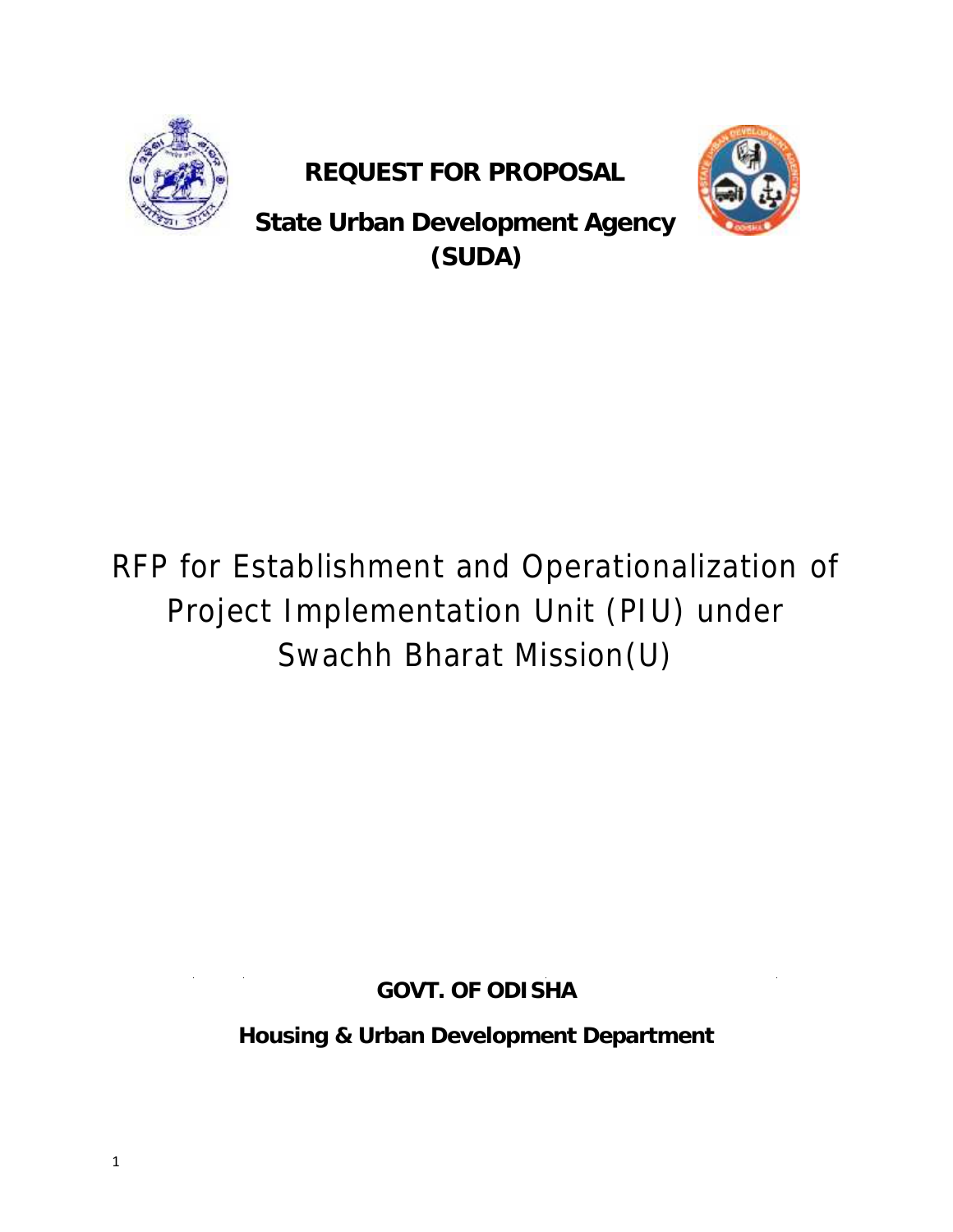## **CONTENTS**

| SI. No.        | Description                                                           | Page<br>No. |
|----------------|-----------------------------------------------------------------------|-------------|
| $1_{\cdot}$    | Notice Inviting proposal                                              | 3           |
| 2.             | Instructions to Bidders                                               | 4           |
| 3.             | Data Sheets and Check List                                            | 13          |
| 4              | Annexure-A Details of Packages                                        | 17          |
| 5.             | Format for submission of Technical<br>Proposal & Financial Proposal   | 14          |
| 6.             | Terms of Reference                                                    | 35          |
| 7 <sub>1</sub> | Standard Form of Contract & Invoice and<br>Performance Bank Guarantee | 42          |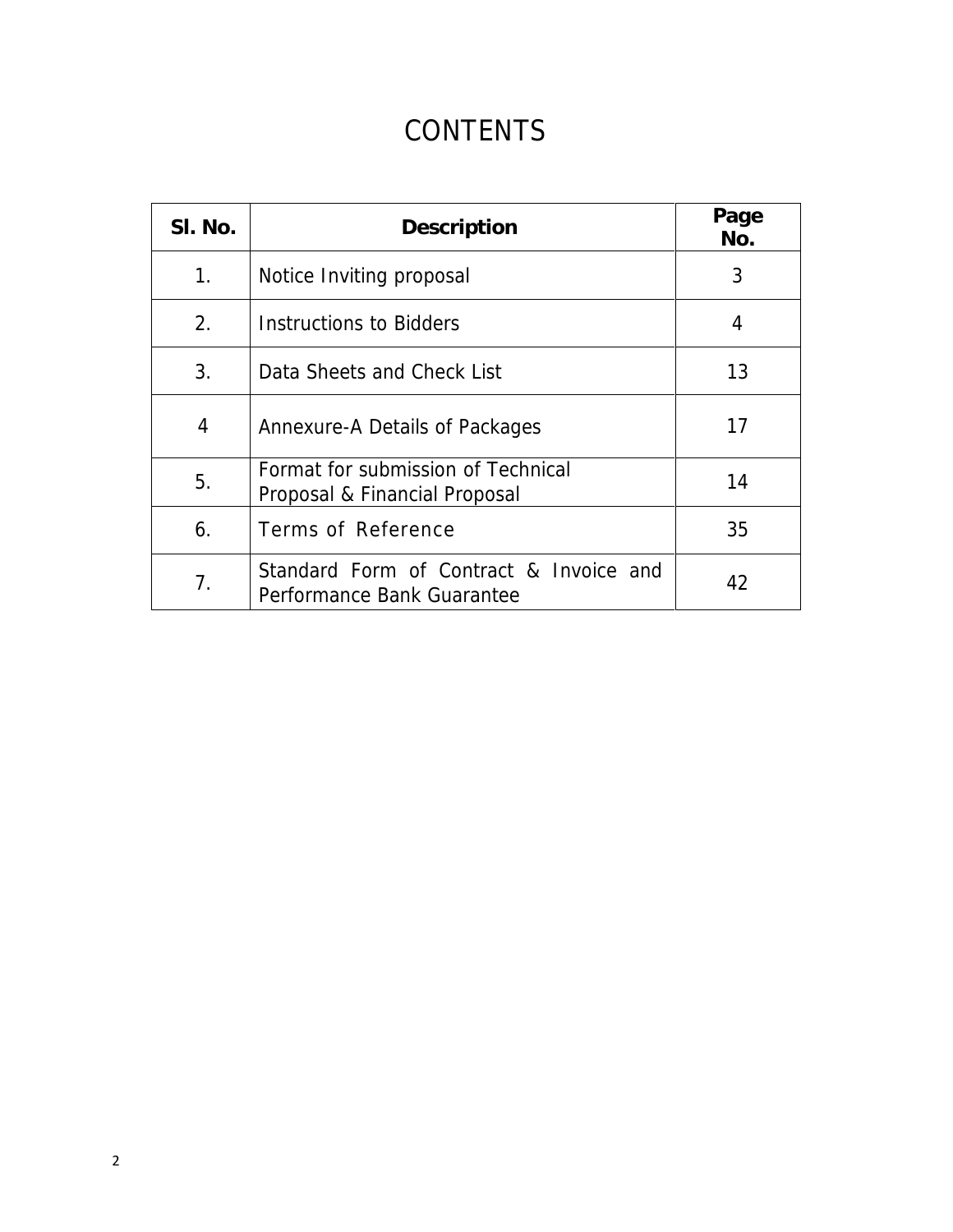### **NATIONAL COMPETITIVE BIDDING**

#### **Bid Identification No. 1785 Dt.26.08.2019**

#### **REQUEST FOR PROPOSAL (RFP) FOR**

**Consultancy Services for Establishment & operationalization of Project Implementation Unit (PIU) under Swachh Bharat Mission – Urban in the State Odisha.**

State Urban Development Agency (SUDA) on behalf of the Housing & Urban Development Department, Govt. of Odisha invites sealed proposals in double cover system (Cover-I : Technical Proposal & Cover – II : Financial Proposal) from intending eligible consultants separately for consultancy package detailed below :

| $ \overline{SI} $<br>No. | Consultancy package                                                                                                                                                                                                     | Cost of RFP<br>document<br>(Non<br>refundable) | Earnest<br>Money<br>Deposit | Assignment<br>period<br>(Month)                           |
|--------------------------|-------------------------------------------------------------------------------------------------------------------------------------------------------------------------------------------------------------------------|------------------------------------------------|-----------------------------|-----------------------------------------------------------|
|                          | Establishment & operationalization<br>of Project Implementation Unit (PIU) in<br>114 ULBs of Odisha under Swachh<br>Bharat Mission (U). (Package-1,<br>Package-II and Package-III).<br>Details of Packages given in RFP | Rs.15,000/-                                    | Rs.5.00<br>lakh             | 24<br>(Twenty<br>four)<br>Extendable<br>by $12$<br>months |

The complete RFP documents can be viewed / downloaded from the State Govt. portal www.odisha.gov.in and www.urbanodisha.gov.in from 28**.08.2019 (10.00 hrs IST) to 19.09.2019 (17.00 hrs. IST).** RFP must be submitted through registered/ speed post/ courier or by hand only. SUDA will not assume any responsibility if any portion of the RFP document is excluded or modified in the downloaded document.

Bidding in joint venture / consortium is not allowed. A Bidder can submit offer for all packages but can be considered for award of Maximum one package.

The authority reserves the right to reject any or all the bids without assigning reason thereof.

Further details are available in the State Govt. portal www.odisha.gov.in & www.urban-odisha.gov.in

**ADDITIONAL DIRECTOR, SUDA**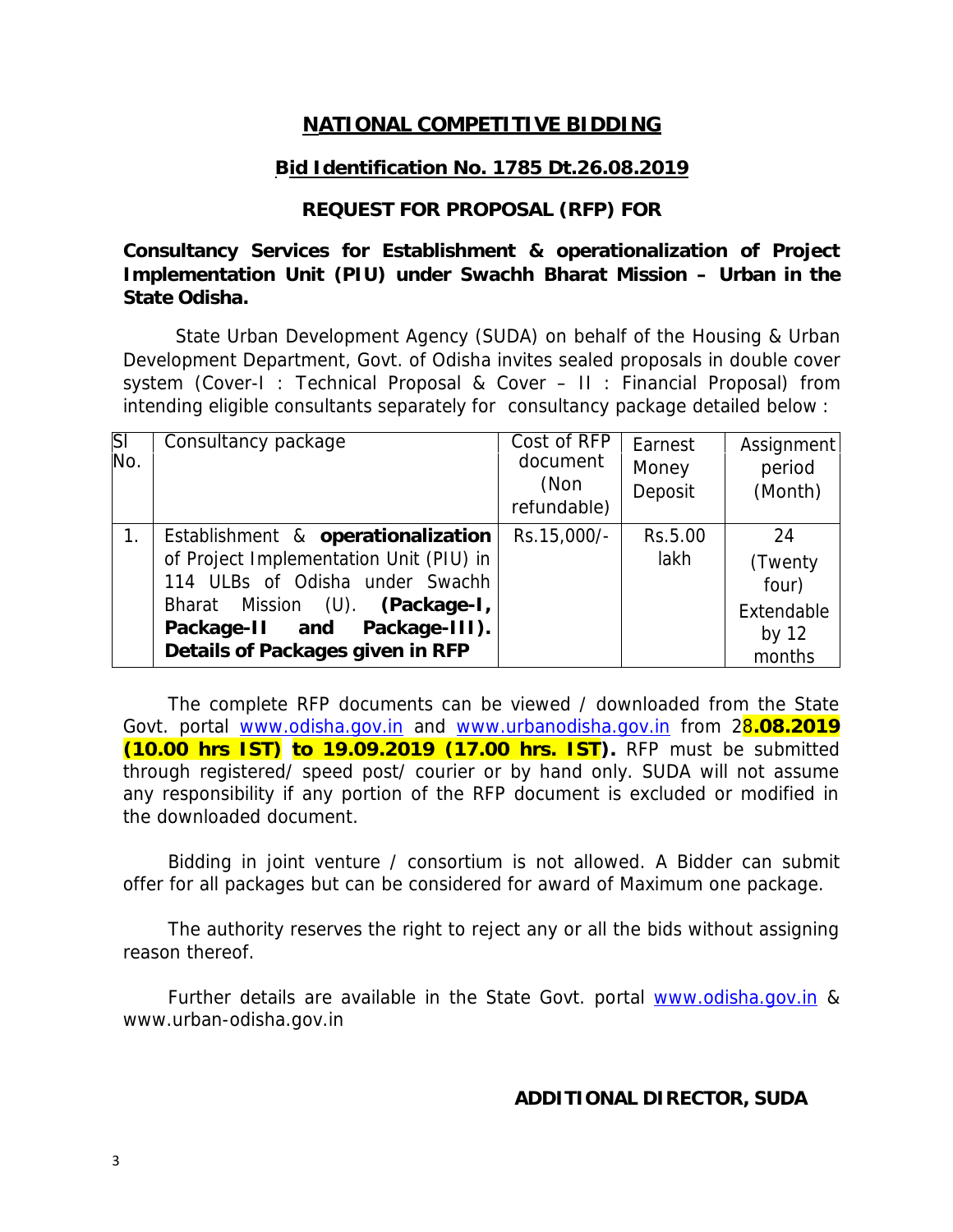### **Section -I**

### **Instructions to Bidders**

### **1. Introduction**

These instructions should be read in conjunction with information specific to the consulting services contained in the Covering Letter, Data Sheet and accompanying documents. The offers are invited for 3 Packages as per details given at Annexure A----. The bidder to submit Technical and Financial Proposal and selection shall be based on QCBS basis Package wise. A Bidder can submit offer for all packages but can be considered for award of Maximum one package.

- 1.1. The Bidder shall bear all costs associated with the preparation and submission of its proposal and contract negotiation.
- 1.2. The Client is not bound to accept any proposal, and reserves the right to annul the selection process at any time prior to award of contract without thereby incurring any liability to the bidder.
- 1.3. In no case, sub-letting of "overall works" would be accepted.
- **2. Eligible Bidder**
- 2.1.In this case, the eligible Bidder is an institute of repute/ center of excellence/ registered consultancy firm or company having experience of successfully executing at least one similar project ( In field of Environment/ Solid waste/ Sanitation) for at least 1 year (operation of PMU/ PMC/ SLTCs/ PIU/ CLTC under Central/State Government/PSU/ULBs in India) with annual contract value of the assignment being not less than Rs 100 lakhs. Agencies which are not having experience in handling similar assignments CAN NOT participate in the bidding process.

2.2. The bidders must have at least 100 persons in their payroll as full time/contractual employees as on 31st March 2019.

2.3. "Average" Annual consultancy turnover of the bidder should be more than Rs. 7.0 Cr. for last 3 financial years.

2.4. The agency should not have been blacklisted by any state government, central government or any other public sector undertaking or a corporation as on the date of this RFP. An undertaking to this effect should be submitted.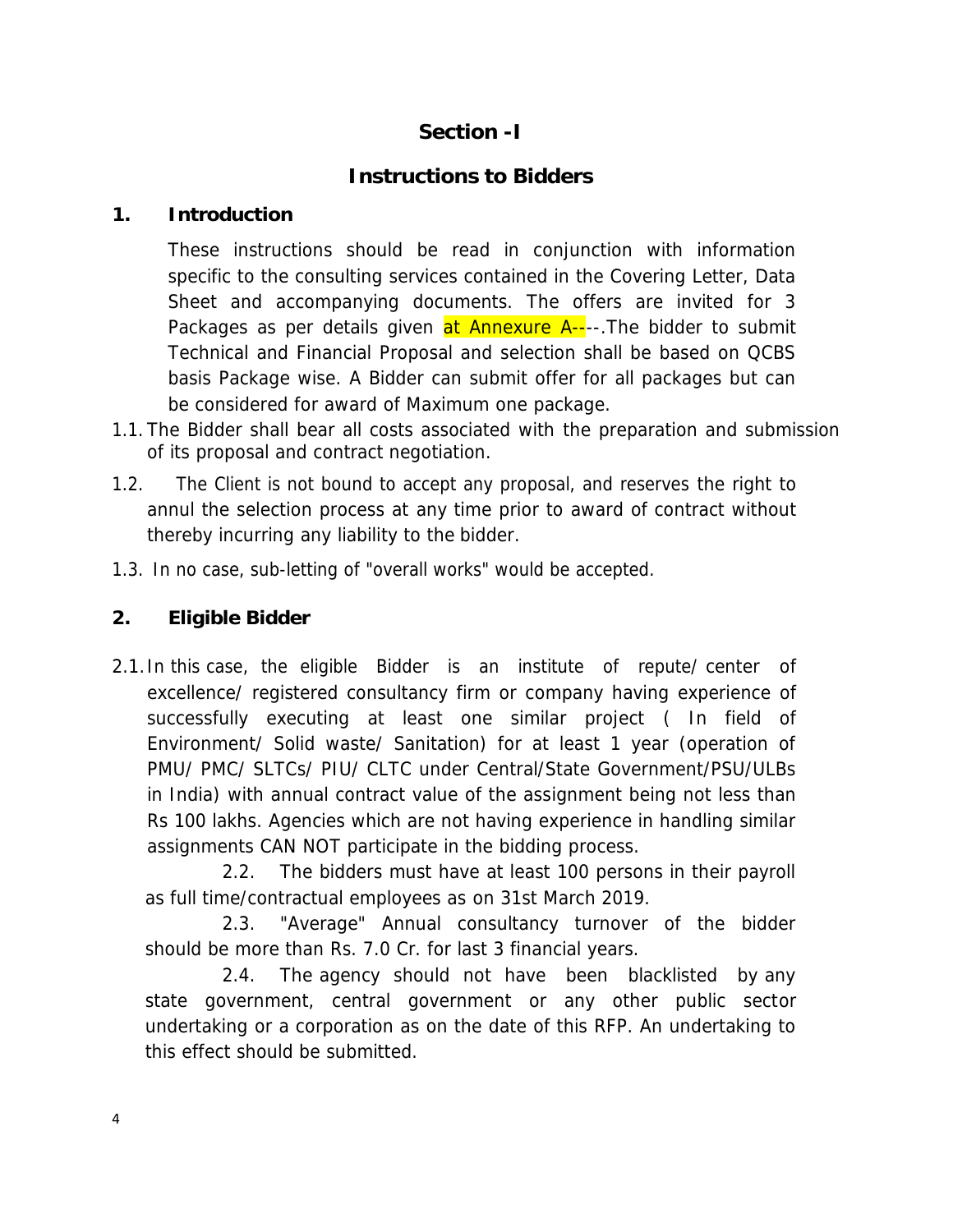### **3. Conflict of Interest**

Conflict of interest exists in the event of: (i) conflicting assignments, typically monitoring and evaluation/environmental assessment of the same project by the eligible Bidder; (ii) Agencies or institutions who have a business or family relation with the Client directly or indirectly; and (iii) practices prohibited under the anti-corruption policy of the Government of India and Government of Odisha.

### **4. Disclosure**

4.1. Bidders have an obligation to disclose any actual or potential conflict of interest. Failure to do so may lead to disqualification of the Bidder or termination of its Contract.

4.2. Bidders must disclose if they are or have been the subject of any proceedings (such as blacklisting) or other arrangements relating to bankruptcy, insolvency or the financial standing of the Bidder, including but not limited to appointment of any officer such as a receiver in relation to the Bidder's personal or business matters or an arrangement with creditors, or of any other similar proceedings.

4.3. Bidders must disclose if they have been convicted of, or are the subject of any proceedings relating to:

- **a)** a criminal offence or other serious offence involving the activities of a criminal organisation, or where they have been found by any regulator or professional body to have committed professional misconduct;
- **b)** Corruption including the offer or receipt of an inducement of any kind in relation to obtaining any contract;
- **c)** Failure to fulfill any obligations in any jurisdiction relating to the payment of taxes or social security contributions.

### **5. Anti-corruption Measure**

5.1. Any effort by Bidder(s) to influence the Client in the evaluation and ranking of technical Proposals, and recommendation for award of Contract, may result in the rejection of the Proposal.

5.2. A recommendation for award of Contract shall be rejected if it is determined that the recommended Bidder has directly, or through an agent, engaged in corrupt, fraudulent, collusive, or coercive practices in

5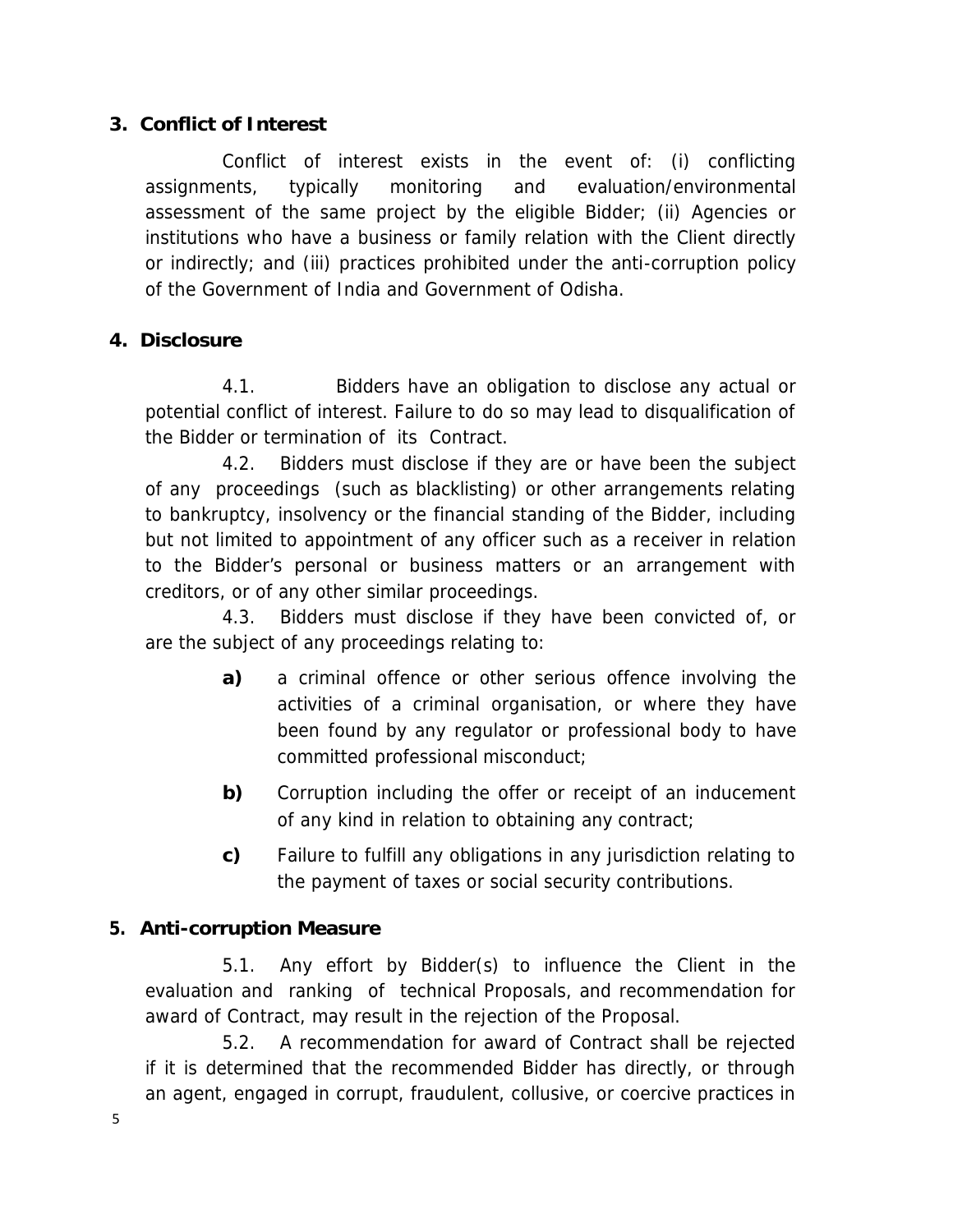competing for the contract in question. In such cases SUDA shall blacklist the Bidder either indefinitely or for a stated period of time, disqualifying it from participating in any SUDA related bidding for the said period.

**6. Clarification on Provisions of the RFP Document**

Interested Bidders may seek clarification on any of the provisions in the RFP document through e-mail to **sudaodisha1990@gmail.com** addressed to the Client's Representative. Such requests for clarification shall be entertained up to **05-09-2019**. Response to all clarifications received will be hosted in the website within 7 days after pre-bid conference.

**7. Pre proposal Conference**

Besides requesting clarification through e-mail, interested bidders can also clarify their queries by participating in the pre-bid conference, The Client shall organize a Pre-Bid Conference on Date: 05-09-2019, Time: 11:00 AM, Place: Conference Hall of SUDA, Bhubaneswar. Interested prospective Bidders may attend.

**8. Amendment of the RFP document**

8.1. At any time before submission of Proposals, the Client may amend the RFP by issuing an addendum through e-mail and webhosting in the State Government/SUDA Portal **www.urbanodisha.gov.in www.sudaodisha.org** as well as H & UD Department website.**.** Any such addendum will be binding on all the Bidders.

8.2. To give Bidders reasonable time in which to take an addendum into account in preparing their Proposals, the Client may, at its discretion, extend the deadline for the submission of the Proposals.

**9. Language of Proposals**

The Proposal and all related correspondence exchanged between the Bidder and the Client shall be written in the English language. Supporting documents and printed literature that are part of the Proposal may be in another language provided they are accompanied by an accurate translation of the relevant passages in English with self certification for accuracy, in which case, for the purposes of interpretation of the Proposal, the translated version shall govern.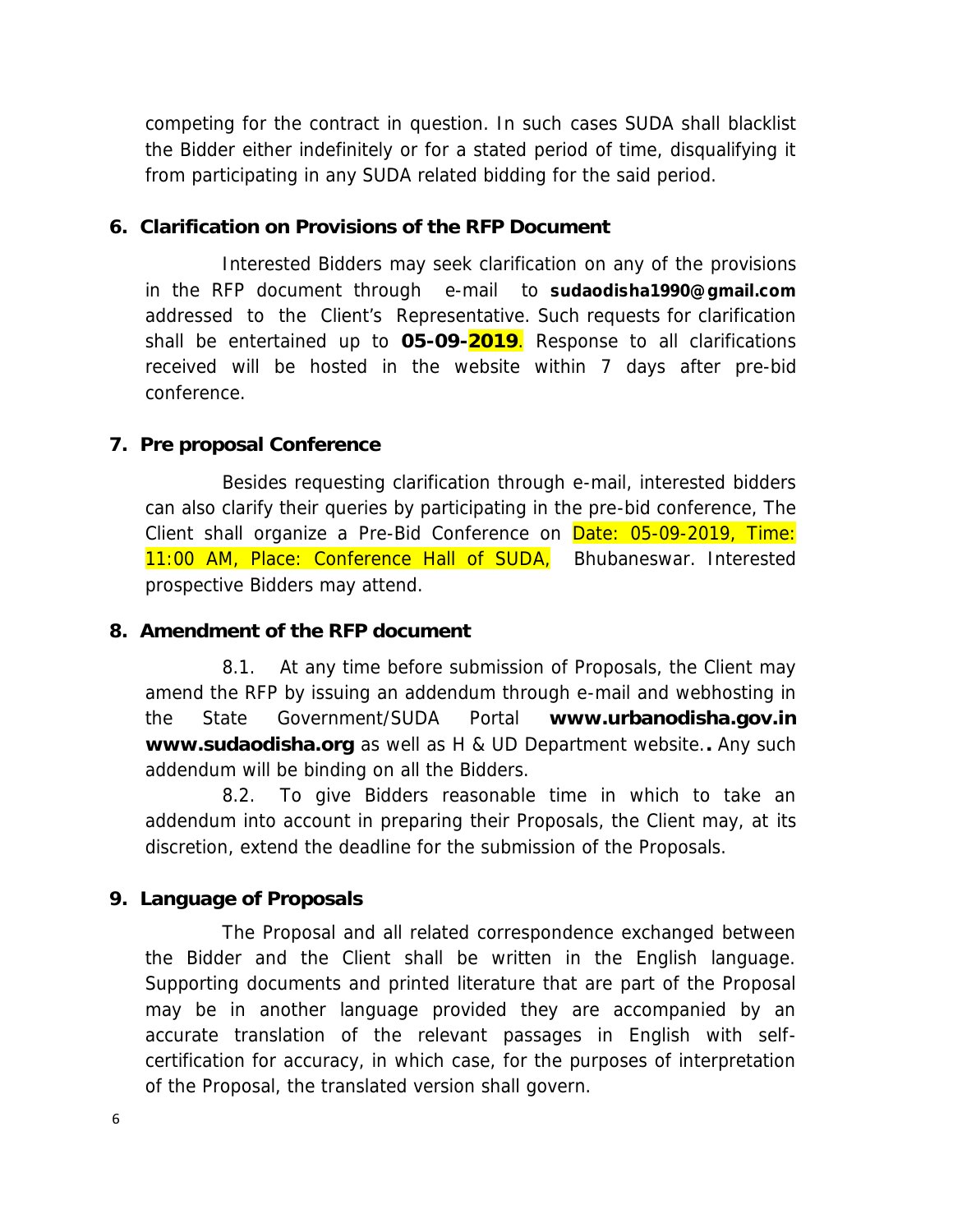#### **10.Cost of Bidding**

The Bidder shall bear all costs associated with the preparation and submission of its Proposal. The Client shall not be responsible or liable for those costs, regardless of the conduct or outcome of the bidding process.

#### **11.Taxes**

The Bidder may be subject to taxes (such as: fringe benefit tax, value added or, duties, etc.) on amounts payable by the Client under the Contract, which are to be borne by the bidder except GST which shall be paid at applicable rate by client.

### **12.Submission of Proposal**

Proposals must be received before the deadline specified in the Data Sheet.

Proposals must be submitted to the address specified on the Data Sheet and delivered on or before the time specified in the Data Sheet.

### **13.Documents comprising the Proposal**

Bidders shall submit the Technical and Financial Proposal as specified in Sl. No.16 of the data sheet. The Technical Proposals will be opened at the date and time specified in the Data Sheet.

### **14.Proposal validity**

14.1. Proposals shall remain valid for the period specified in the Data Sheet commencing with the deadline for submission of Technical Proposals as prescribed by the Client. In case SUDA shall request the bidders to extend the validity period of there proposal, the bidder will have the discretion to extend it without putting forth any condition.

14.2. A Proposal valid for a shorter period shall be considered non- responsive and will be rejected by the Client.

### **15.Format and Signing of Proposals.**

15.1. The technical proposal (original  $+$  one copy) and Financial Proposal (original) as mentioned in the Data Sheet shall be submitted in the prescribed format attached with this RfP document at Section- III &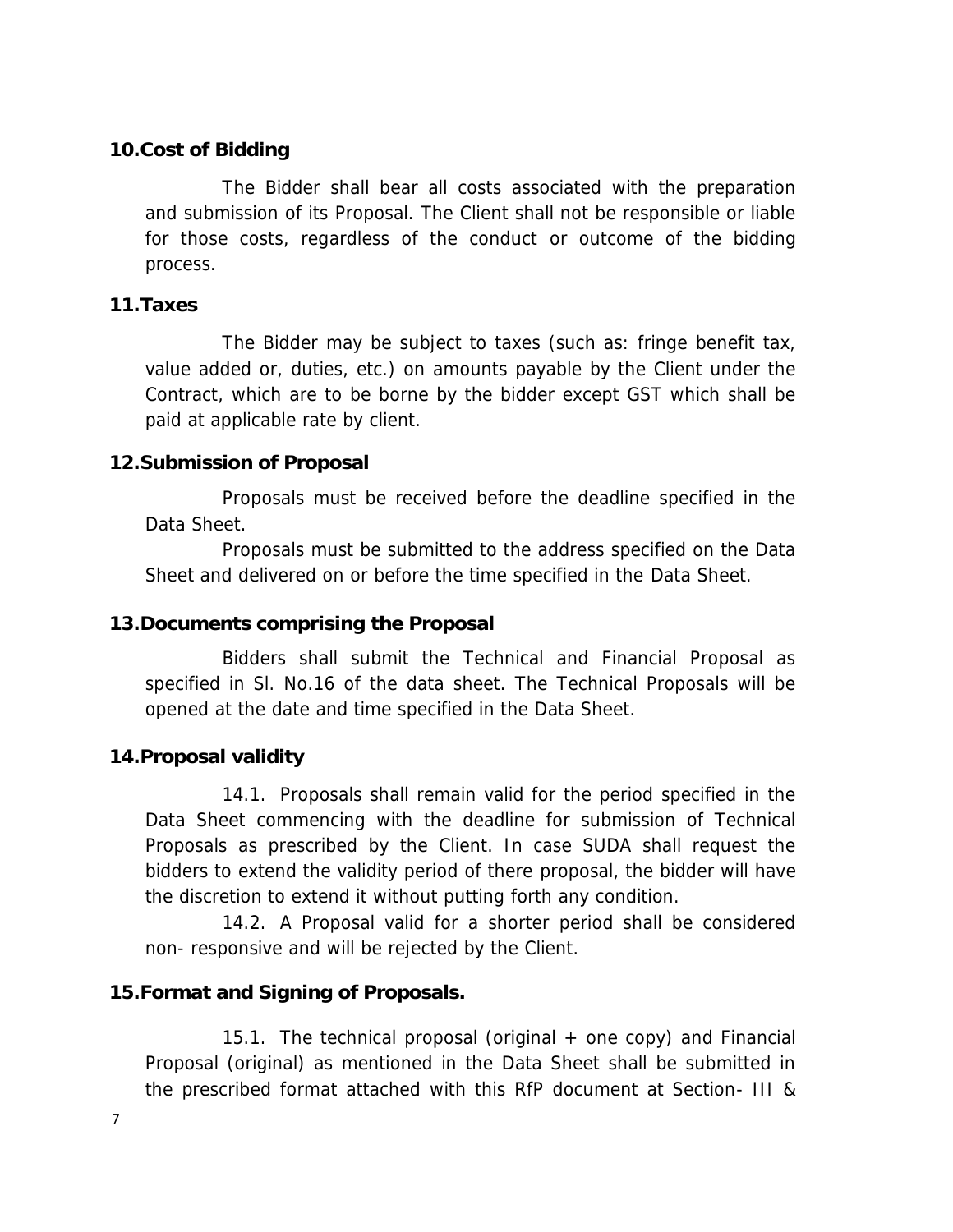#### Section-IV.

15.2. The proposals shall be signed by a person duly authorized to sign on behalf of the Bidder. The name and position of the person signing the authorization must be typed or printed below the signature. All pages of the Proposal shall be signed by the person signing the Proposal.

15.3. Any interlineations, erasures, or overwriting shall be valid only if signed or initialed by the person signing the Proposal.

### **16.Deadline for Submission of Proposals**

The Client may, at its discretion, extend the deadline for the submission of Proposal by amending the RfP, in which case all rights and obligations of the Client and Bidders subject to the previous deadline shall thereafter be subject to the deadline as extended.

#### **17.Late Proposals**

The Client will not consider any Proposal that arrives after the deadline prescribed by the Client for submission of Proposals in the Data Sheet. Any Proposal received after the respective deadline for submission shall be declared late, rejected, and returned unopened to the Bidder.

### **18. Evaluation of Proposal:**

Bids found valid will be evaluated by CLIENT to ascertain the best evaluated bid for project services as per relevant provisions of the RFP. The Bidder should take enough care to submit all the information sought by CLIENT in the desired formats with all required supporting documents. The bids are liable to be rejected if information is not provided in the desired formats. However, CLIENT reserves right to seek any clarification from any bidder if found necessary. Valid proposals fulfilling the eligibility criteria shall be evaluated using the criteria given below.

Technical evaluation of the eligible bid would be carried out applying the evaluation criteria specified below. For all the 3 packages a single technical bid shall be given but separate price bid for each package. Each responsive and eligible technical bid will be attributed a technical score as per following breakup: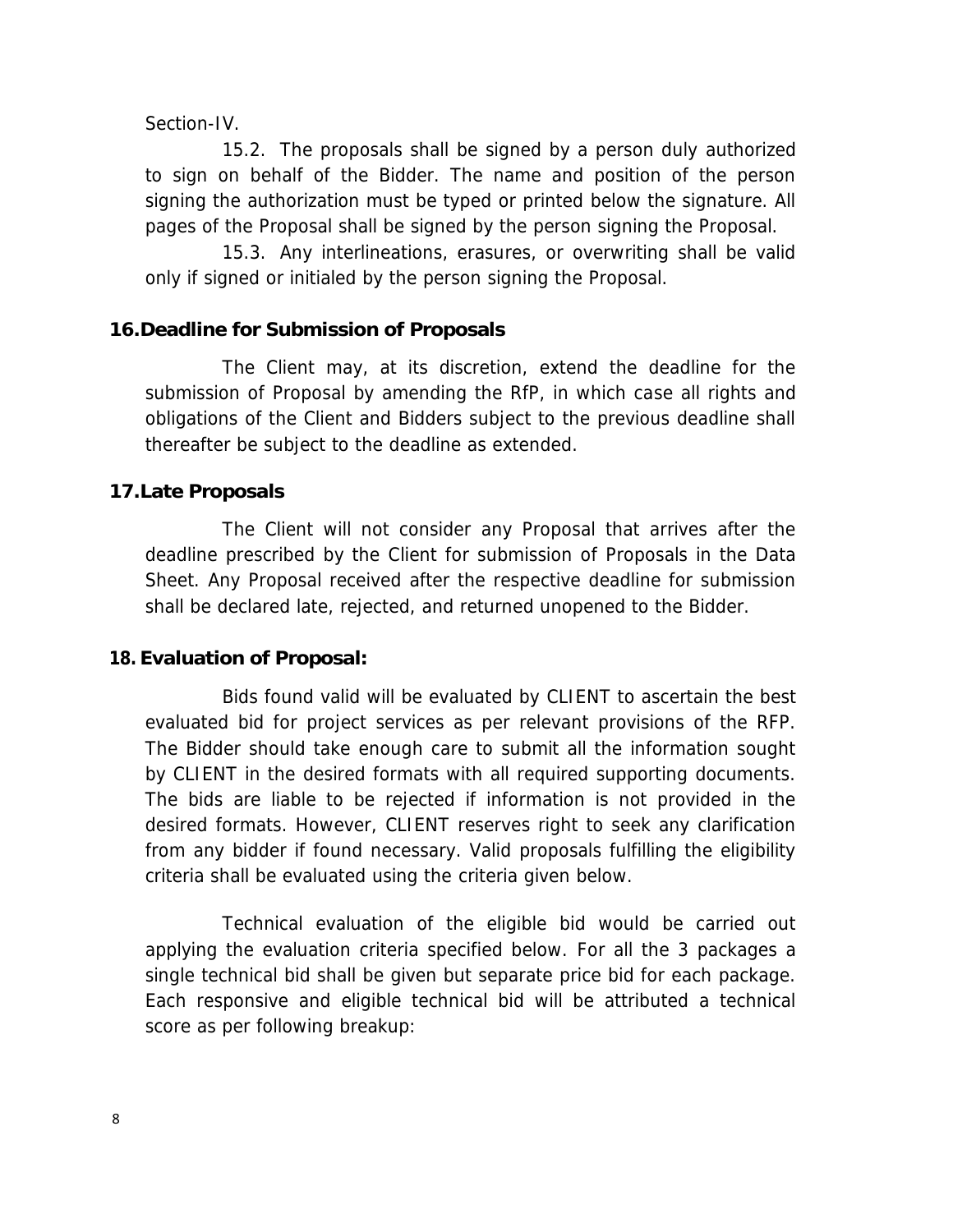| SN | Main Criteria<br>and Weights *<br>out of Total<br>100 marks                    | Sub Criteria                                                                                                                                                                                                                                                                  | Maxm.<br><b>Marks</b> |
|----|--------------------------------------------------------------------------------|-------------------------------------------------------------------------------------------------------------------------------------------------------------------------------------------------------------------------------------------------------------------------------|-----------------------|
| 1. | Institutional<br>Strength - 10                                                 | (a) Quality of OWN Faculty/ Expert/<br>Technical Support in ( field of<br>Environment/ Solid waste/ Sanitation)<br>domain. Qualification mark<br>(For M.tech (Environment) /MSC<br>(Environment)-01 mark and B.Tech<br>(Civil)<br>0.5 mark each subject to maximum 5<br>mark) | 05                    |
|    | marks                                                                          | b) Number of OWN Faculty/ Expert/<br>Technical Support ( In field of<br>Environment/ Solid waste/ Sanitation)<br>domain.<br>(1 mark for each Faculty/Expert subject<br>to maximum 05 mark)                                                                                    | 05                    |
|    | Similar Experience<br>(In field of<br>Environment/ Solid<br>waste/ Sanitation) | <b>Total Number of Assignment</b><br>(1 mark for each project subject to<br>maximum 10 mark)                                                                                                                                                                                  | 10                    |
| 2. | operationalization<br>of PMU/PIU/<br>PMC/SLTC/CLTC-                            | (Establishment and Total Duration of Assignment (in years)<br>(1 mark for each year subject to maximum<br>10 mark)                                                                                                                                                            | 10                    |
|    | in last 5 years up<br>to 31 <sup>st</sup> March<br>2019-30 marks               | Total Value of Assignment (in INR)<br>(1 mark for every Rs. 50 Lakh subject to<br>maximum 10 mark)                                                                                                                                                                            | 10                    |
| 3. | Consultancy (of 5<br>Best Projects in                                          | Experience in other Total Duration of Assignment (in years)<br>(1 mark for every year of Consultancy<br>subject to maximum 5 mark)                                                                                                                                            | 05                    |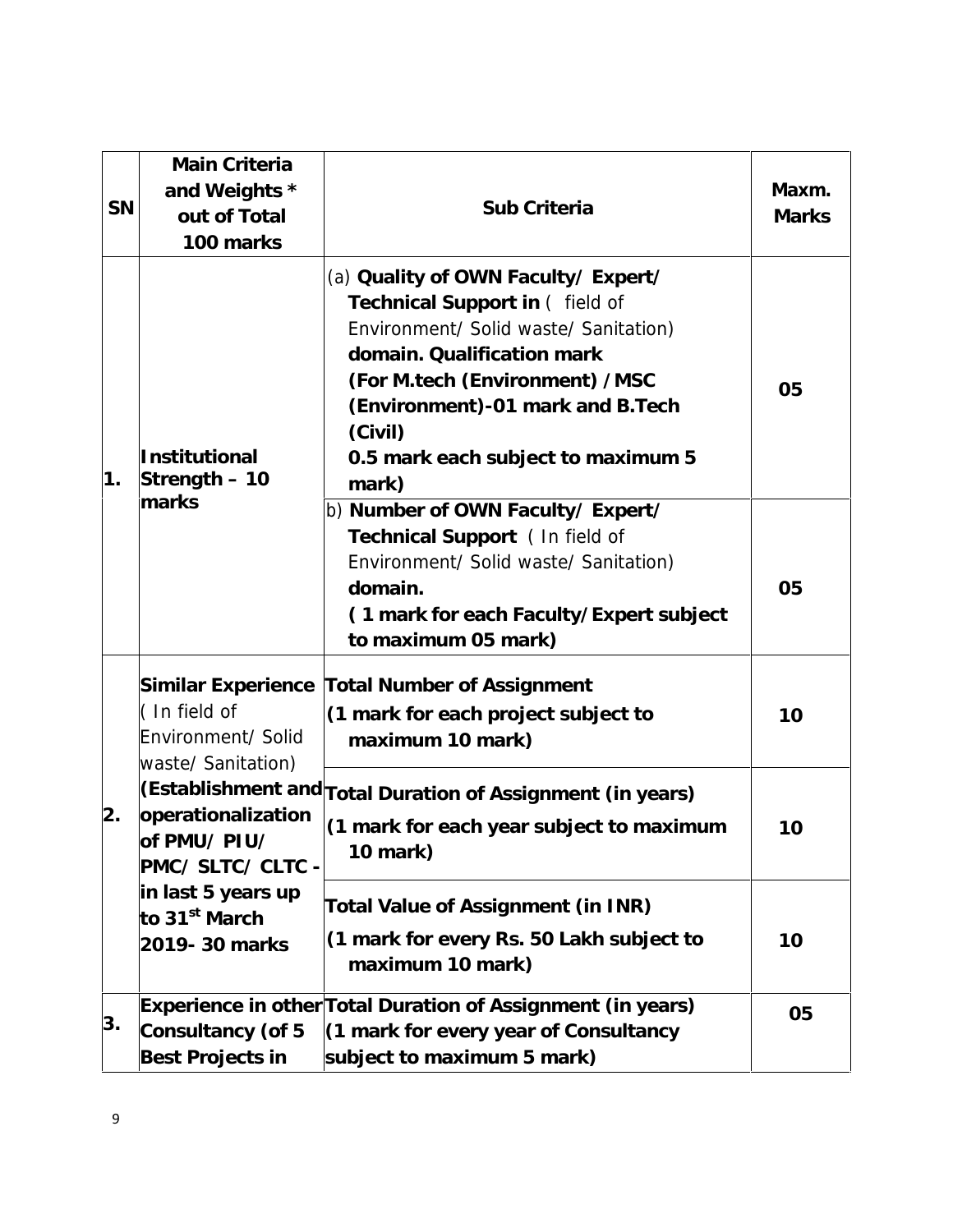|    | last 5 years up to                                                  | Total Value of Projects (in INR)                                                                                           |    |
|----|---------------------------------------------------------------------|----------------------------------------------------------------------------------------------------------------------------|----|
|    | 31 <sup>st</sup> March 2019)-<br>10 marks                           | (1 mark for each Rs 2.00 Crore subject to<br>maximum 5 Mark)                                                               | 05 |
|    | CVs of 5<br>professionals<br>(Senior Sanitation<br>Expert), who are | Qualification<br>M.tech (Environment) / MSC (Environment) -<br>2 marks, B.tech in Civil/Environment-1<br>mark for each CV. | 10 |
| 4. | proposed to be<br>offered for the<br>$package - 25$<br>marks        | Years of Experience<br>Above 5 years - 1 marks, above 7 years -<br>02 marks above 9 years - 3 marks for each<br>СV         | 15 |
|    | Methodology                                                         | Appreciation of the project and response to<br>the ToR                                                                     | 10 |
| 5. | including                                                           | Methodology including work plan and<br>Management Plan - proposed management plan                                          | 10 |
|    | 25                                                                  | Provisions to secure and retain professionals                                                                              | 05 |

The bidders with technical bid score of at least 70% will be considered technically qualified for further process.

The price bids of technically qualified bidders will only be opened for financial evaluation.

**Quality and Cost Based Selection (QCBS)** method will be followed during the overall selection process. Based on the evaluation of technical proposal, the technically qualified bidders shall be ranked highest to lowest Technical Score**(ST)** in accordance to the marks obtained during the technical evaluation stage. There shall be '70% weightage to technical score and 30% weightage to financial score.

The individual bidder's financial score **(SF)** will be evaluated as per the formula given below:

**SF= [Fmin / Fb] \* 100** (rounded off to 2 decimal places)

where,

**SF**= Normalized financial score of the bidder under consideration

**Fmin**=Minimum financial quote among the technically qualified bidders

**Fb=** Financial quote of the bidder under consideration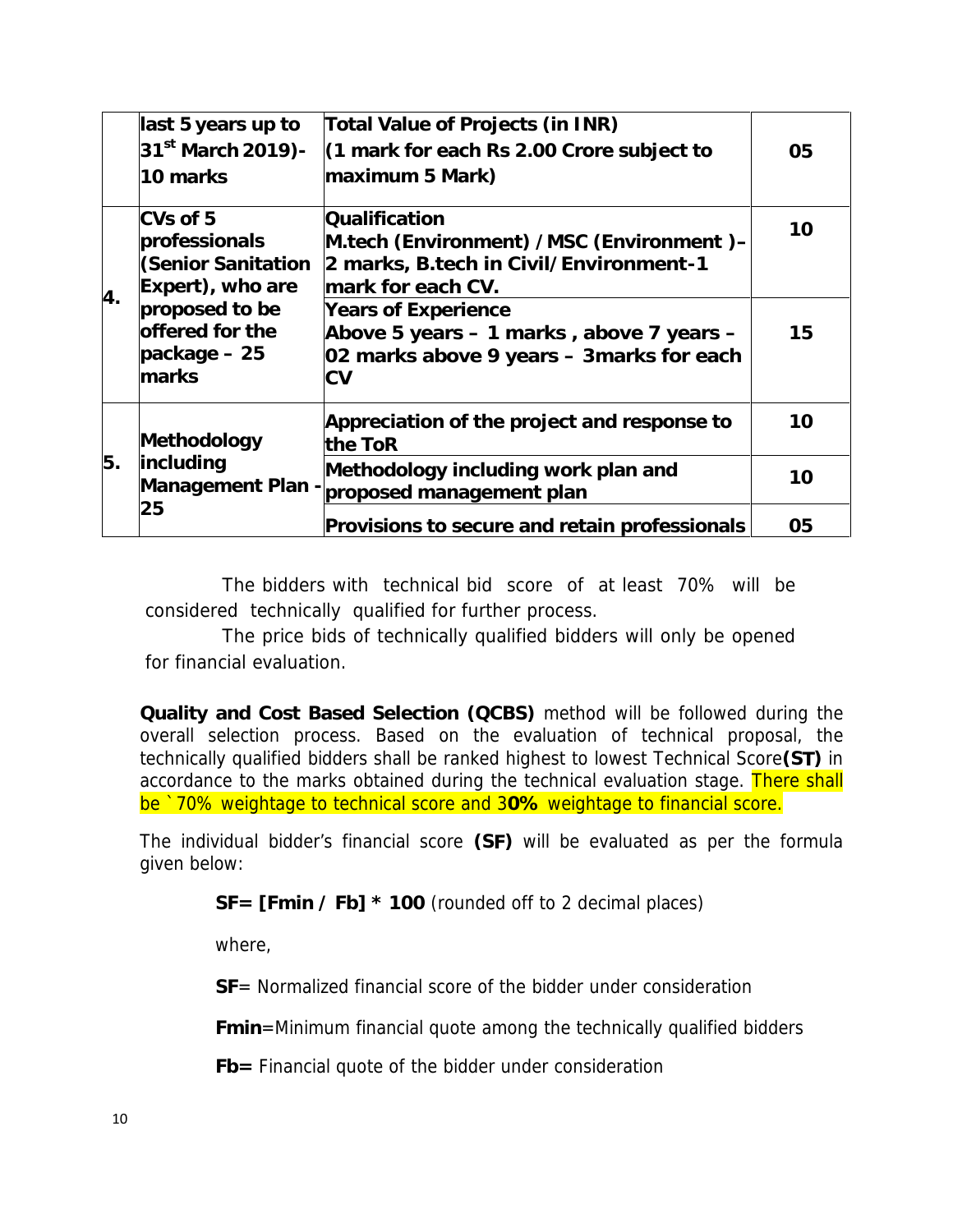#### **Combined Score (S) = ST**  $*$  **0.7 + SF**  $*$  **0.3**

Where  $ST = Technical score$  score secured by the bidder. Where  $SF = Financial$ score secured by the bidder. The bidder securing the highest evaluated **Combined Score(S)** will be awarded the contract observing due procedure.

**The evaluation shall be done PACKAGE wise in order of Package-I, Package-II & Package-III. Maximum 1 Package can be ordered to a single bidder. The bidder becoming successful bidder in package-I then his price bid for Package-II or Package-III will not be opened. Similarly price bid of successful bidder of Packge- II shall not be opened for Package-III.**

**19.Client's Right to Accept any Proposal, and to Reject any or all Proposals**

The Client reserves the right to accept or reject any Proposal, and to annul the bidding process and reject all Proposals at any time prior to Contract award, without thereby incurring any liability to the Bidders.

#### **20.Award of Contract Notification**

Prior to the expiration of the Proposal validity period, the Client shall notify the successful Bidder, in writing, that its Proposal has been accepted. At the same time, the Client shall notify all other Bidders of the results of the bidding.

Until a formal Contract is prepared and executed, the notification of award shall constitute a binding Contract.

### **21.Negotiations/Clarifications**

The successful Bidder will be informed in writing of the date, place and time for negotiations/clarifications, if any. Representatives conducting negotiations on behalf of the Bidder must have written authority to negotiate and conclude a Contract.

### **22.Signing of Contract**

After notification, the Client shall communicate to the successful Bidder to sign the Contract. Standard Contract Document.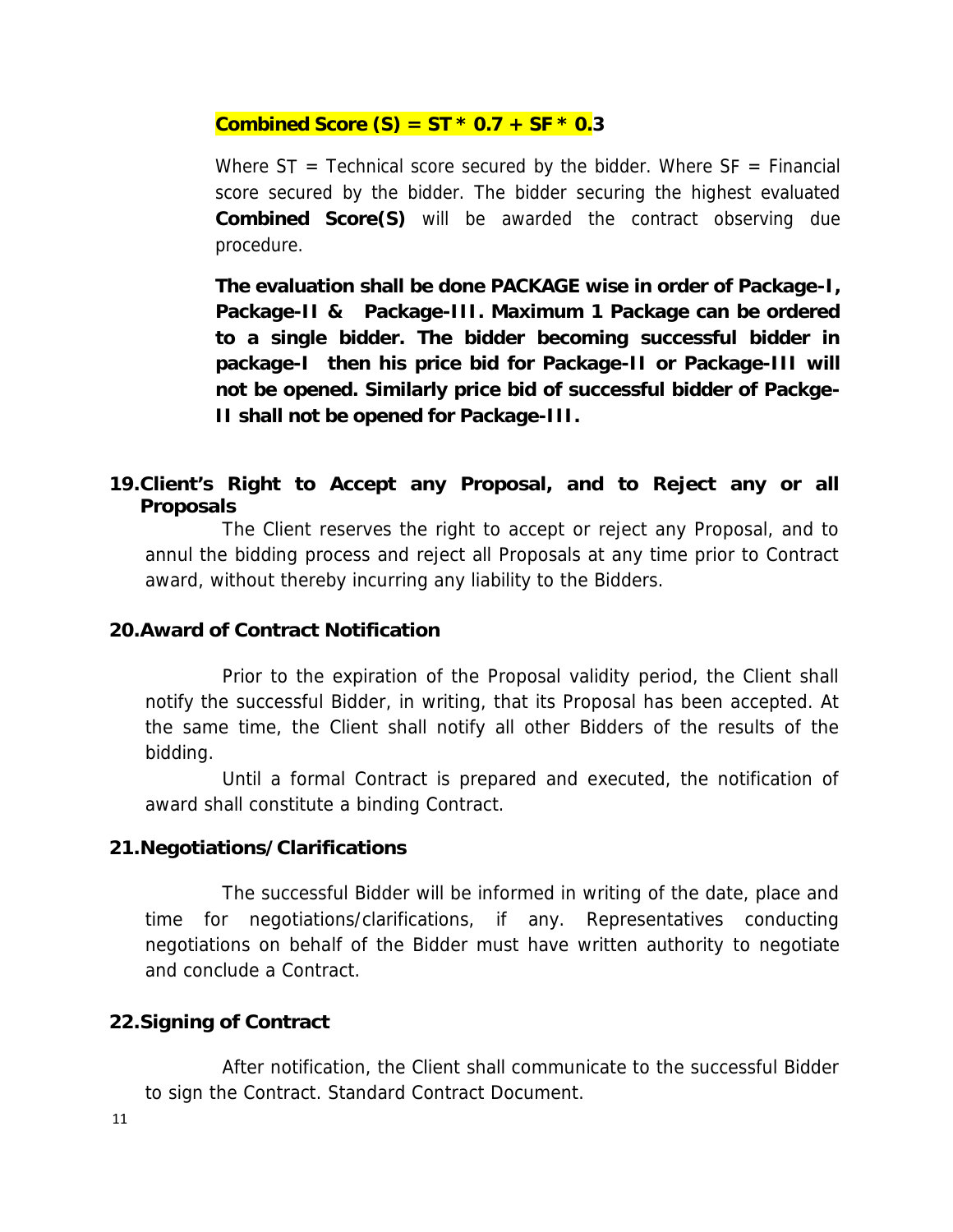Pursuant to negotiations, the successful Bidder shall sign, date, and return the Contract, along with necessary supporting documents, to the Client. All formalities of negotiation and signing of contract will be completed within Fifteen (15) days of notification of award.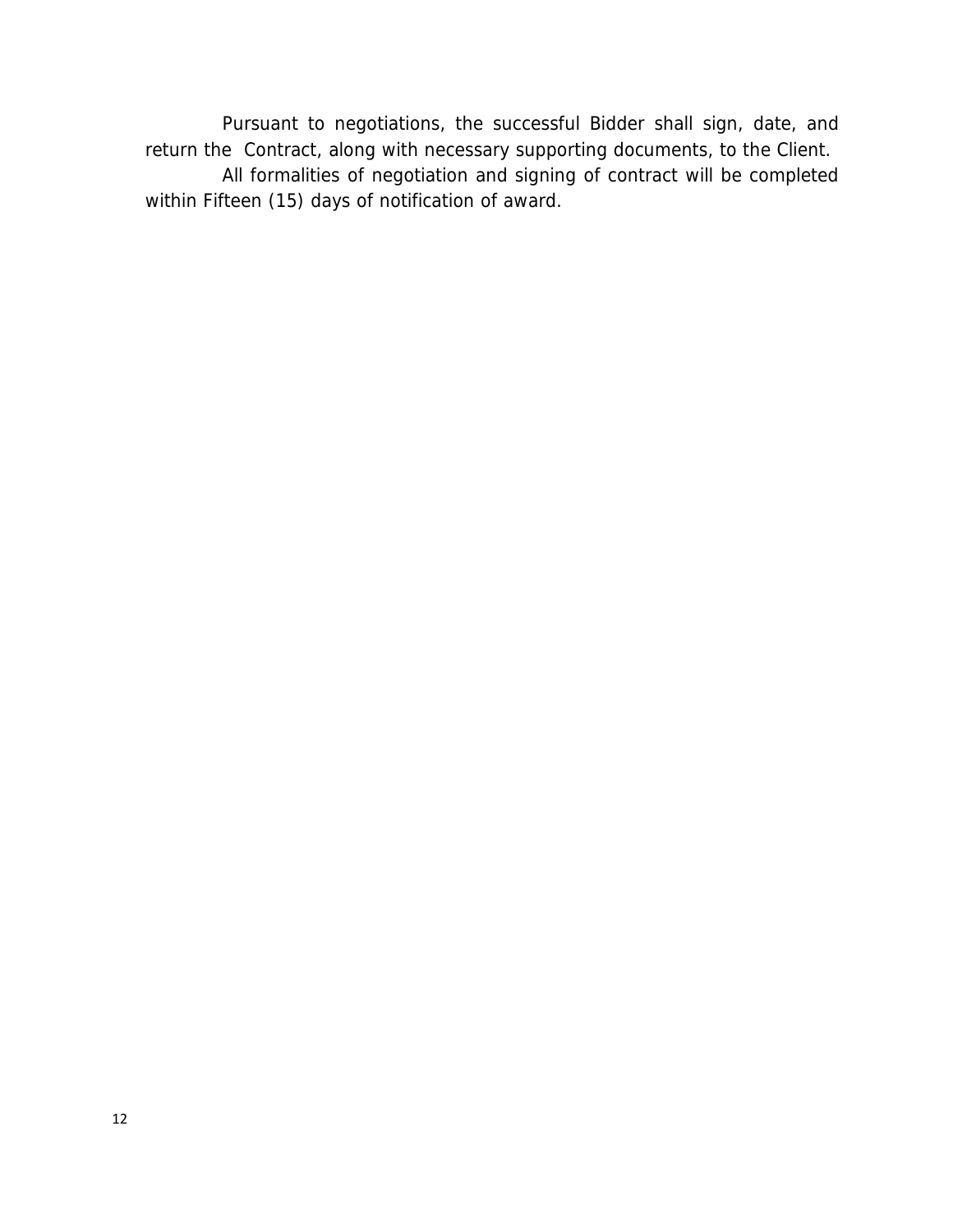### **Section -I**

### **DATA SHEET AND CHECK LIST**

**A. Data Sheet:**

| $\mathbf{1}$   | Title of Consulting Service: Establishment and Operationalization of<br>Project Implementation Unit under SBM (U) for a period of two years             |
|----------------|---------------------------------------------------------------------------------------------------------------------------------------------------------|
|                | extendible for further 1 year in 114 ULBs under 3 Packages                                                                                              |
| $\overline{2}$ | Name of the Client: - SUDA, Bhubaneswar, Odisha                                                                                                         |
| 3              | Method of selection: Quality And Cost Based Selection (QCBS)                                                                                            |
|                | package wise through bids from consultancy firms/ agencies.                                                                                             |
| 4              | Selection of consultancy firm/agency: The bidders have to submit<br>the                                                                                 |
|                | technical Proposal giving their credentials, experience, financial status as<br>per technical proposal form given at Section - III (Single proposal for |
|                | 3 Packages) & Financial proposal as per Section - IV PACKAGE WISE.                                                                                      |
|                | The evaluation of eligible bids shall be made as per evaluation criteria                                                                                |
|                | specified at Section - I (Clause-18).                                                                                                                   |
| 5              | Name of the cities/towns covered under PACKAGE_I, II & III in which                                                                                     |
|                | Project Implementation Unit are<br>be established and details of<br>to                                                                                  |
|                | specialists to be positioned are as per <b>ANNEXURE-A</b>                                                                                               |
| 6              | Technical proposal to be submitted : YES, as per form given at Section -III<br>along with all supporting documents Single proposal for 3 Packages.      |
| $\overline{7}$ | Financial proposal to be submitted : YES, As per form given at Section-IV<br>PACKAGE wise. (THREE bids)                                                 |
| 8              | Address for submission of Proposals:                                                                                                                    |
|                | State Urban Development Agency (SUDA)                                                                                                                   |
|                | H & UD Department, Govt. of Odisha                                                                                                                      |
|                | Adjacent to Bhubaneswar Municipal Corporation Office,                                                                                                   |
|                | Vivekanand Marg, Bhubaneswar                                                                                                                            |
|                | PIN: 751014                                                                                                                                             |
|                |                                                                                                                                                         |
|                | Email: sudaodisha1990@qmail.com.                                                                                                                        |
| 9              | A pre-proposal conference to be held                                                                                                                    |
|                |                                                                                                                                                         |
|                | YES Date 05-09-2019                                                                                                                                     |
|                | Time: 11:00 AM                                                                                                                                          |
|                | Place: Conference Hall of SUDA, Odisha.                                                                                                                 |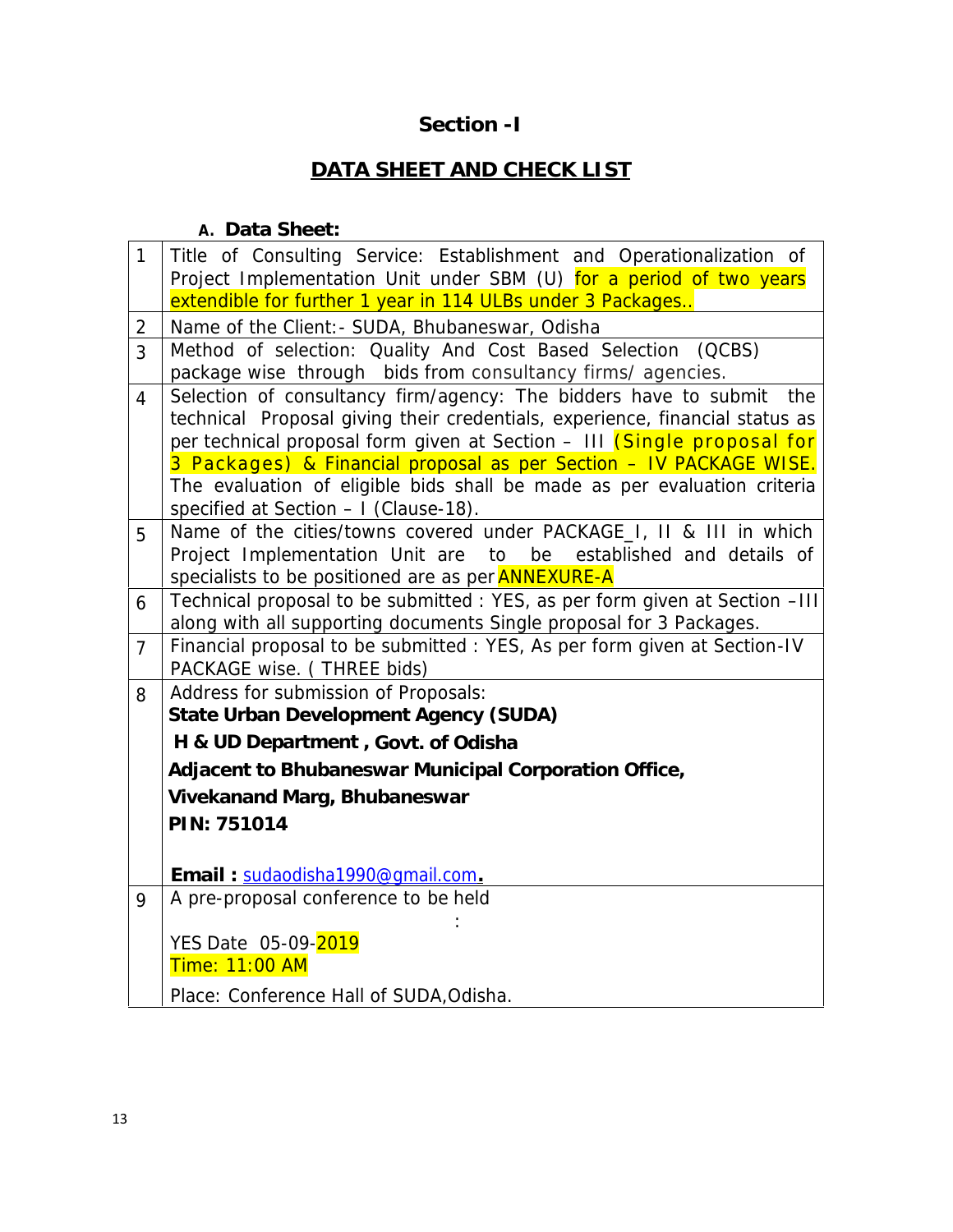| 10 |                                                                                                                                                                                                                                                                                                                                                                                                                                                                                                                                                                         | The Client's Representative is:                                                                                                                                                                                                                                                                                                                                        |  |
|----|-------------------------------------------------------------------------------------------------------------------------------------------------------------------------------------------------------------------------------------------------------------------------------------------------------------------------------------------------------------------------------------------------------------------------------------------------------------------------------------------------------------------------------------------------------------------------|------------------------------------------------------------------------------------------------------------------------------------------------------------------------------------------------------------------------------------------------------------------------------------------------------------------------------------------------------------------------|--|
|    |                                                                                                                                                                                                                                                                                                                                                                                                                                                                                                                                                                         | Additional Director,                                                                                                                                                                                                                                                                                                                                                   |  |
|    |                                                                                                                                                                                                                                                                                                                                                                                                                                                                                                                                                                         | SUDA, Bhubaneswar                                                                                                                                                                                                                                                                                                                                                      |  |
|    |                                                                                                                                                                                                                                                                                                                                                                                                                                                                                                                                                                         | Email: sudaodisha1990@qmail.com.                                                                                                                                                                                                                                                                                                                                       |  |
| 11 |                                                                                                                                                                                                                                                                                                                                                                                                                                                                                                                                                                         | Proposals shall remain valid for 120 days after the submission date indicated<br>in this Data Sheet                                                                                                                                                                                                                                                                    |  |
|    |                                                                                                                                                                                                                                                                                                                                                                                                                                                                                                                                                                         | 12 Clarifications may be requested not later than 05-09-2019. All requests<br>for clarifications will be directed to the Client. The Client shall respond to<br>requests for clarifications by hosting in web sites of department within<br>seven (7) days of pre-proposal meeting date. Bidders are requested to<br>check the Web site prior to submission of offers. |  |
| 14 |                                                                                                                                                                                                                                                                                                                                                                                                                                                                                                                                                                         | Joint Ventures or Consortium offer: NOT permissible                                                                                                                                                                                                                                                                                                                    |  |
| 15 |                                                                                                                                                                                                                                                                                                                                                                                                                                                                                                                                                                         | Bidders Eligibility Criteria -<br>Applicable AS specified at<br>clause - 2 SECTION-I                                                                                                                                                                                                                                                                                   |  |
| 16 | While submitting the proposal the bidder has to ensure that the technical<br>Proposal (original plus one copy) to be kept in sealed envelope with<br>Proposal<br>superscription<br>"Technical<br>for<br>Establishment<br>and<br>Operationalisation of Project Implementation Unit under Swachh Bharat<br>in original to be kept in separate sealed envelope with superscription<br>"Financial Proposal for Establishment and Operationalisation of Project<br>Implementation Unit under Swachh Bharat Mission in Odisha package no<br>Three separate Financial proposal |                                                                                                                                                                                                                                                                                                                                                                        |  |
| 17 |                                                                                                                                                                                                                                                                                                                                                                                                                                                                                                                                                                         | separately sealed. The above Four sealed envelopes to be kept in an outer<br>envelope marked as under.<br>The outer envelope must be sealed and labeled with:                                                                                                                                                                                                          |  |
|    | a)                                                                                                                                                                                                                                                                                                                                                                                                                                                                                                                                                                      | Title: "Proposal for Establishment and Operationalisation of Project<br>Implementation Units under Swachh Bharat Mission in Odisha for<br>3 packages"                                                                                                                                                                                                                  |  |
|    | b)                                                                                                                                                                                                                                                                                                                                                                                                                                                                                                                                                                      | RFP Number;                                                                                                                                                                                                                                                                                                                                                            |  |
|    | $\mathsf{C}$ )                                                                                                                                                                                                                                                                                                                                                                                                                                                                                                                                                          | Last date of bid Submission: 19.9.2019 up to 5.00 P.M.                                                                                                                                                                                                                                                                                                                 |  |
|    | d)                                                                                                                                                                                                                                                                                                                                                                                                                                                                                                                                                                      | Full address of bid submission authority with contact no and email<br>on the right;                                                                                                                                                                                                                                                                                    |  |
|    | e)                                                                                                                                                                                                                                                                                                                                                                                                                                                                                                                                                                      | Full address of the Bidder with contact no and email on the left.                                                                                                                                                                                                                                                                                                      |  |
|    | f)                                                                                                                                                                                                                                                                                                                                                                                                                                                                                                                                                                      | On the envelope clearly write/print in bold capital letters "DO NOT<br><b>EXCEPT</b><br><b>PRESENCE</b><br><b>THE</b><br><b>OPEN</b><br>IN<br><b>THE</b><br>OF<br>CLIENT'S<br>REPRESENTATIVE AND <b>PRIOR TO 20-09-2019</b><br>$(11 A M)$ ".                                                                                                                           |  |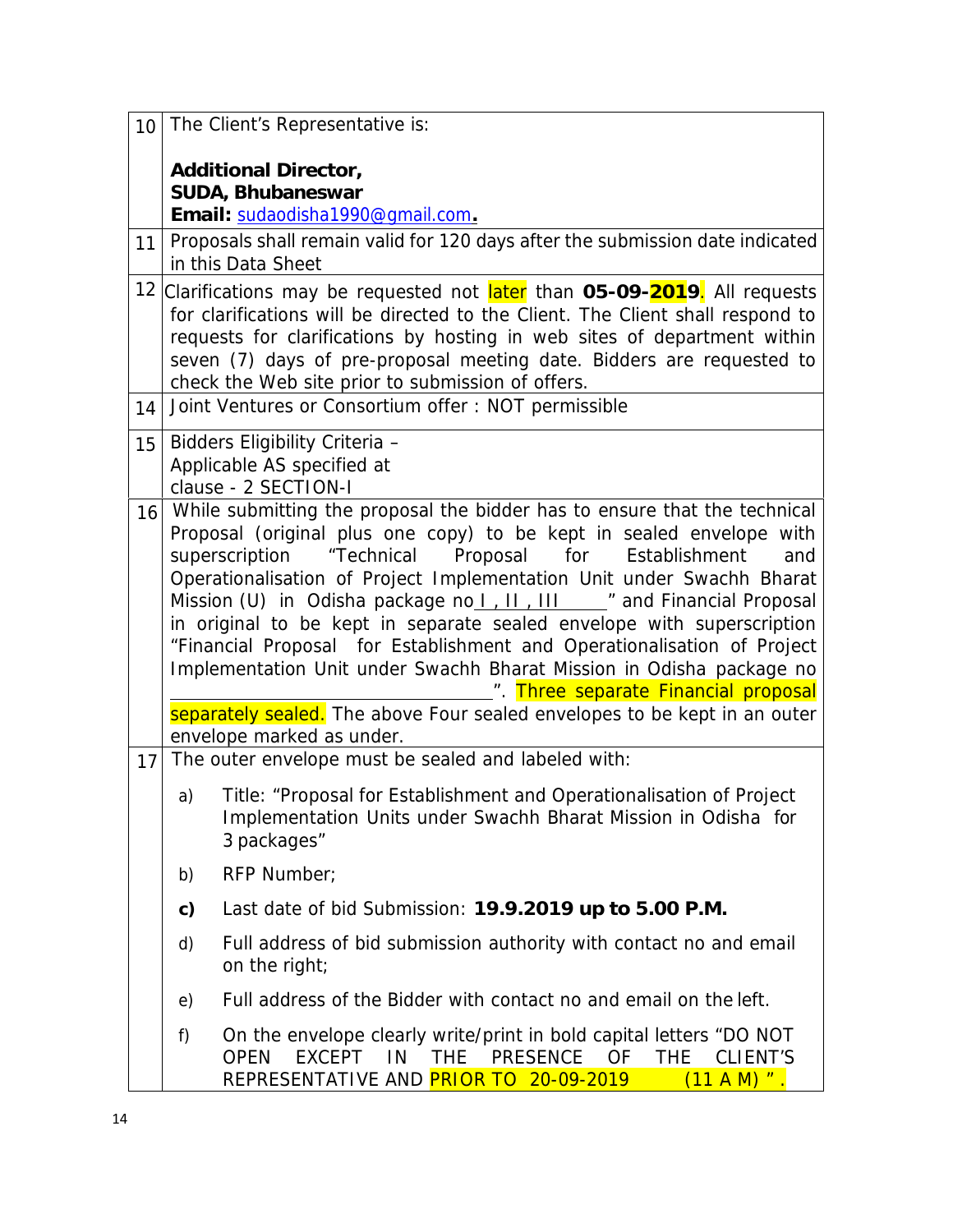|    | 18 If any envelope is not sealed and marked as instructed, the Client will<br>assume no responsibility for the misplacement or premature opening of<br>envelopes leading to disqualification of the Bidder from the bidding<br>process.                                                                                                                                                                                                                                                                                          |  |  |  |
|----|----------------------------------------------------------------------------------------------------------------------------------------------------------------------------------------------------------------------------------------------------------------------------------------------------------------------------------------------------------------------------------------------------------------------------------------------------------------------------------------------------------------------------------|--|--|--|
|    | 19 Tender fee must be deposited: YES<br>Tender fee of Rs. 15000/- (non-refundable) to be deposited. Earnest<br>Money Deposit (EMD) to be submitted: YES<br>EMD of Rs.5.00 lakh (Refundable) to be submitted<br>Tender fee and EMD to be kept in the sealed cover containing the<br>Technical Proposal. EMD of unsuccessful bidder will be returned after<br>expiry of bid validity period or award of contract, whichever is earlier.<br>20 Form of Tender fee & Earnest Money deposit will be: in shape of demand               |  |  |  |
| 21 | draft in any Nationalized Bank/Scheduled Commercial Bank in favour of the<br>SUDA, Bhubaneswar payable at Bhubaneswar.<br>Bids not accompanied by tender fees and EMD shall stand rejected.                                                                                                                                                                                                                                                                                                                                      |  |  |  |
| 22 | A Performance Bank Guarantee is to be submitted by the winning Bidder<br>upon signing of<br><b>Contract: YES</b><br>The amount will be 5 percent of the total contract value; the same will be<br>provided in the form of a Bank Guarantee (BG) as per format given in<br>Section -VII valid till two months beyond the contract period. Bank<br>Guarantee will be made in the name of the Additional Director, SUDA,<br>Bhubaneswar. On submission of above BG, the EMD submitted by the<br>successful bidder will be refunded. |  |  |  |
| 23 | Proposals must be submitted no later than the following date and time:<br>19-09-2019 up to 17 hours (5 PM).                                                                                                                                                                                                                                                                                                                                                                                                                      |  |  |  |
| 24 | Date and time for opening of the Technical Proposals received: 20-09-2019 at<br>11.00 hours (11AM).<br>Date & time of opening of Financial proposal will be communicated later to the<br>technically qualified bidders.                                                                                                                                                                                                                                                                                                          |  |  |  |
| 25 | Expected date/month for commencement of consulting services: (To be<br>Intimated)                                                                                                                                                                                                                                                                                                                                                                                                                                                |  |  |  |
| 26 | Expected date/month for completion of consulting services: 2 years from the<br>date of commencement. Extendable further one year.                                                                                                                                                                                                                                                                                                                                                                                                |  |  |  |
|    |                                                                                                                                                                                                                                                                                                                                                                                                                                                                                                                                  |  |  |  |

### **B. Check List:**

The bidders are requested to check the following points before submitting the bids:

|  | $\vert$ (i) $\vert$ 1. Whether the Technical Proposals have been properly marked, |
|--|-----------------------------------------------------------------------------------|
|  | superscripted, labeled and sealed, as required?                                   |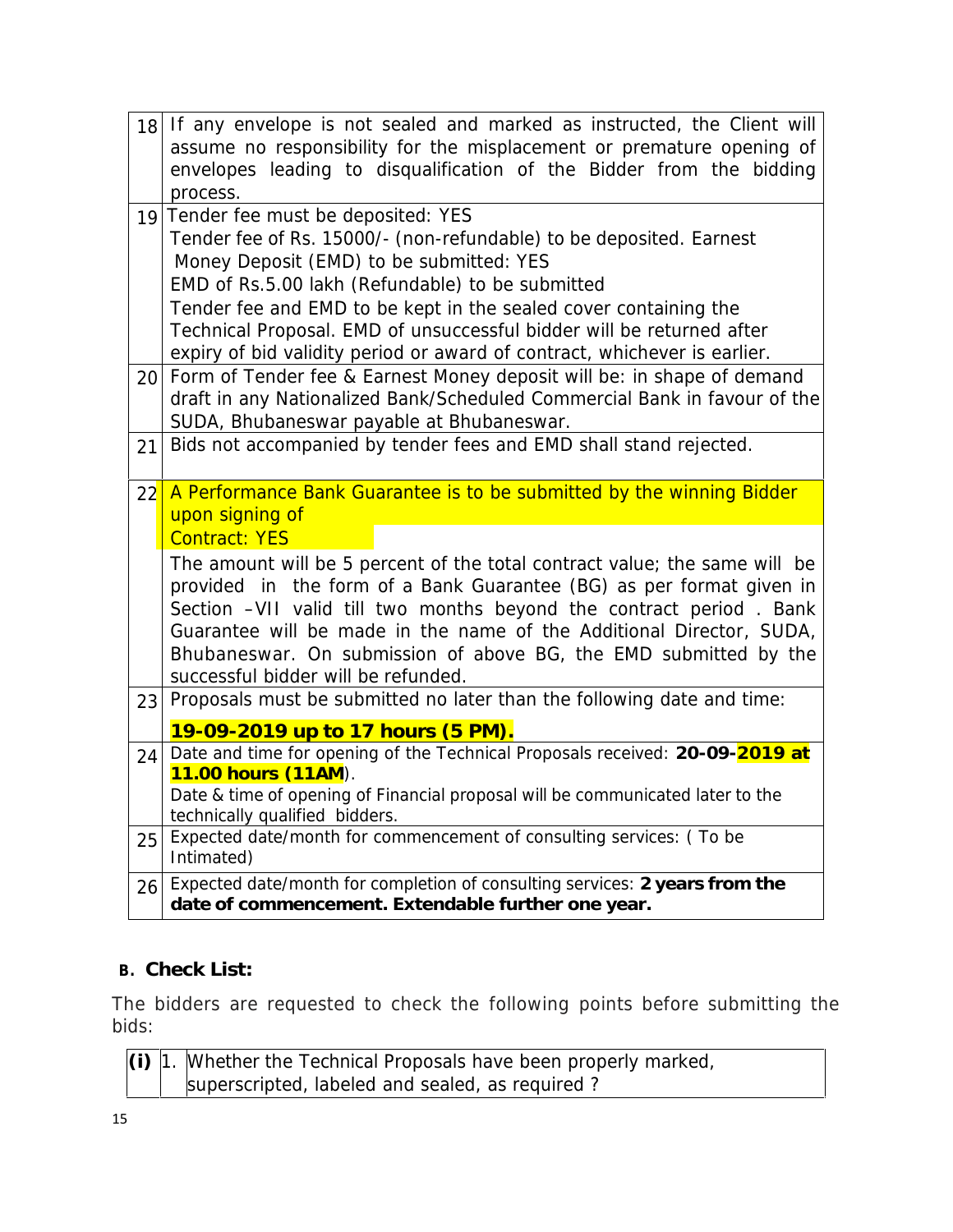|      | Whether each proposal has been ink-signed by the appropriate authority?<br>Have all the                                                          |
|------|--------------------------------------------------------------------------------------------------------------------------------------------------|
|      | pages of the proposal been ink-signed?                                                                                                           |
|      | 3. Whether the Audited balance sheet for last three years been submitted                                                                         |
|      | along with the proposal and chartered accountants certificate for                                                                                |
|      | consultancy turnover and net worth?                                                                                                              |
|      | 4. Have the Tender Fee and EMD been enclosed with the technical<br>proposal?                                                                     |
|      | 5. Whether the number of pages of the proposal properly indexed?                                                                                 |
| (ii) | All the bidders should inter-alia send:                                                                                                          |
|      | a. Brief Profile of the Agency with certificate of incorporation, article<br>of association and memorandum of association, if applicable.        |
|      | b. Experience of successfully executing at least one similar                                                                                     |
|      | project for atleast 1 year (operation of PMU/ PMC/ SLTCs/                                                                                        |
|      | PIU/ CLTC) with total contract value of the project awarded                                                                                      |
|      | being not less than Rs. 1.0 Crore - copy of work order and                                                                                       |
|      | performance certificate from client to be enclosed).                                                                                             |
|      | Self-certificate by Director/Owner of the bidders<br>firm                                                                                        |
|      | regarding the no of persons employed in roll of company as on<br>31 <sup>th</sup> March 2019.                                                    |
|      |                                                                                                                                                  |
|      | For the five best projects claimed under other consultancy<br>services experience enclose copies of work order<br>and<br>Performance certificate |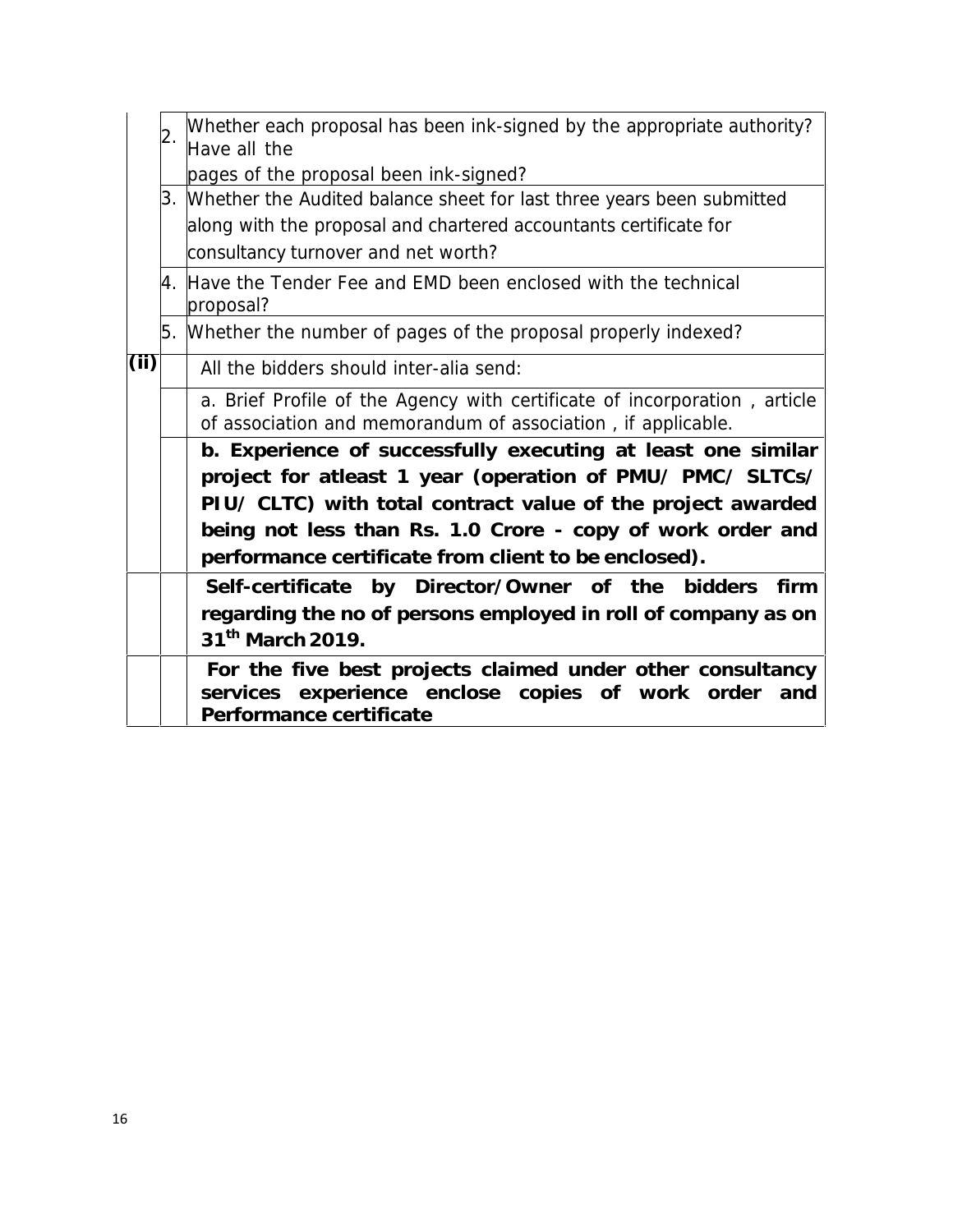**Detailed list of ULBS in Package I, II & III and number of specialist to be positioned in PIU**

### **NOTE: The Authority reserves the right to modify Number of Experts as per requirement and FIRM shall have to abide as per instruction of Authority in this regard.**

### **PACKAGE\_I**

| <b>RDC, CUTTACK</b> |                           |                                           |                                 |                                   |
|---------------------|---------------------------|-------------------------------------------|---------------------------------|-----------------------------------|
| SI                  | Name of the<br><b>ULB</b> | Sr.<br><b>Sanitation</b><br><b>Expert</b> | Jr. Sanitation<br><b>Expert</b> | <b>PAYING</b><br><b>AUTHORITY</b> |
| No.                 |                           | Nos.                                      | Nos.                            | <b>DUDA</b><br>At                 |
| (c)                 | (d)                       | (e)                                       | (g)                             | <b>Cuttack</b>                    |
| $\mathbf{1}$        | Cuttack                   | $\overline{c}$                            | 5                               |                                   |
| $\overline{2}$      | Athagarh(N)               |                                           | $\overline{1}$                  |                                   |
| $\overline{3}$      | Banki(N)                  |                                           | $\mathbf{1}$                    |                                   |
| $\overline{4}$      | Choudwar(M)               |                                           | $\overline{1}$                  |                                   |
| $\overline{5}$      | Jagatsinghpur(M)          | ä,                                        | $\overline{1}$                  | Jajpur                            |
| 6                   | Paradeep(M)               | ä,                                        | $\overline{2}$                  |                                   |
| $\overline{7}$      | Kendrapara(M)             | $\blacksquare$                            | $\overline{1}$                  |                                   |
| 8                   | Pattamundai(N)            |                                           | $\mathbf{1}$                    |                                   |
| 9                   | Jajpur(M)                 |                                           | $\overline{1}$                  |                                   |
| 10                  | Vyasanagar(M)             | ä,                                        | $\mathbf{1}$                    |                                   |
| 11                  | Konark(N)                 | $\overline{\phantom{0}}$                  | $\mathbf{1}$                    | Puri                              |
| 12 <sup>2</sup>     | Nimapara(N)               | $\blacksquare$                            | $\mathbf 1$                     |                                   |
| 13                  | Pipili(N)                 | $\overline{\phantom{0}}$                  | $\mathbf{1}$                    |                                   |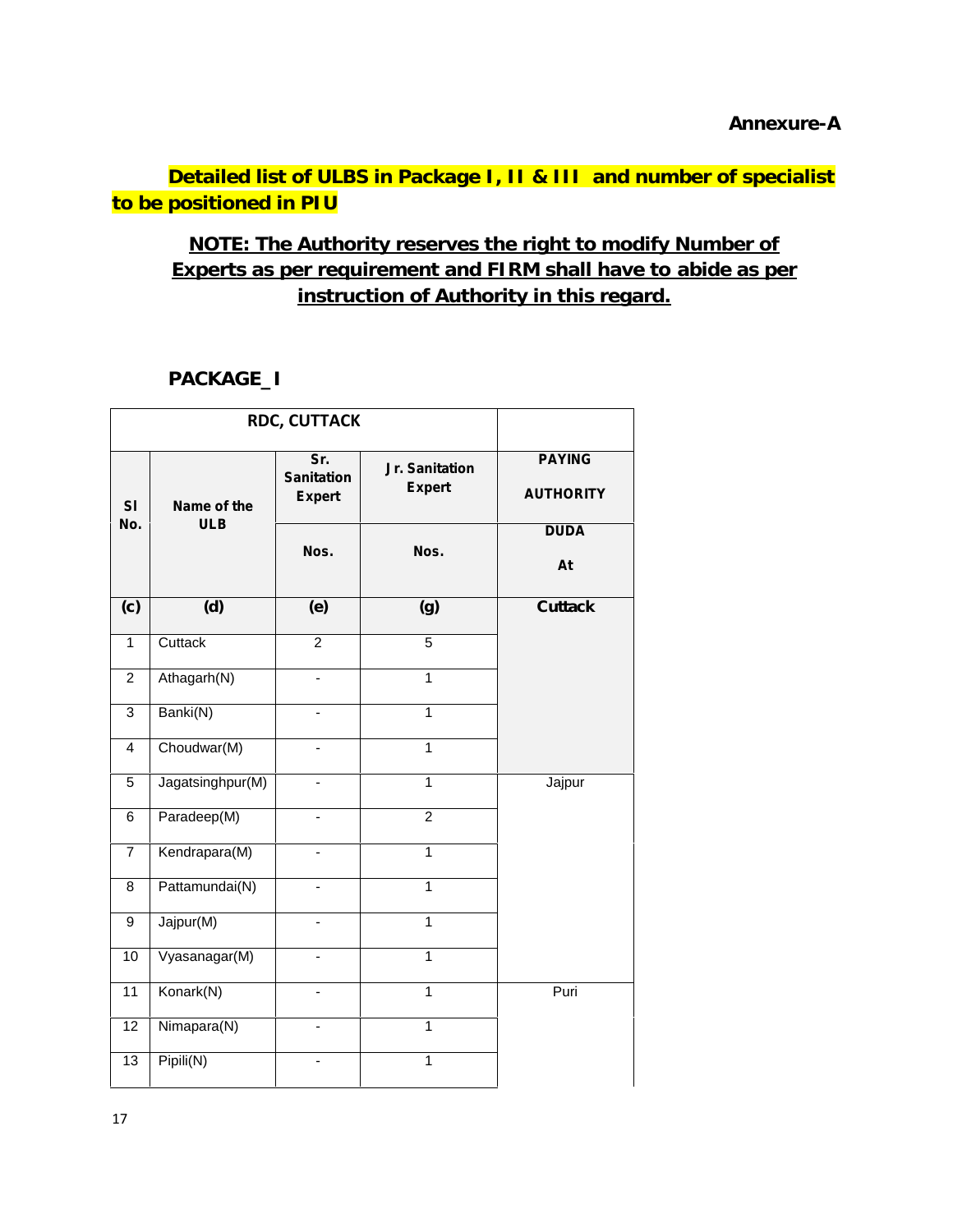| <b>RDC, CUTTACK</b> |                           |                                           |                                 |                                                  |
|---------------------|---------------------------|-------------------------------------------|---------------------------------|--------------------------------------------------|
| SI<br>No.           | Name of the<br><b>ULB</b> | Sr.<br><b>Sanitation</b><br><b>Expert</b> | Jr. Sanitation<br><b>Expert</b> | <b>PAYING</b><br><b>AUTHORITY</b><br><b>DUDA</b> |
|                     |                           | Nos.                                      | Nos.                            | At                                               |
| 14                  | Puri                      | $\mathbf{1}$                              | 3                               |                                                  |
| 15                  | Bhubaneswar               | 3                                         | 6                               | Bhubaneswar                                      |
| 16                  | Balugaon(N)               | ۰                                         | $\mathbf{1}$                    |                                                  |
| 17                  | Banpur(N)                 | ä,                                        | $\mathbf{1}$                    |                                                  |
| 18                  | Jatni(M)                  | -                                         | $\overline{2}$                  | Bhubaneswar                                      |
| 19                  | Khurda(M)                 | $\overline{\phantom{0}}$                  | $\mathbf{1}$                    |                                                  |
| 20                  | Nayagarh(M)               |                                           | $\mathbf{1}$                    |                                                  |
| 21                  | Khandapara(N)             | ÷.                                        | $\mathbf{1}$                    |                                                  |
| 22                  | Ranpur (N)                | ÷,                                        | 1                               |                                                  |
| 23                  | Daspalla(N)               | ÷.                                        | 1                               |                                                  |
| 24                  | Odagaon(N)                |                                           | 1                               |                                                  |
| 25                  | Balesore                  | $\mathbf{1}$                              | 3                               |                                                  |
| 26                  | Jaleswar(M)               | $\overline{\phantom{0}}$                  | $\mathbf{1}$                    |                                                  |
| 27                  | Nilagiri(N)               | $\overline{\phantom{0}}$                  | $\mathbf{1}$                    |                                                  |
| 28                  | Soro(M)                   | $\overline{\phantom{0}}$                  | $\mathbf{1}$                    |                                                  |
| 29                  | Bhadrak                   | $\mathbf{1}$                              | $\overline{3}$                  |                                                  |
| $30\,$              | Basudevpur(M)             | ÷,                                        | $\mathbf{1}$                    |                                                  |
| 31                  | Chandbali(N)              | $\overline{\phantom{0}}$                  | $\mathbf{1}$                    |                                                  |
| 32                  | Dhamnagar(N)              |                                           | $\overline{1}$                  |                                                  |
| 33                  | Baripada                  | $\mathbf{1}$                              | $\overline{3}$                  |                                                  |
| 34                  | Karanjia(N)               |                                           | $\mathbf{1}$                    |                                                  |
| 35                  | Rairangpur(N)             |                                           | $\overline{1}$                  |                                                  |
| 36                  | Udala(N)                  | ÷,                                        | $\overline{1}$                  |                                                  |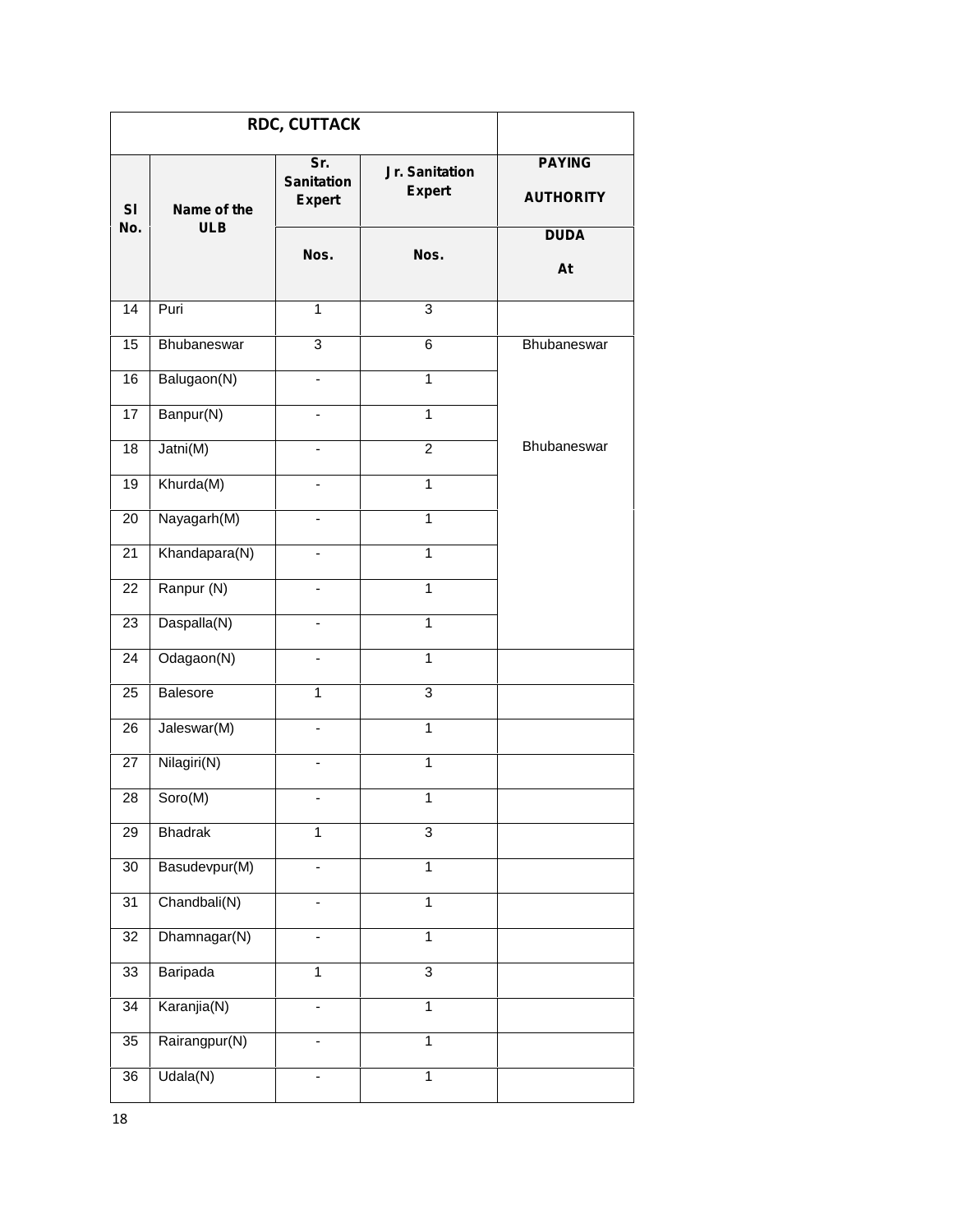|                  |                           | <b>RDC, CUTTACK</b>                       |                                 |                                   |
|------------------|---------------------------|-------------------------------------------|---------------------------------|-----------------------------------|
| <b>SI</b><br>No. | Name of the<br><b>ULB</b> | Sr.<br><b>Sanitation</b><br><b>Expert</b> | Jr. Sanitation<br><b>Expert</b> | <b>PAYING</b><br><b>AUTHORITY</b> |
|                  |                           | Nos.                                      | Nos.                            | <b>DUDA</b><br>At                 |
|                  | <b>TOTAL</b>              | 9                                         | 55                              |                                   |

### **PACKAGE-II**

|                | <b>RDN, SAMBALPUR</b> |                                           |                                 |                                   |
|----------------|-----------------------|-------------------------------------------|---------------------------------|-----------------------------------|
| SI             | Name of the ULB       | Sr.<br><b>Sanitation</b><br><b>Expert</b> | Jr. Sanitation<br><b>Expert</b> | <b>PAYING</b><br><b>AUTHORITY</b> |
| No.            |                       | Nos.                                      | Nos.                            | <b>DUDA</b><br>At                 |
| (c)            | (d)                   | (e)                                       | (g)                             |                                   |
| $\mathbf{1}$   | Sambalpur             | $\overline{2}$                            | $\overline{4}$                  |                                   |
| $\overline{2}$ | Kuchinda(N)           |                                           | 1                               |                                   |
| 3              | Redhakhol(N)          | $\qquad \qquad \blacksquare$              | $\mathbf{1}$                    |                                   |
| $\overline{4}$ | Baragarh(M)           | L.                                        | $\overline{2}$                  |                                   |
| 5              | Padampur(N)           |                                           | 1                               |                                   |
| 6              | Barpalli(N)           |                                           | $\mathbf{1}$                    |                                   |
| $\overline{7}$ | Bijepur(N)            |                                           | 1                               |                                   |
| 8              | Attabira(N)           | $\blacksquare$                            | 1                               |                                   |
| 9              | Jharsuguda(M)         |                                           | $\mathfrak{p}$                  |                                   |
| 10             | Belpahar(M)           |                                           | 1                               |                                   |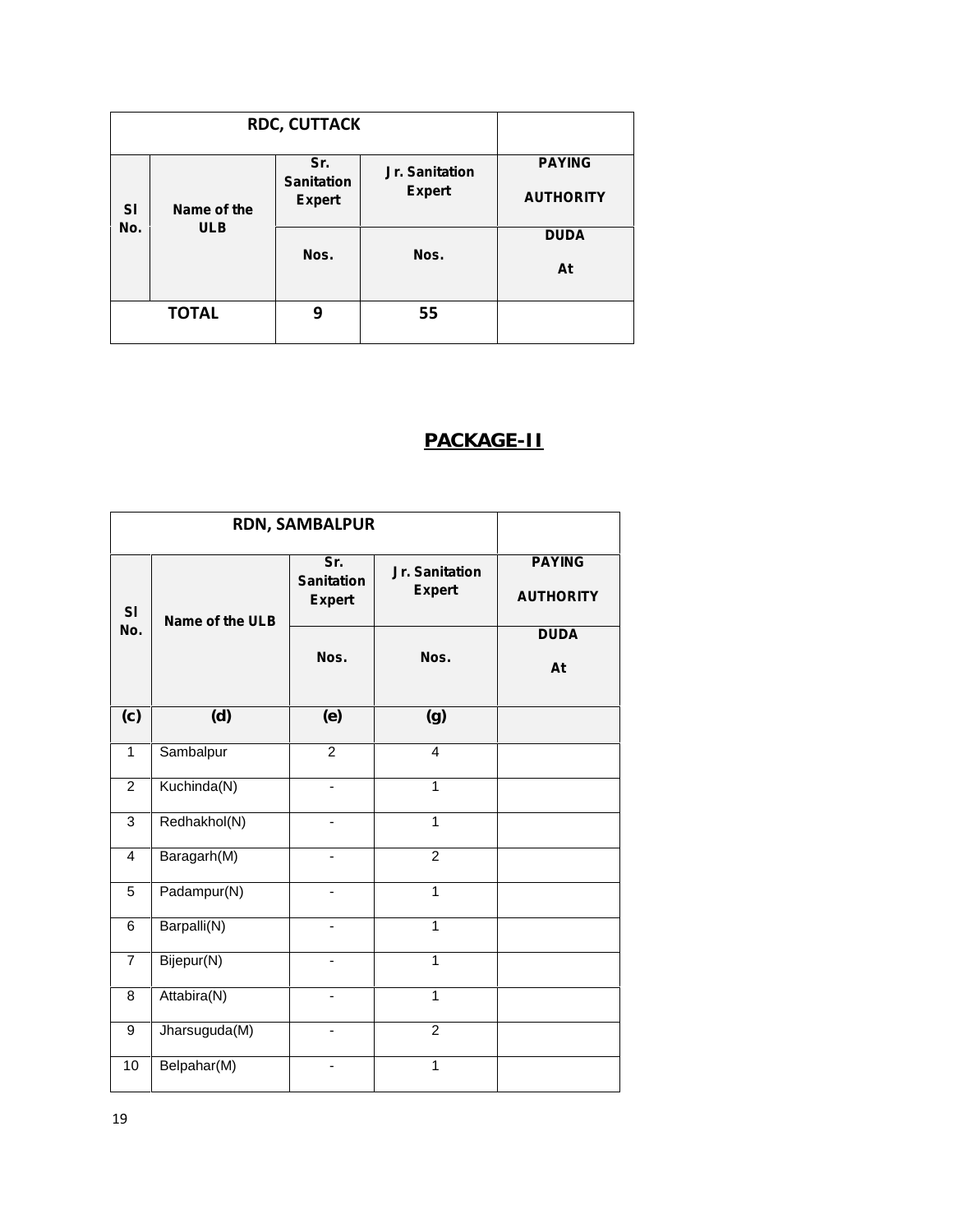|                 | <b>RDN, SAMBALPUR</b> |                                           |                                 |                                                  |
|-----------------|-----------------------|-------------------------------------------|---------------------------------|--------------------------------------------------|
| SI<br>No.       | Name of the ULB       | Sr.<br><b>Sanitation</b><br><b>Expert</b> | Jr. Sanitation<br><b>Expert</b> | <b>PAYING</b><br><b>AUTHORITY</b><br><b>DUDA</b> |
|                 |                       | Nos.                                      | Nos.                            | At                                               |
| 11              | Brajarajnagar(M)      |                                           | $\overline{c}$                  |                                                  |
| 12              | Deogarh(M)            |                                           | $\mathbf{1}$                    |                                                  |
| 13              | Balangir(M)           |                                           | $\overline{2}$                  |                                                  |
| 14              | Kantabanjhi(N)        |                                           | $\mathbf{1}$                    |                                                  |
| 15              | Patnagarh(N)          |                                           | $\mathbf{1}$                    |                                                  |
| 16              | Tusura(N)             |                                           | $\mathbf{1}$                    |                                                  |
| 17              | Titilagarh(N)         | -                                         | $\mathbf{1}$                    |                                                  |
| 18              | Sonepur(M)            | $\blacksquare$                            | $\mathbf{1}$                    |                                                  |
| 19              | Binika(N)             |                                           | $\overline{1}$                  |                                                  |
| 20              | Tarva(N)              |                                           | $\mathbf{1}$                    |                                                  |
| 21              | Dhankanal(M)          |                                           | $\overline{c}$                  |                                                  |
| 22              | Bhuban(N)             |                                           | $\mathbf{1}$                    |                                                  |
| 23              | Kamakhyanagar(N)      |                                           | $\mathbf{1}$                    |                                                  |
| 24              | Hindol(N)             | $\overline{\phantom{a}}$                  | $\mathbf{1}$                    |                                                  |
| 25              | Angul(M)              |                                           | 1                               |                                                  |
| 26              | Athamallik(N)         |                                           | $\mathbf{1}$                    |                                                  |
| $\overline{27}$ | Talcher(M)            |                                           | $\overline{1}$                  |                                                  |
| 28              | Keonjhorgarh(M)       |                                           | $\overline{2}$                  |                                                  |
| 29              | Anandapur(M)          |                                           | $\overline{1}$                  |                                                  |
| $30\,$          | Barbil(M)             | $\qquad \qquad \blacksquare$              | $\overline{2}$                  |                                                  |
| 31              | Joda(M)               |                                           | $\mathbf{1}$                    |                                                  |
| 32              | Champua(N)            | $\overline{\phantom{a}}$                  | $\mathbf{1}$                    |                                                  |
| 33              | Rourkela              | $\overline{c}$                            | $\overline{4}$                  |                                                  |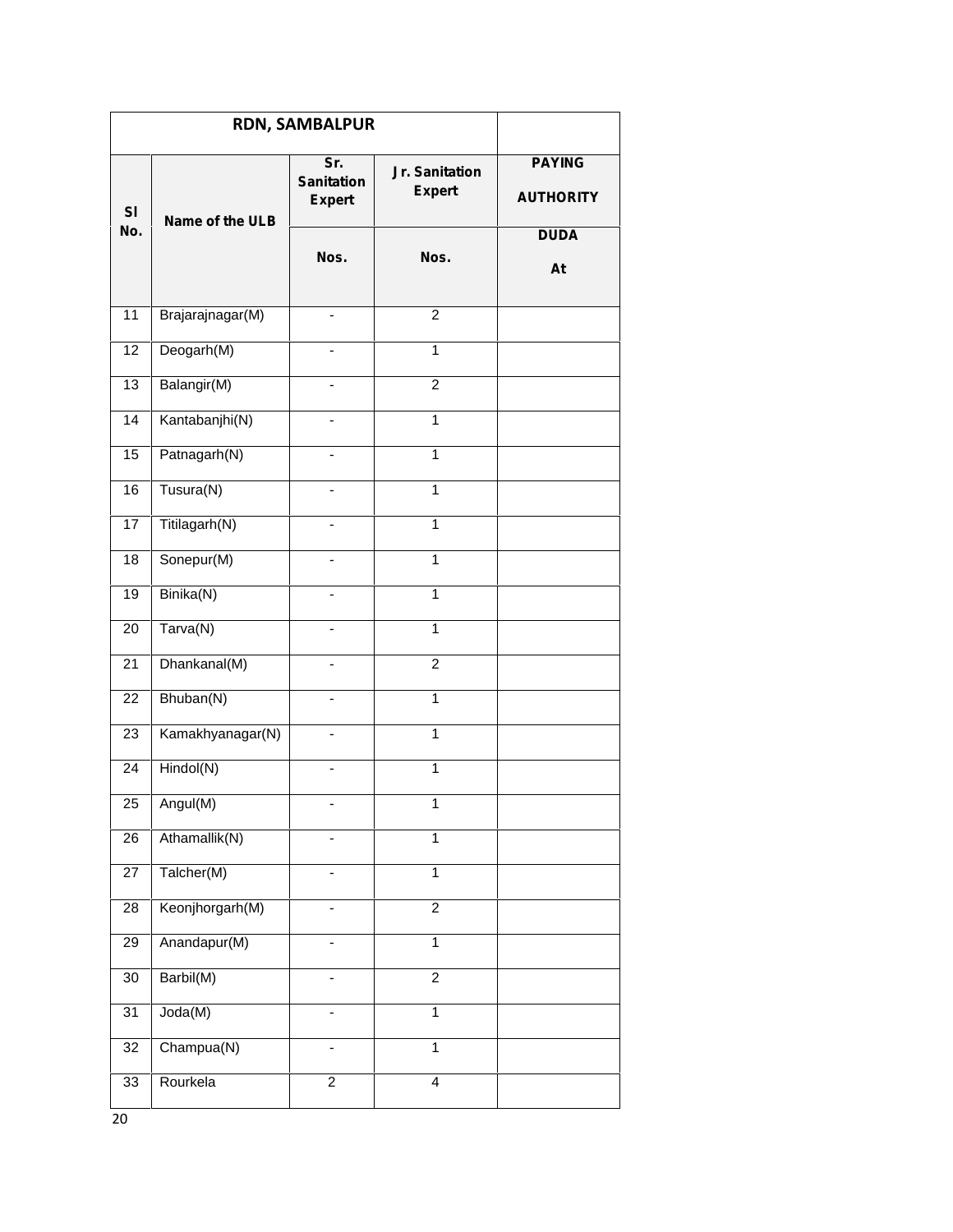|                  | <b>RDN, SAMBALPUR</b> |                                           |                                 |                                   |  |
|------------------|-----------------------|-------------------------------------------|---------------------------------|-----------------------------------|--|
| <b>SI</b><br>No. | Name of the ULB       | Sr.<br><b>Sanitation</b><br><b>Expert</b> | Jr. Sanitation<br><b>Expert</b> | <b>PAYING</b><br><b>AUTHORITY</b> |  |
|                  |                       | Nos.<br>Nos.                              | <b>DUDA</b><br>At               |                                   |  |
| 34               | Sundargarh(M)         |                                           | 1                               |                                   |  |
| 35               | Biramitrapur(M)       |                                           | 1                               |                                   |  |
| 36               | Rajgangpur(M)         |                                           | 2                               |                                   |  |
|                  | <b>TOTAL</b>          | 4                                         | 50                              |                                   |  |

### **PACKAGE-III**

|                |                 | <b>RDS, BERHAMPUR</b>                     |                                 |  |
|----------------|-----------------|-------------------------------------------|---------------------------------|--|
| SI<br>No.      | Name of the ULB | Sr.<br><b>Sanitation</b><br><b>Expert</b> | Jr. Sanitation<br><b>Expert</b> |  |
|                |                 | Nos.                                      | Nos.                            |  |
| 1              | Berhampur       | $\overline{2}$                            | 4                               |  |
| 2              | Aska(N)         | -                                         | 1                               |  |
| 3              | Belaguntha(N)   |                                           | 1                               |  |
| $\overline{4}$ | Bhanjanagar(N)  |                                           | 1                               |  |
| 5              | Buguda(N)       | -                                         | 1                               |  |
| 6              | Chatrapur(N)    |                                           | 1                               |  |
| $\overline{7}$ | Chikiti(N)      |                                           | 1                               |  |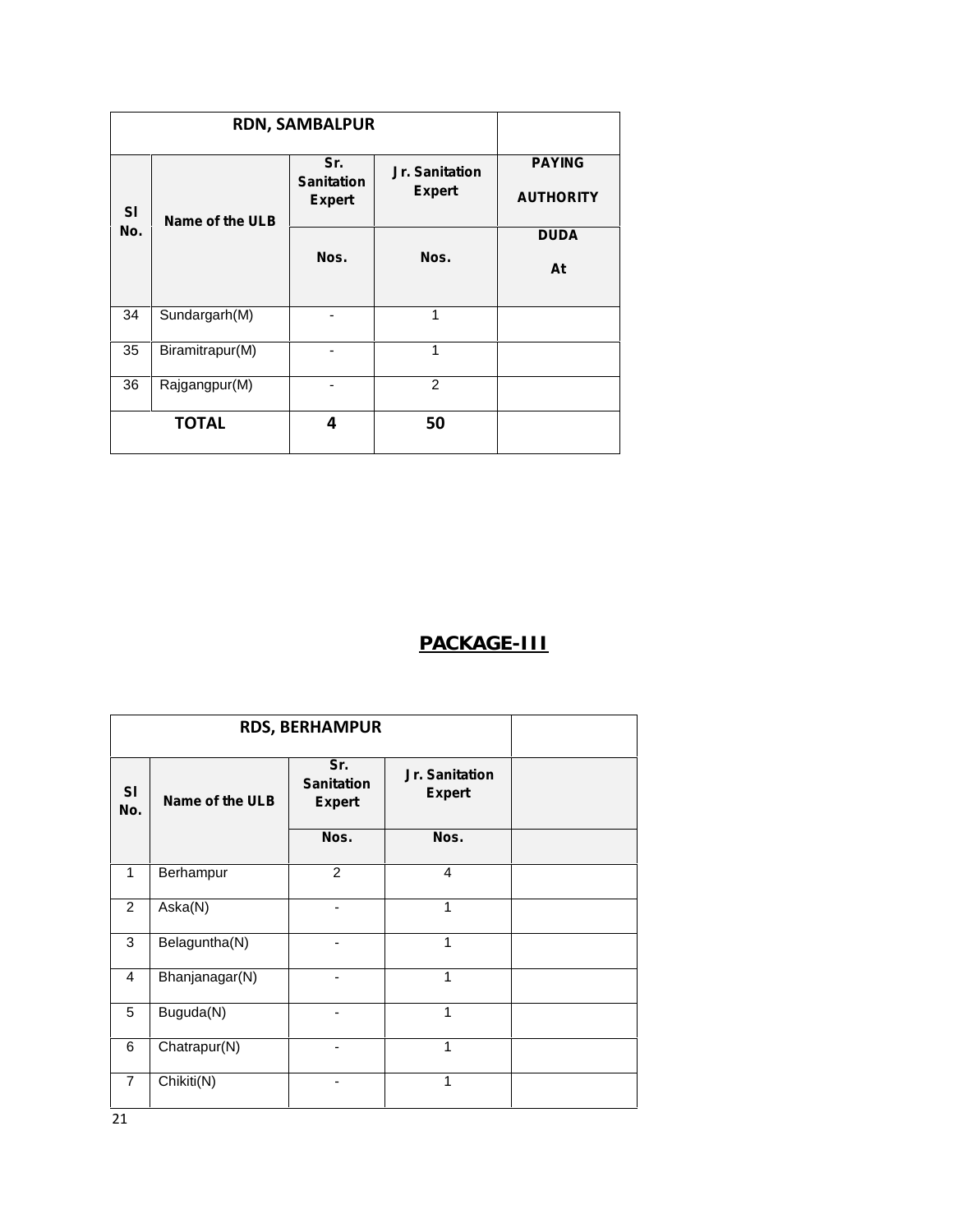|           | <b>RDS, BERHAMPUR</b> |                                           |                                 |  |
|-----------|-----------------------|-------------------------------------------|---------------------------------|--|
| SI<br>No. | Name of the ULB       | Sr.<br><b>Sanitation</b><br><b>Expert</b> | Jr. Sanitation<br><b>Expert</b> |  |
|           |                       | Nos.                                      | Nos.                            |  |
| 8         | Digapahandi(N)        |                                           | 1                               |  |
| 9         | Ganjam (N)            |                                           | $\mathbf{1}$                    |  |
| 10        | Gopalpur(N)           | $\overline{\phantom{0}}$                  | 1                               |  |
| 11        | Hinjilicut(M)         | $\qquad \qquad \blacksquare$              | 1                               |  |
| 12        | Kavisuryanagar(N)     | $\overline{\phantom{0}}$                  | $\overline{1}$                  |  |
| 13        | Khallikot(N)          |                                           | 1                               |  |
| 14        | Kodala(N)             | $\overline{\phantom{0}}$                  | 1                               |  |
| 15        | Polsora(N)            | ٠                                         | 1                               |  |
| 16        | Purusottampur(N)      | ٠                                         | 1                               |  |
| 17        | Rambha(N)             |                                           | 1                               |  |
| 18        | Soroda(N)             | $\overline{\phantom{0}}$                  | $\mathbf{1}$                    |  |
| 19        | Paralakhemundi(M)     | $\qquad \qquad \blacksquare$              | $\mathbf{1}$                    |  |
| 20        | Kasinagar(N)          | $\overline{\phantom{0}}$                  | $\overline{1}$                  |  |
| 21        | Phulbani(M)           | $\blacksquare$                            | $\mathbf{1}$                    |  |
| 22        | G. Udayagiri(N)       | $\overline{\phantom{0}}$                  | $\mathbf{1}$                    |  |
| 23        | Balliguda (N)         |                                           | $\mathbf 1$                     |  |
| 24        | Boudhgarh(N)          |                                           | $\mathbf 1$                     |  |
| 25        | Bhawanipatna(M)       |                                           | $\overline{2}$                  |  |
| 26        | Junagarh(N)           |                                           | $\mathbf{1}$                    |  |
| 27        | Dharamgarh(N)         |                                           | 1                               |  |
| 28        | Kesinga(N)            |                                           | $\overline{1}$                  |  |
| 29        | Nuapara(N)            | ÷                                         | $\mathbf{1}$                    |  |
| 30        | Khariar(N)            | $\overline{\phantom{0}}$                  | $\mathbf{1}$                    |  |
| 31        | Khariar Road(N)       |                                           | 1                               |  |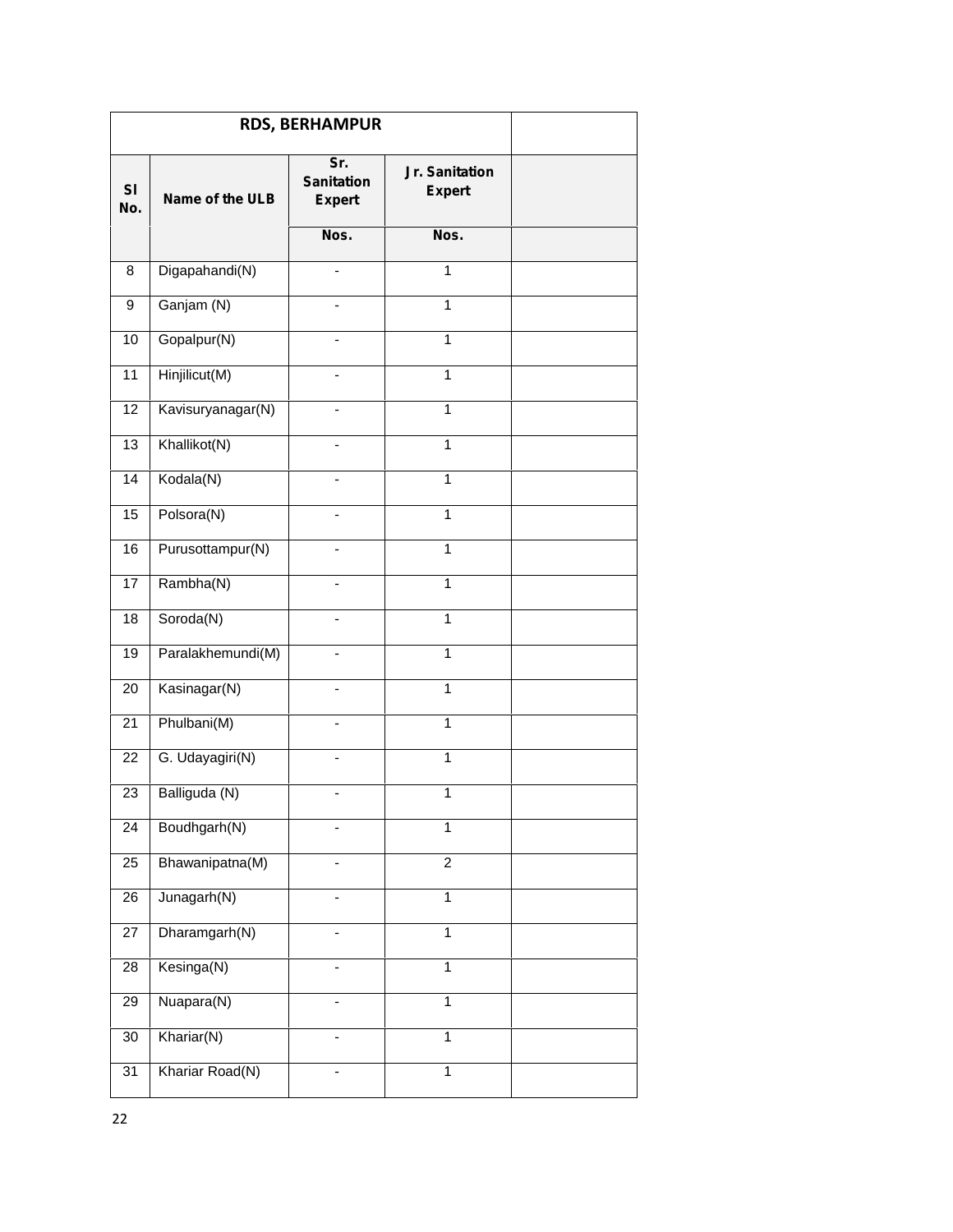| <b>RDS, BERHAMPUR</b> |                 |                                           |                                 |  |
|-----------------------|-----------------|-------------------------------------------|---------------------------------|--|
| SI<br>No.             | Name of the ULB | Sr.<br><b>Sanitation</b><br><b>Expert</b> | Jr. Sanitation<br><b>Expert</b> |  |
|                       |                 | Nos.                                      | Nos.                            |  |
| 32                    | Koraput(N)      |                                           | 1                               |  |
| 33                    | Jaypore(M)      |                                           | $\overline{2}$                  |  |
| 34                    | Kotpad(N)       | $\overline{\phantom{a}}$                  | $\mathbf{1}$                    |  |
| 35                    | Sunabedha(N)    | $\overline{\phantom{0}}$                  | $\overline{2}$                  |  |
| 36                    | Raygada(M)      |                                           | $\overline{2}$                  |  |
| 37                    | Gunupur(M)      |                                           | 1                               |  |
| 38                    | Gudari(N)       |                                           | $\mathbf{1}$                    |  |
| 39                    | Nowrangpur(M)   |                                           | $\mathbf{1}$                    |  |
| 40                    | Umerkote(N)     |                                           | 1                               |  |
| $\overline{41}$       | Malkangiri(N)   |                                           | 1                               |  |
| 42                    | Balimela(N)     |                                           | $\mathbf{1}$                    |  |
|                       | <b>TOTAL</b>    | $\overline{2}$                            | 49                              |  |

**NOTE: The Authority reserves the right to modify Number of Experts as per requirement and FIRM shall have to abide as per instruction of Authority in this regard.**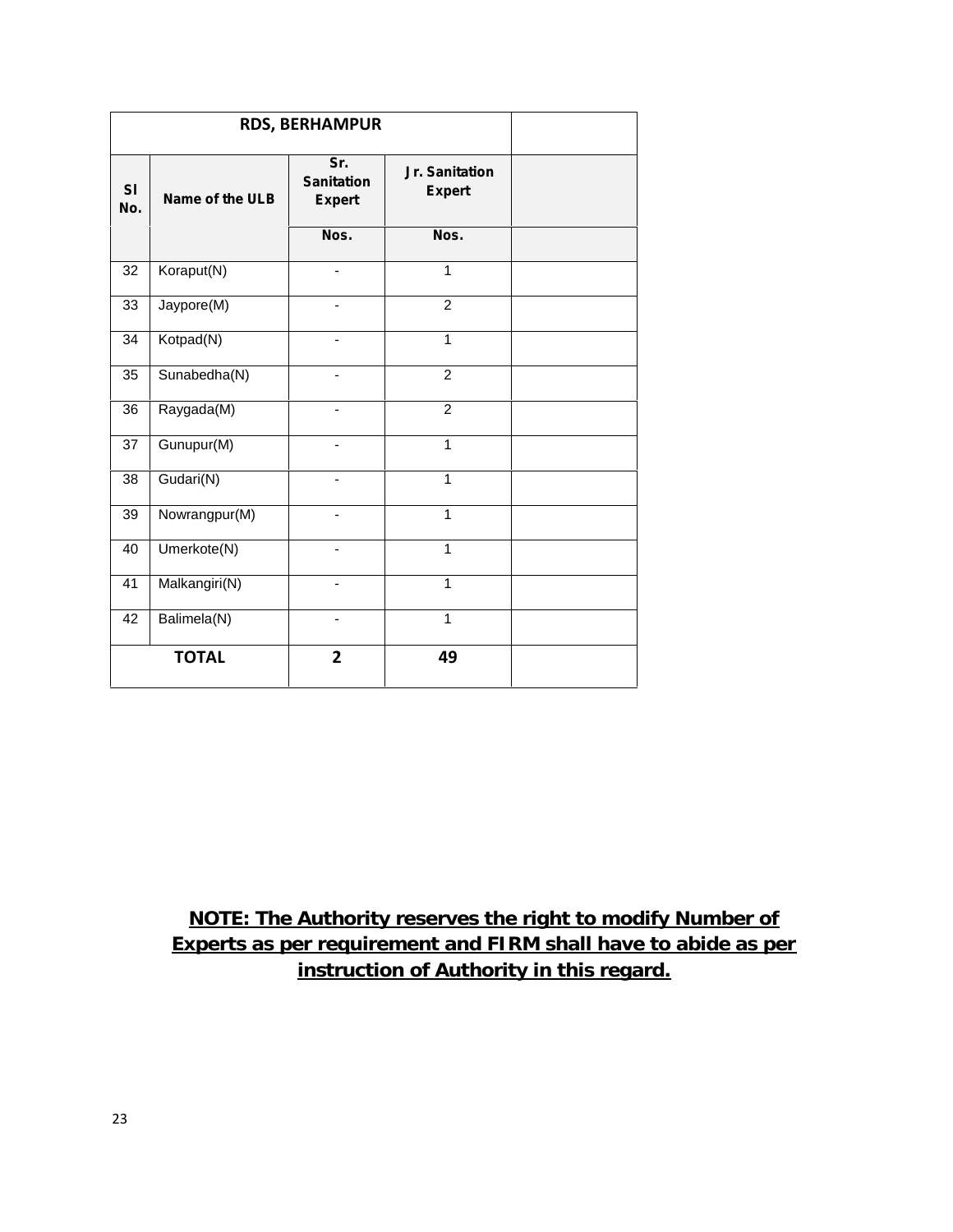#### **Section-III**

### **Technical Proposal Letter of Submission**

Letter No.:

| From: | [Name of Consultant]               | Date. |
|-------|------------------------------------|-------|
|       | Complete Address of Communication] | Place |

**To:**

Additional Director, **State Urban Development Agency (SUDA), H & UD Department , Govt. of Odisha. Adjacent to Bhubaneswar Municipal Corporation Office, Vivekanand Marg, Bhubaneswar PIN: 751014**

**Subject :** Establishment and Operationalization of Project Implementation Unit (PIU) under Swachh Bharat Mission (U) for a period of two years **(Technical Proposal for package no I, II, III** )

We, the undersigned, offer to provide the services for the above in accordance with your Request for Proposal dated ………………. We are hereby submitting our Technical Proposal (As per Appendix-1) both in original and one copy sealed in an envelope.

We have examined the information provided in your Request for Proposal (RFP) and offer to undertake the work described in accordance with requirements specified in RFP.. This proposal is valid for acceptance for 120 days from the last date of submission and we confirm that this proposal will remain binding upon us and may be accepted by you at any time before this expiry date.

We accept that any contract that may result will comprise the contract documents issued with the RFP and be based upon the documents submitted as part of our proposal. The Proposal has been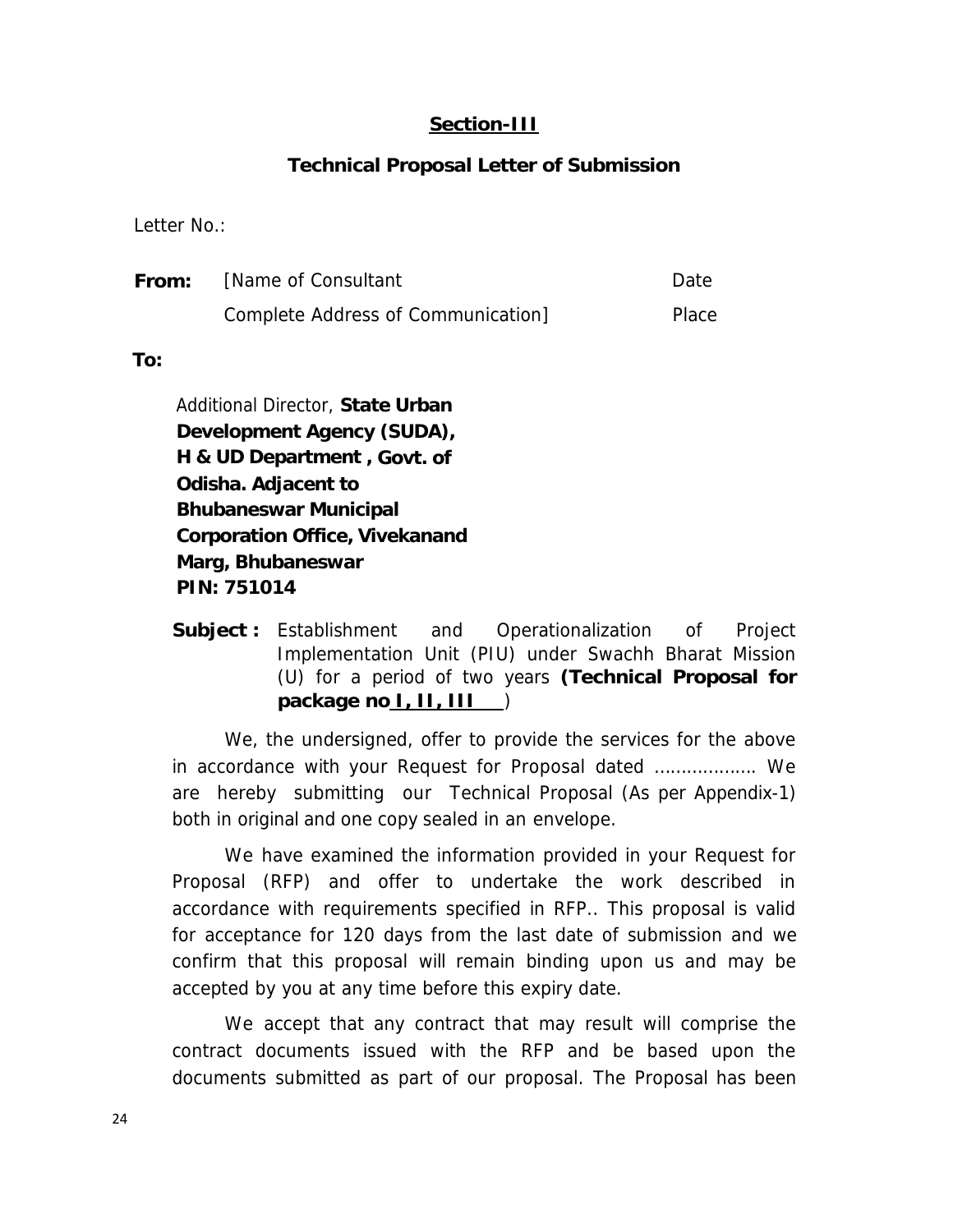arrived at independently and without consultation, communication, agreement or understanding (for the purpose of restricting competition) with any other party invited to tender for this contract.

We hereby declare that all the information and statements made in this Proposal are true and accept that any misinterpretation contained in it may lead to our disqualification.

I confirm that I have the authority of *(Name of the agency/institution*) to submit proposals/tenders and to clarify any details on its behalf.

We understand you are not bound to accept any

proposal you receive. Enclosures:

Yours sincerely, Signature [In full and initials]: Name and Title of Signatory:

Name of Firm: Address: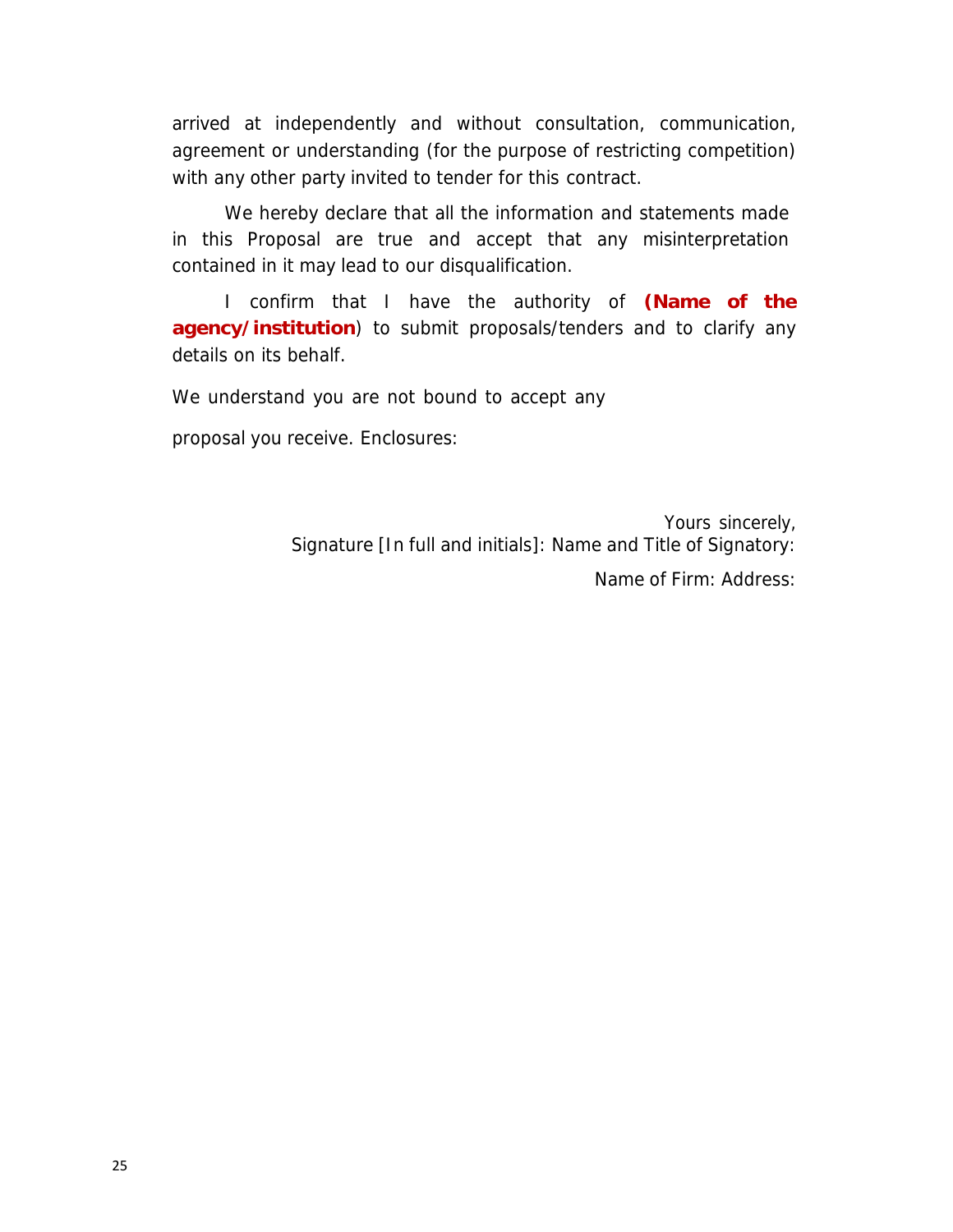### **APPENDIX – 1**

### **FORMAT FOR SUBMISSION OF TECHNICAL PROPOSAL**

### **For Package No I, II, III**

### **A. General Details:**

| SN | Name of the organization<br>/Firm/Institute                                                                                                            |  |
|----|--------------------------------------------------------------------------------------------------------------------------------------------------------|--|
| 1. | Permanent address<br>Tel : Fax :<br>Email id:                                                                                                          |  |
| 2. | Name of the Authorized<br>person for submitting<br>proposal:<br>Mobile No.:<br>Email id:<br>(Attach Authorization<br>letter of Competent<br>Authority) |  |
| 3. | draft<br>Demand<br>Details<br>Tender fee<br>Amount:<br>DD No. :<br>Issuing<br>Date:<br>Name of the Bank:                                               |  |
| 4. | Demand draft Details OF<br><b>EMD</b><br>Amount:<br>DD No. :<br>Issuing<br>Date:<br>Name of the Bank:                                                  |  |
| 5. | Disclosure information as per<br>clause- 4 Instruction to Bidder<br>(Section-I)                                                                        |  |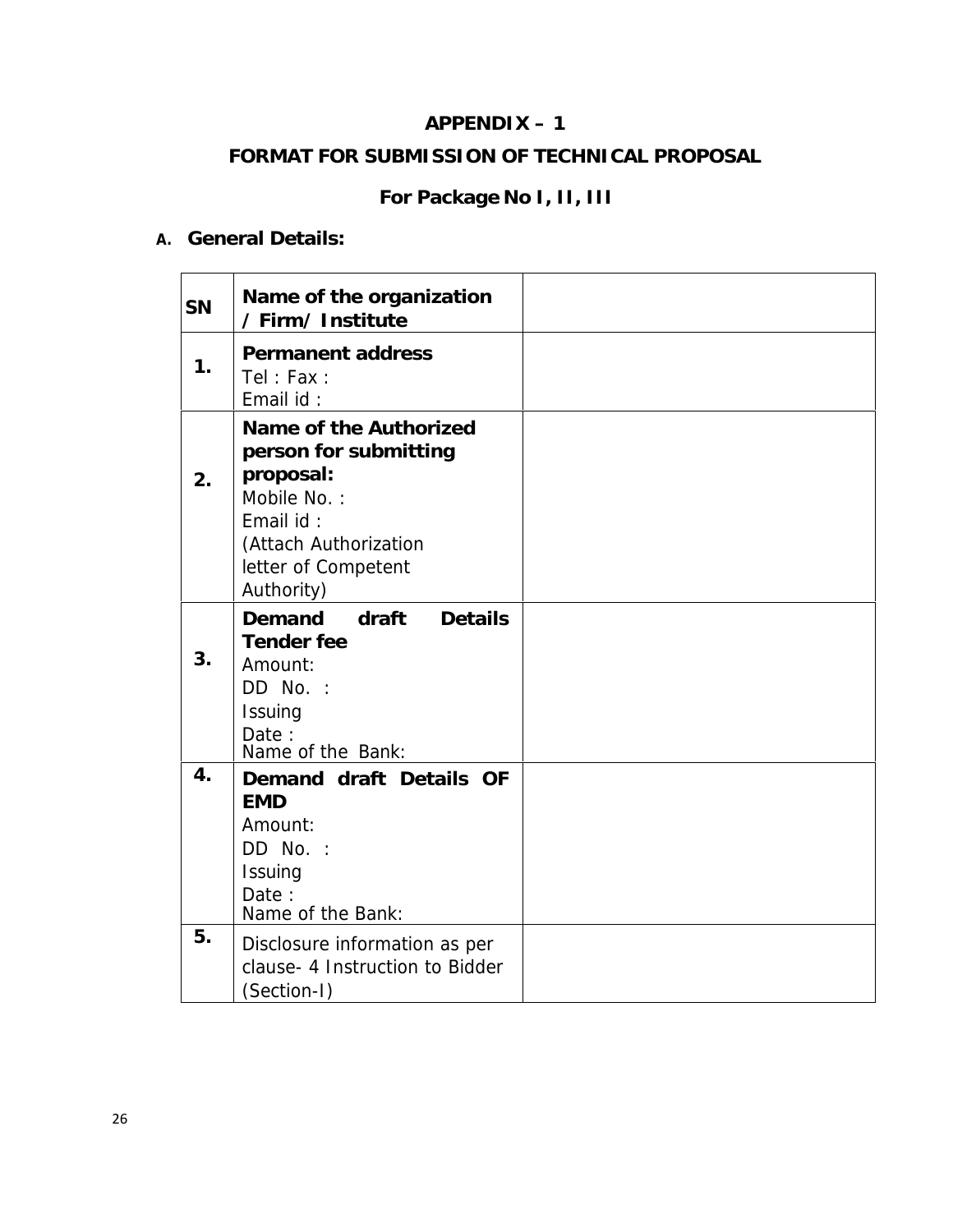| 6. | Whether the agency was<br>ever blacklisted: Y/N<br>if yes whether that<br>blacklisting was not<br>cancelled: Y/N<br>(If yes, attach copy of same<br>and the affidavit) |                                                                                                    |
|----|------------------------------------------------------------------------------------------------------------------------------------------------------------------------|----------------------------------------------------------------------------------------------------|
| 7. | Brief professional<br>background of the<br>organization                                                                                                                | (Attached certificate of incorporation,<br>article / memorandum of association, if<br>applicable). |
| 8. | Confirm to carry<br>assignment as per TOR of<br><b>RFP</b>                                                                                                             | <b>YES</b>                                                                                         |
| 9. | Confirm to accept all term<br>& conditions specified in<br><b>RFP</b> documents                                                                                        | <b>YES</b>                                                                                         |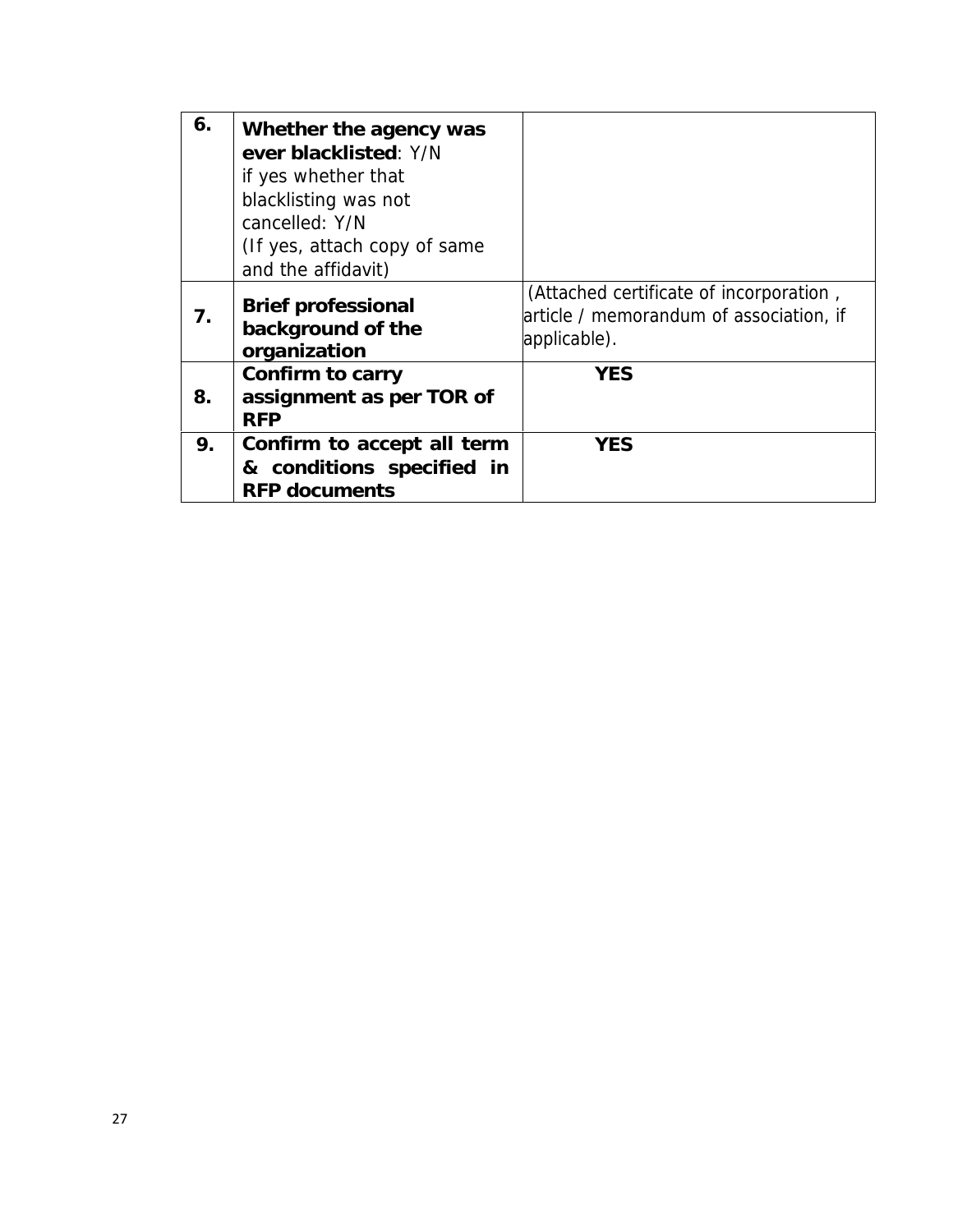### **B. Financial Details:**

| SN. | Year      | Consultancy<br>Turnover | Net Worth |
|-----|-----------|-------------------------|-----------|
| 1.  | 2016-17   |                         |           |
| 2.  | 2017-18   |                         |           |
| 3.  | 2018-19   |                         |           |
| 4.  | Avg for 3 |                         |           |
|     | years     |                         |           |

(Certificate from Chartered Accountant for the consultancy turn over and Networth to be enclosed along with the copies of audited balance sheets including profit and loss statement).

**C. (A) Institutional Strength (Quality and Number of Own Permanent Faculty / Expert/ Technical Support) in following domain areas.** Add rows for additional number if necessary.

In field of Environment/ Solid waste/ Sanitation

| <b>SN</b> | Name of the<br>Expert | Qualification Experience | Details of best<br>projects |  |
|-----------|-----------------------|--------------------------|-----------------------------|--|
|           |                       |                          |                             |  |
|           |                       |                          |                             |  |

**C. (B): Total Number of personnel in payroll as of 31st March, 2019**

*N.B.: Self-declaration certifying the authenticity of information has to be furnished by the bidder.*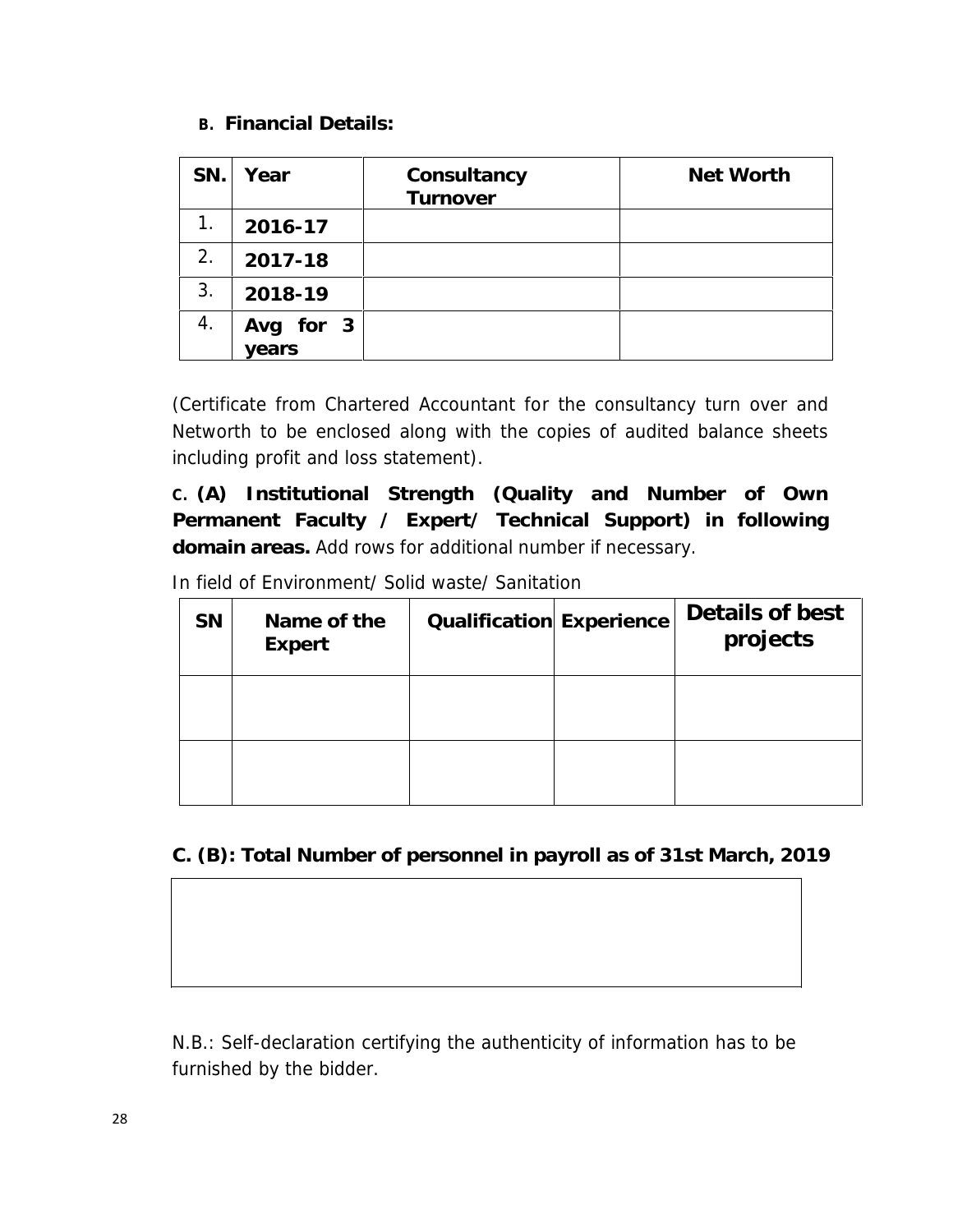**D.WORK Experience (Similar Project) up to 31/03/2019**

|               | SN Name of Project details Duration Value of                                                                                                        | оf    |            | Work order                                                                                                      | Status of |
|---------------|-----------------------------------------------------------------------------------------------------------------------------------------------------|-------|------------|-----------------------------------------------------------------------------------------------------------------|-----------|
| Client<br>and | (Establishment project in consultancy<br>land<br>Address operationalizat<br>ion<br>Of PMUs/<br>PIUs/PMCs<br>/SLTCs/CLTCs<br>etc.)<br>in last 5 year | years | fee in INR | issued/Agree implementa<br>ment signed<br>on (date)<br>(Attach Work<br>Order and<br>Performance<br>Certificate) | tion      |
|               |                                                                                                                                                     |       |            |                                                                                                                 |           |

### **(ADD ROWS IF REQUIRED)**

**E. Experience in other Consultancy (5 Best Projects in last 5 years up to 31st March-2019 )**

| SN | Client and | Project        | Durati   | Value of   | Work        | Status of   |
|----|------------|----------------|----------|------------|-------------|-------------|
|    | Address    | details        | 0f<br>on | consultan  | order       | implementat |
|    |            | (details of    | project  | cy fee in  | issued      | ion         |
|    |            | consultancy in |          | <b>INR</b> | Agreemen    |             |
|    |            | services to    | years    |            | t signed    |             |
|    |            | be             |          |            | on (date)   |             |
|    |            | indicated      |          |            | (Attach     |             |
|    |            |                |          |            | Work        |             |
|    |            |                |          |            | Order and   |             |
|    |            |                |          |            | Performan   |             |
|    |            |                |          |            | ce          |             |
|    |            |                |          |            | Certificate |             |
|    |            |                |          |            |             |             |
| 1. |            |                |          |            |             |             |
| 2. |            |                |          |            |             |             |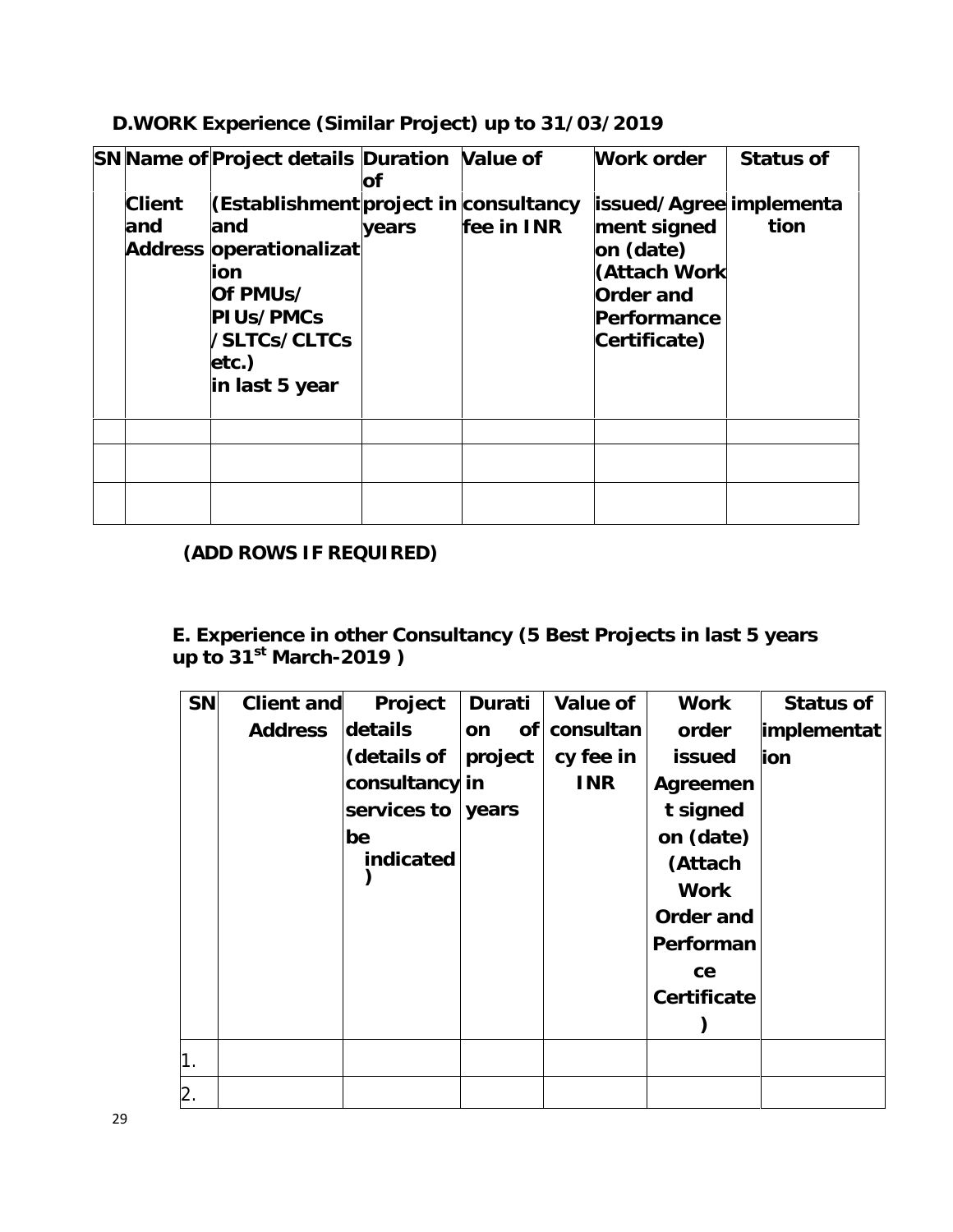| ັ   |  |  |  |
|-----|--|--|--|
| . . |  |  |  |
| l v |  |  |  |

**F.CVs of 5 Sr Sanitation Experts, who are proposed to be offered for PIU under the package .**

| Name of ULB Name of the |        | Qualification Experience | Details of<br>best |
|-------------------------|--------|--------------------------|--------------------|
|                         | Expert |                          | Projects           |
|                         |        |                          |                    |
|                         |        |                          |                    |
|                         |        |                          |                    |
|                         |        |                          |                    |
|                         |        |                          |                    |
|                         |        |                          |                    |
|                         |        |                          |                    |
|                         |        |                          |                    |

### **G. Methodology including Management Plan**

A detailed write-up under the following heads to be submitted along with this offer.

- i. Appreciation of the project and response to the ToR.
- ii. Methodology including work plan and proposed management plan.
- iii. Provisions to secure and retain professionals.

Authorized Signature [In full and initials]: Name and Title of Signatory:

Name of Firm: Address: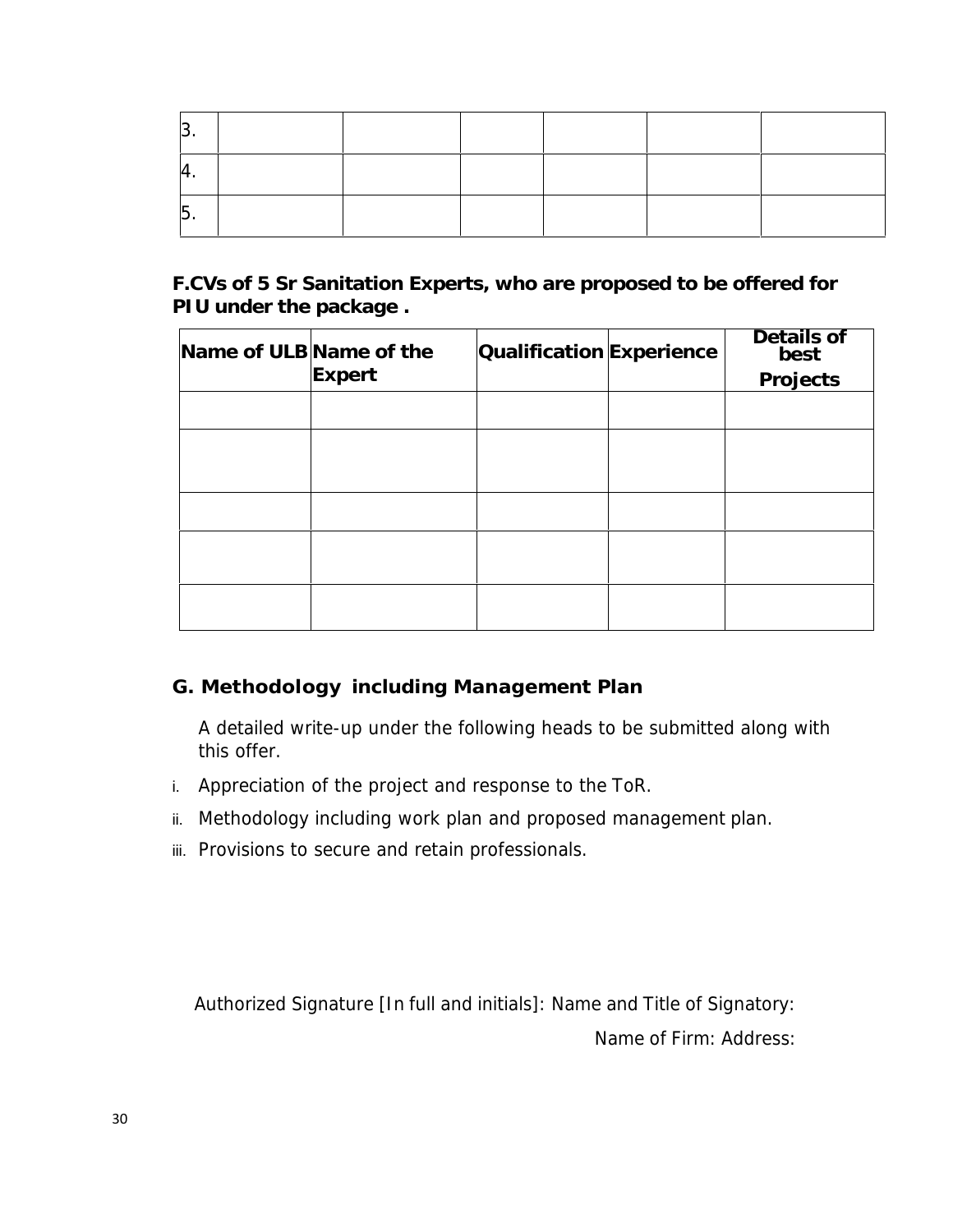### **SECTION- IV** FINANCIAL PROPOSAL SUBMISSION FORM

Location: Date:

To,

Additional Director **State Urban Development Agency (SUDA) H & UD Department , Govt. of Odisha Adjacent to Bhubaneswar Municipal Corporation Office, Vivekanand Marg,Bhubaneswar PIN: 751014**

Dear Sir,

We, the undersigned, offer to provide the consulting Services for Establishment and Operationalization of Project Implementation Unit (PIU) under Swachh Bharat Mission (U) under Package No \_\_\_\_ in accordance with your Request for Proposal dated [Insert Date] and our Technical Proposal. Our attached Financial Proposal is for the sum of [Insert amount(s) in words and figures1]. This amount is inclusive of the Domestic taxes except GST which shall be payable extra as applicable. We hereby confirm that the financial proposal is unconditional and we acknowledge that any condition attached to financial proposal shall result in reject of our financial proposal.

Our Financial Proposal shall be binding upon us subject to the modifications resulting from Contract negotiations, up to expiration of the validity period of the Proposal, i.e. before the date indicated in Paragraph 4 of the Part II Data Sheet.

We understand you are not bound to accept any Proposal you receive. We remain

Yours sincerely,

Authorized Signature [In full and initials]: Name and Title of Signatory: Name of Firm: Address: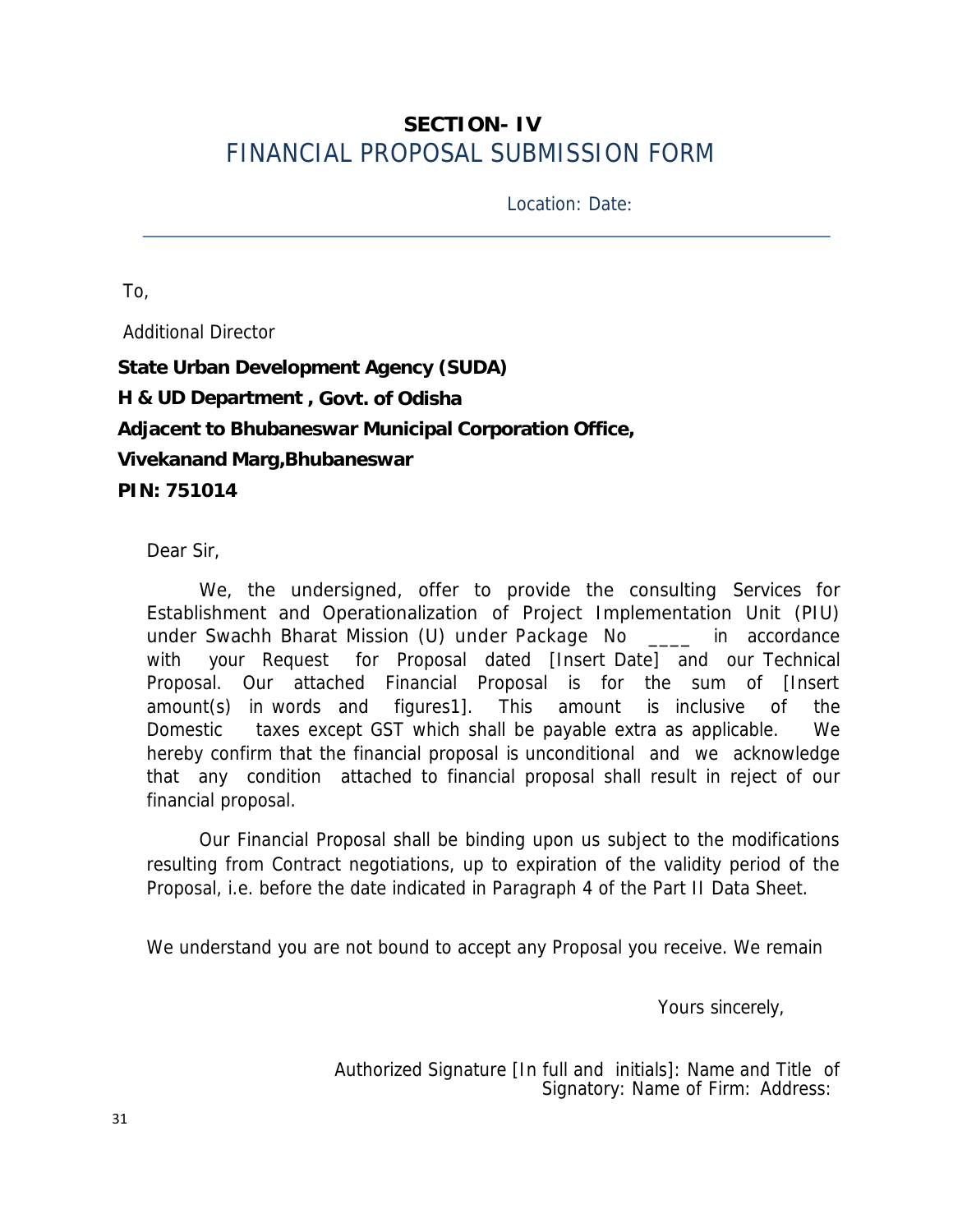### **Enclosure: Financial Proposal**

| SI No.<br>(1) | Number<br><b>of</b><br><b>Districts</b> | No of specialists<br>(3)              | <b>ITEMS</b><br>(4)                     | OFFER PRICE PER<br><b>MONTH</b><br>$SI-5(3x4)$                              | OFFER PRICE For 24<br><b>MONTHS</b><br>SL-6 (SI.5x24)    |
|---------------|-----------------------------------------|---------------------------------------|-----------------------------------------|-----------------------------------------------------------------------------|----------------------------------------------------------|
|               | (2)                                     | 9<br>Senior<br>Sanitation<br>Experts  | Salary<br>@RS----------------           | $Rs$ and $s = 1$<br>(Maximum limit<br>Rs.60,000/- x 9<br>$= 5.40$ Lakhs)    | Rs<br>(Maximum limit<br>Rs129.60 Lakh)                   |
|               |                                         | 55<br>Junior<br>Sanitation<br>Experts | Salary<br>@Rs ---------------           | (Maximum limit<br>Rs.45,000/- x55<br>$= 24.75$ Lakhs $)$                    | Rs<br>(Maximum limit<br>Rs.594.00 Lakh)                  |
|               |                                         |                                       | O&M Cost @ 40% of<br>Salary             | Rs <sub>1</sub><br>(Maximum limit @ 40%<br>of salary = $Rs$ 12.06<br>Lakhs) | <b>RS</b><br>(Maximum limit<br>Rs.289.44 Lakh)           |
|               |                                         |                                       | <b>TOTAL</b><br><b>Excluding GST</b>    | <b>Rs--------</b><br>(Maximum limit<br>Rs.42.21 Lakh)                       | <b>RS---------</b><br>(Maximum limit<br>Rs.1013.04 Lakh) |
|               |                                         |                                       | <b>GST AT PRESENT</b><br>RATE OF @ ---% | Ŀ.                                                                          | Ļ.                                                       |
|               |                                         |                                       | <b>TOTAL</b><br>(Inclusive of GST)      | Rs                                                                          | Rs                                                       |

### **Format for Financial Proposal- PACKAGE-I**

**1. GST as applicable is indicated above. Shall be paid at actual.**

**2. Fee offered above shall remain firm and fixed till completion of the contract (24 Months plus 12 months extendable)**

**3. The price bid where Price offered is more than Maximum cost mentioned above will be rejected. The O&M cost to be paid shall be 40% of Salary Quoted. Any other figure quoted in price bid will be ignored. The competent authority reserves the right to reject financial bids which are less than 15% of the maximum cost specified.**

Authorized Signature [In full and initials]:

Name and Title of Signatory: Name of Firm:

Address: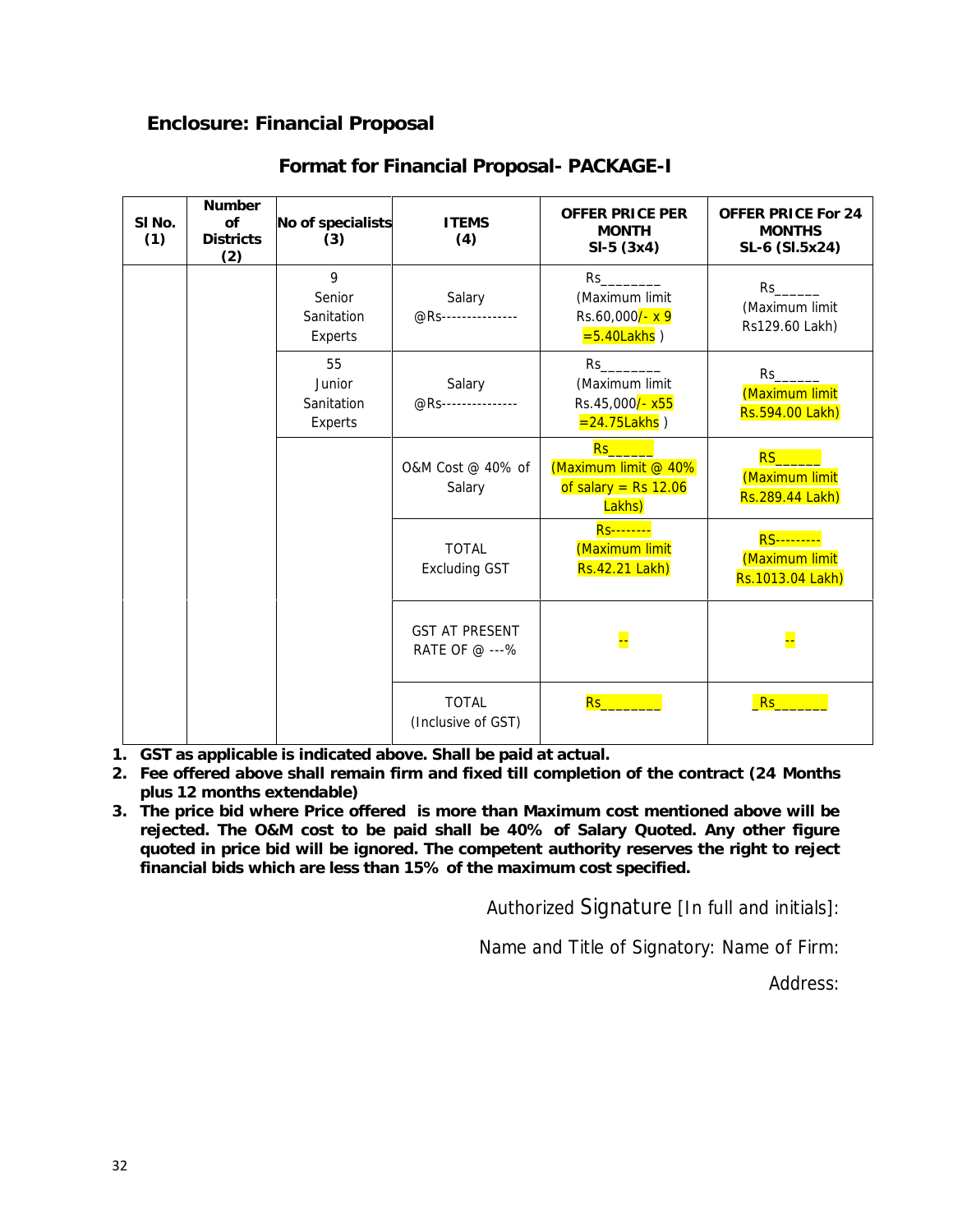| SI No.<br>(1) | Number<br>of<br><b>Districts</b><br>(2) | No of specialists<br>(3)                          | <b>ITEMS</b><br>(4)                     | OFFER PRICE PER<br><b>MONTH</b><br>$SI-5(3x4)$                                      | OFFER PRICE For 24<br><b>MONTHS</b><br>SL-6 (SI.5x24) |
|---------------|-----------------------------------------|---------------------------------------------------|-----------------------------------------|-------------------------------------------------------------------------------------|-------------------------------------------------------|
|               |                                         | $\overline{4}$<br>Senior<br>Sanitation<br>Experts | Salary<br>@Rs ----------------          | $Rs$ and $\sim$<br>(Maximum limit<br>Rs.60,000/-x4<br>$=2.40$ Lakhs)                | (Maximum limit<br>Rs. 57.60 Lakh)                     |
|               |                                         | 50<br>Junior<br>Sanitation<br>Experts             | Salary<br>@Rs----------------           | (Maximum limit<br>Rs.45,000/- x 50<br>$=22.50$ Lakhs)                               | $Rs$ and $\sim$<br>(Maximum limit<br>Rs.540.00 Lakh)  |
|               |                                         |                                                   | O&M Cost @ 40% of<br>Salary             | <mark>Rs_________</mark><br>(Maximum limit @ 40%<br>of salary = $Rs$ 9.96<br>Lakhs) | RS_______<br>(Maximum limit<br>Rs.239.04 Lakh)        |
|               |                                         |                                                   | <b>TOTAL</b><br><b>Excluding GST</b>    | Rs_________<br>(Maximum limit<br>Rs. 34.86 Lakh)                                    | Rs___________<br>(Maximum limit<br>Rs.836.64 Lakh)    |
|               |                                         |                                                   | <b>GST AT PRESENT</b><br>RATE OF @ ---% | Ļ.                                                                                  | <mark>ee</mark>                                       |
|               |                                         |                                                   | <b>TOTAL</b><br>(Inclusive of GST)      | Rs                                                                                  | Rs                                                    |

**Format for Financial Proposal- PACKAGE-II**

**1. GST as applicable is indicated above. Shall be paid at actual.**

**2. Fee offered above shall remain firm and fixed till completion of the contract (24 Months plus 12 months extendable)**

**3. The price bid where Price offered is more than Maximum cost mentioned above will be rejected. The O&M cost to be paid shall be 40% of Salary Quoted. Any other figure quoted in price bid will be ignored. The competent authority reserves the right to reject financial bids which are less than 15% of the maximum cost specified.**

Authorized Signature [In full and initials]:

Name and Title of Signatory: Name of Firm:

Address: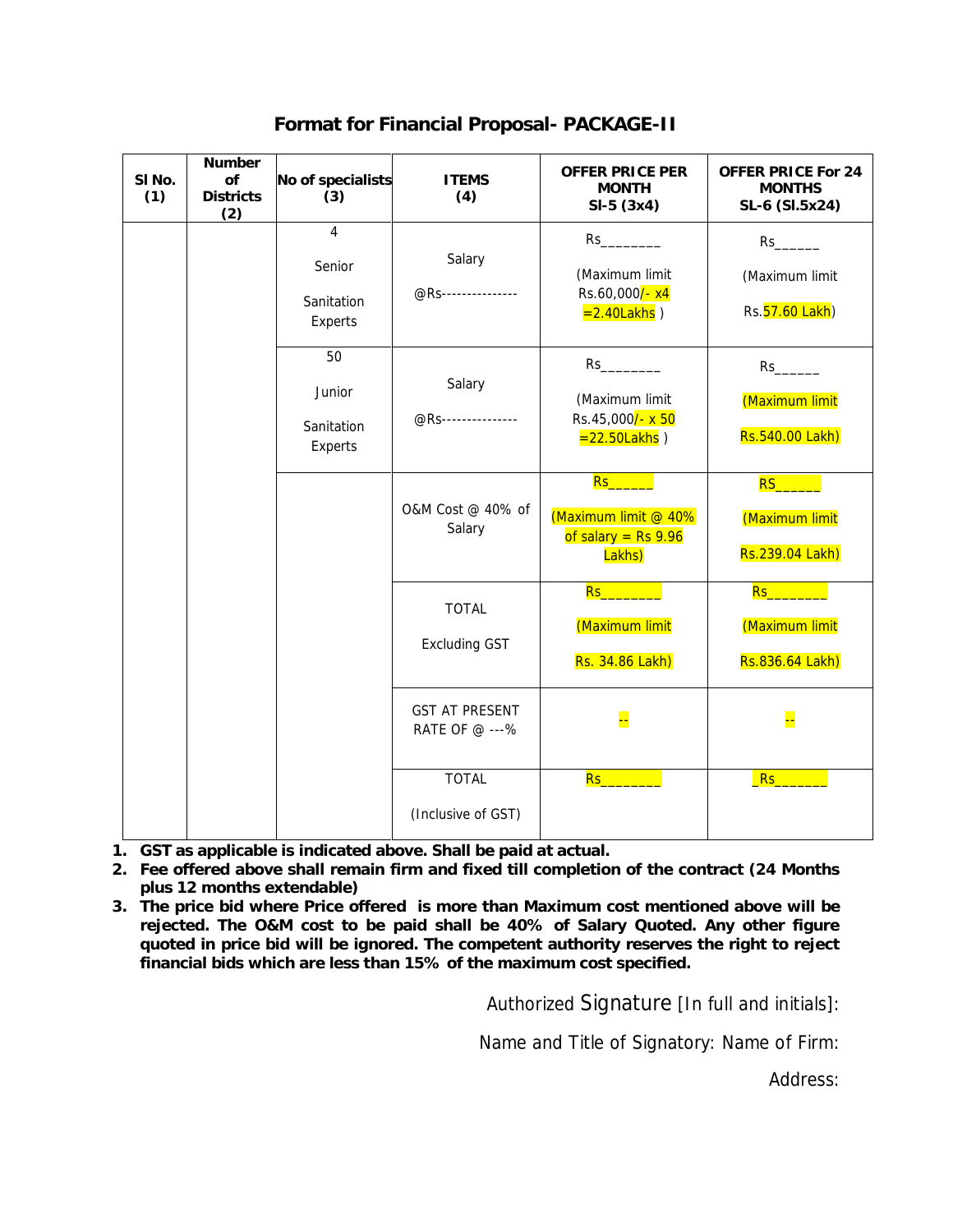| SI No.<br>(1) | Number<br>of<br><b>Districts</b><br>(2) | No of specialists<br>(3)                          | <b>ITEMS</b><br>(4)                     | OFFER PRICE PER<br><b>MONTH</b><br>$SI-5(3x4)$                          | OFFER PRICE For 24<br><b>MONTHS</b><br>SL-6 (SI.5x24)        |
|---------------|-----------------------------------------|---------------------------------------------------|-----------------------------------------|-------------------------------------------------------------------------|--------------------------------------------------------------|
|               |                                         | $\overline{2}$<br>Senior<br>Sanitation<br>Experts | Salary<br>@Rs----------------           | $Rs$ and $\sim$<br>(Maximum limit<br>Rs.60,000/- x 2<br>$=1.20$ Lakhs)  | (Maximum limit<br>Rs.28.80 Lakh)                             |
|               |                                         | 49<br>Junior<br>Sanitation<br>Experts             | Salary<br>@Rs---------------            | (Maximum limit<br>Rs.45,000/- x 49<br>$= 22.05$ Lakhs)                  | $Rs$ and $\sim$<br>(Maximum limit<br>Rs529.20 Lakh)          |
|               |                                         |                                                   | O&M Cost @ 40% of<br>Salary             | Rs_________<br>(Maximum limit @ 40%<br>of salary = $Rs$ 09.30<br>Lakhs) | <mark>RS________</mark><br>(Maximum limit<br>Rs.223.20 Lakh) |
|               |                                         |                                                   | <b>TOTAL</b><br><b>Excluding GST</b>    | $RS_$<br>(Maximum limit<br>Rs.32.55 Lakh)                               | RS________<br>(Maximum limit<br>Rs.781.20 Lakh)              |
|               |                                         |                                                   | <b>GST AT PRESENT</b><br>RATE OF @ ---% | <mark></mark>                                                           | <mark>ee</mark>                                              |
|               |                                         |                                                   | <b>TOTAL</b><br>(Inclusive of GST)      | <mark>Rs__________</mark>                                               | Rs                                                           |

**Format for Financial Proposal- PACKAGE-III**

**1. GST as applicable is indicated above. Shall be paid at actual.**

**2. Fee offered above shall remain firm and fixed till completion of the contract (24 Months plus 12 months extendable)**

**3. The price bid where Price offered is more than Maximum cost mentioned above will be rejected. The O&M cost to be paid shall be 40% of Salary Quoted. Any other figure quoted in price bid will be ignored. The competent authority reserves the right to reject financial bids which are less than 15% of the maximum cost specified.**

Authorized Signature [In full and initials]:

Name and Title of Signatory: Name of Firm:

Address: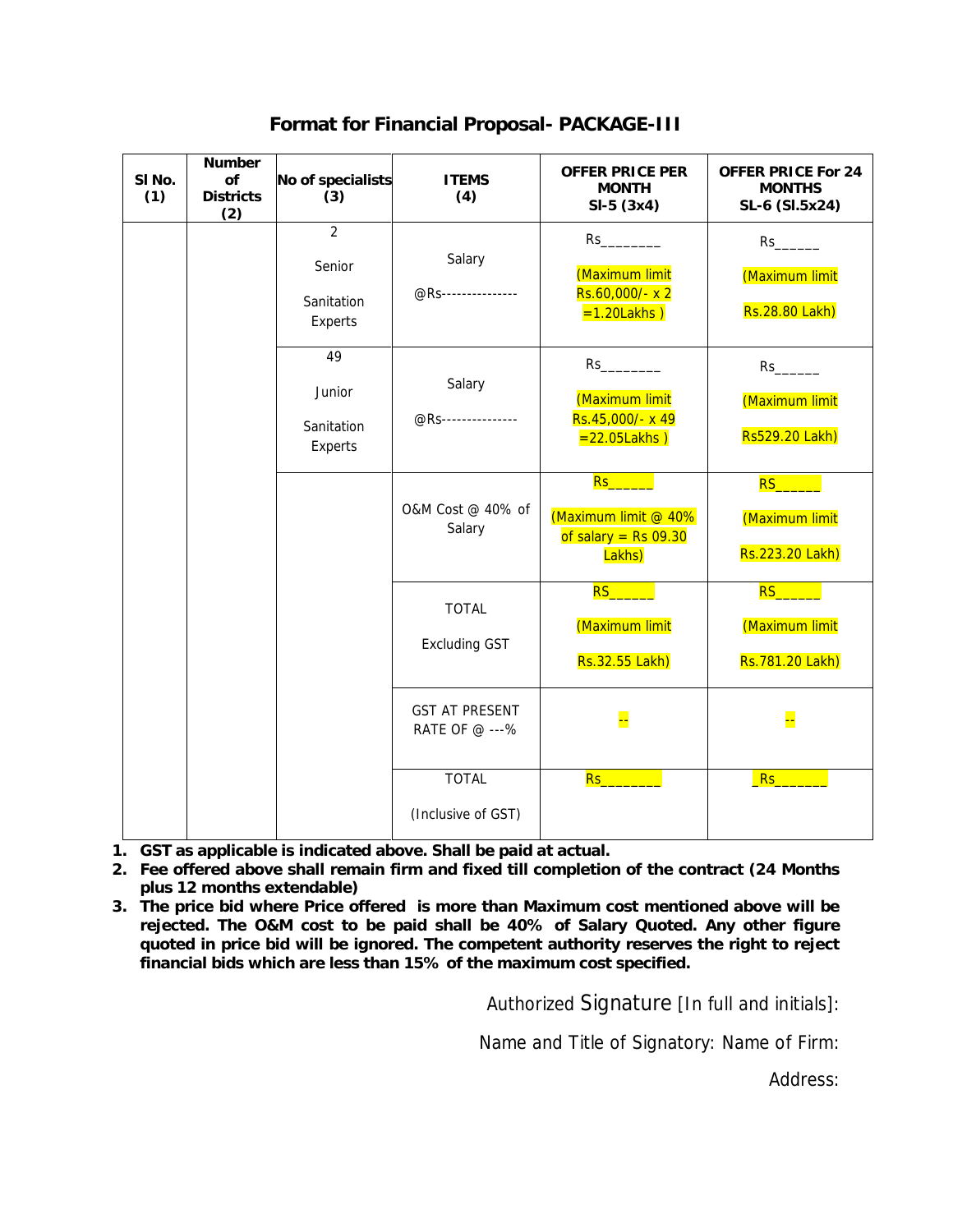### **Section – V**

### **Term of Reference (ToR)**

#### Background Information – Swachh Bharat Mission(Urban)

Swachh Bharat Mission is a nationwide cleanliness campaign run by the government of India and initiated by the Prime Minister, Narendra Modi on 2<sup>nd</sup> of October in 2014 on 145<sup>th</sup> birthday anniversary of the Mahatma Gandhi. This campaign has been launched to fulfill the aim of cleanliness all over the India. According to Census 2011, India's urban population is 377 million or 31% of the total population. These numbers are expected to increase to 600 million by 2031. The Census 2011 also showed that in 4,041 statutory towns, close to eight million households do not have access to toilets and defecate in the open (7.90 million). Weak sanitation has significant health costs and untreated sewage from cities is the single biggest source of water resource pollution in India. This indicates both the scale of the challenge ahead of the Indian cities and the huge costs incurred from not addressing them.

SBM is being implemented by the Ministry of Urban Development (M/o UD) and by the Ministry of Drinking Water and Sanitation (M/o DWS) for urban and rural areas respectively.

Mission Objectives

- a) Elimination of open defecation
- b) Eradication of Manual Scavenging
- c) Modern and Scientific Municipal Solid WasteManagement
- d) To effect behavioral change regarding healthy sanitation practices
- e) Generate awareness about sanitation and its linkage with public health Capacity Augmentation for ULB's
- f) To create an enabling environment for private sector participation in Capex (capital expenditure) and Opex (operation and maintenance)

Mission Components

The Mission has the following components:

- a) Household toilets, including conversion of insanitary latrines into pour-flush latrines;
- b) Community toilets Public toilets
- c) Solid waste management IEC & PublicAwareness
- d) Capacity building and Administrative & Office Expenses (A&OE)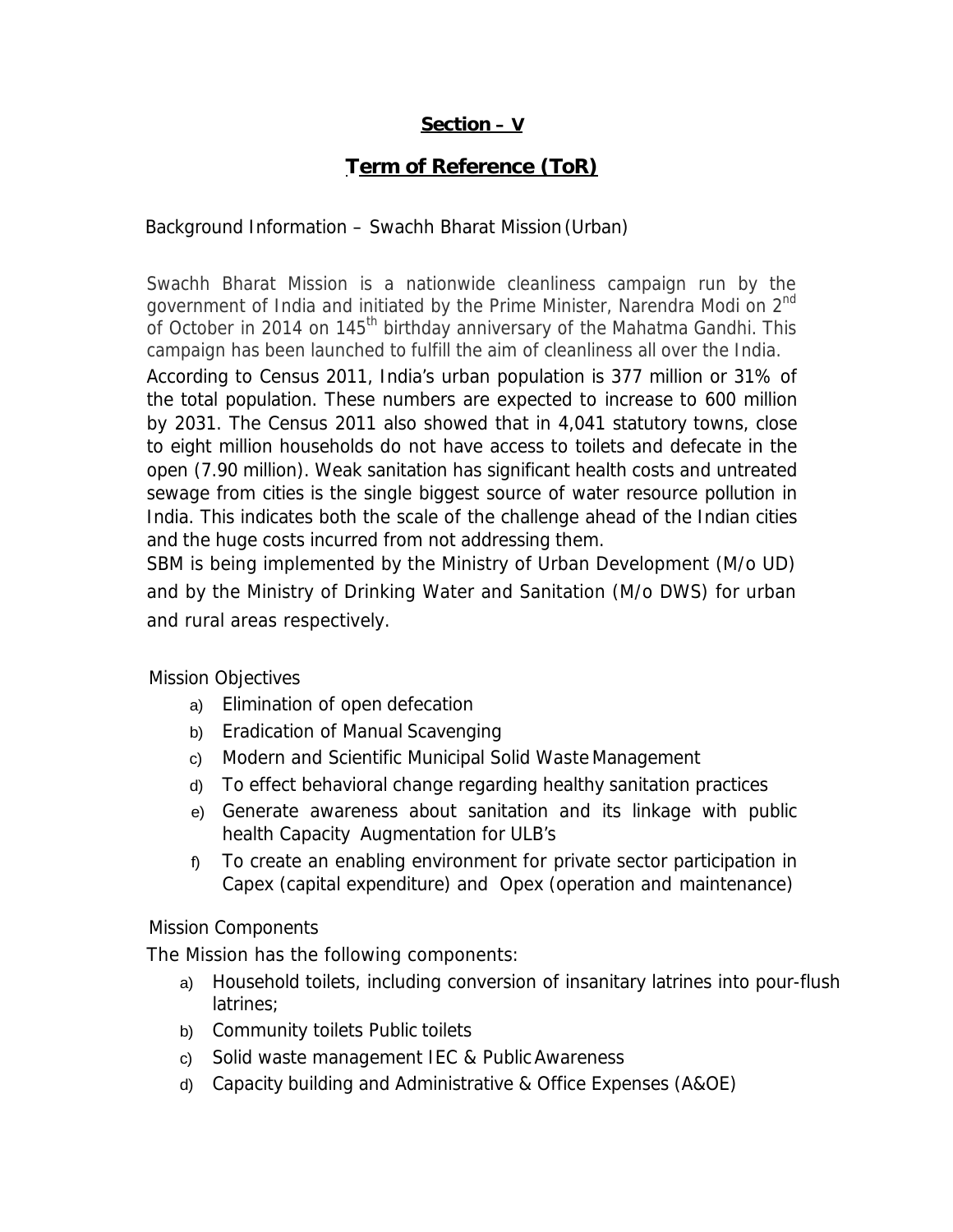### **2. Responsibilities of A PIU:**

The H&UD Department of Government of Odisha has nominated the State Mission Director-Swachh Bharat Mission for implementation of Swachh Bharat Mission (Urban) in Odisha. As per the Guidelines of Swachh Bharat Mission (Urban), the State Mission Director may be supported by a dedicated Project Implementing Units (PIU) at ULB level by engaging experts/specialist.

- The PIU is meant to be an operations unit supplementing and enhancing the existing skill mix of the ULBs from Districts level, rather than a supervisory body. It is expected to work in tandem with the existing staff with focus on strengthening implementation of SBM. The focus of PIU is to enhance the pace and quality of implementation of the Mission activities.
- The PIU will directly report to the PD-DUDAs on District level and the State Mission Director / SBM- PMU at State level.
- The PIU will monitor each activities of Swachh Bharat Mission on daily basis for ULBs of respective districts and report the same to the PD-DUDAs.
- The PIU shall assist the ULB from respective District level in carrying out the following activities:
- i. Project management, co-ordination and technical support for implementation of SBM components
- ii. Ensuring optimal technical quality in project implementation and service delivery
- iii. Monitoring project progress in co-ordination with other departments
- iv. Monitoring project progress and co-ordination with departments (e.g. Revenue, Accounts, Engineering, Health etc.) for projects being implemented by the ULB
- v. Preparation of reports (including QPRs and Utilization Certificates) for ULBs and progress of implementation of SBM components.
- vi. Staying abreast with latest developments in the area of expertise and facilitate transfer of relevant information and best practices to staff for use in ULB functioning
- vii. Managing communications received from the National Mission Directorate, including, replying/forwarding to the concerned officials.
- viii. To facilitate proper implementation of Swachh Bharat Mission in the ULBs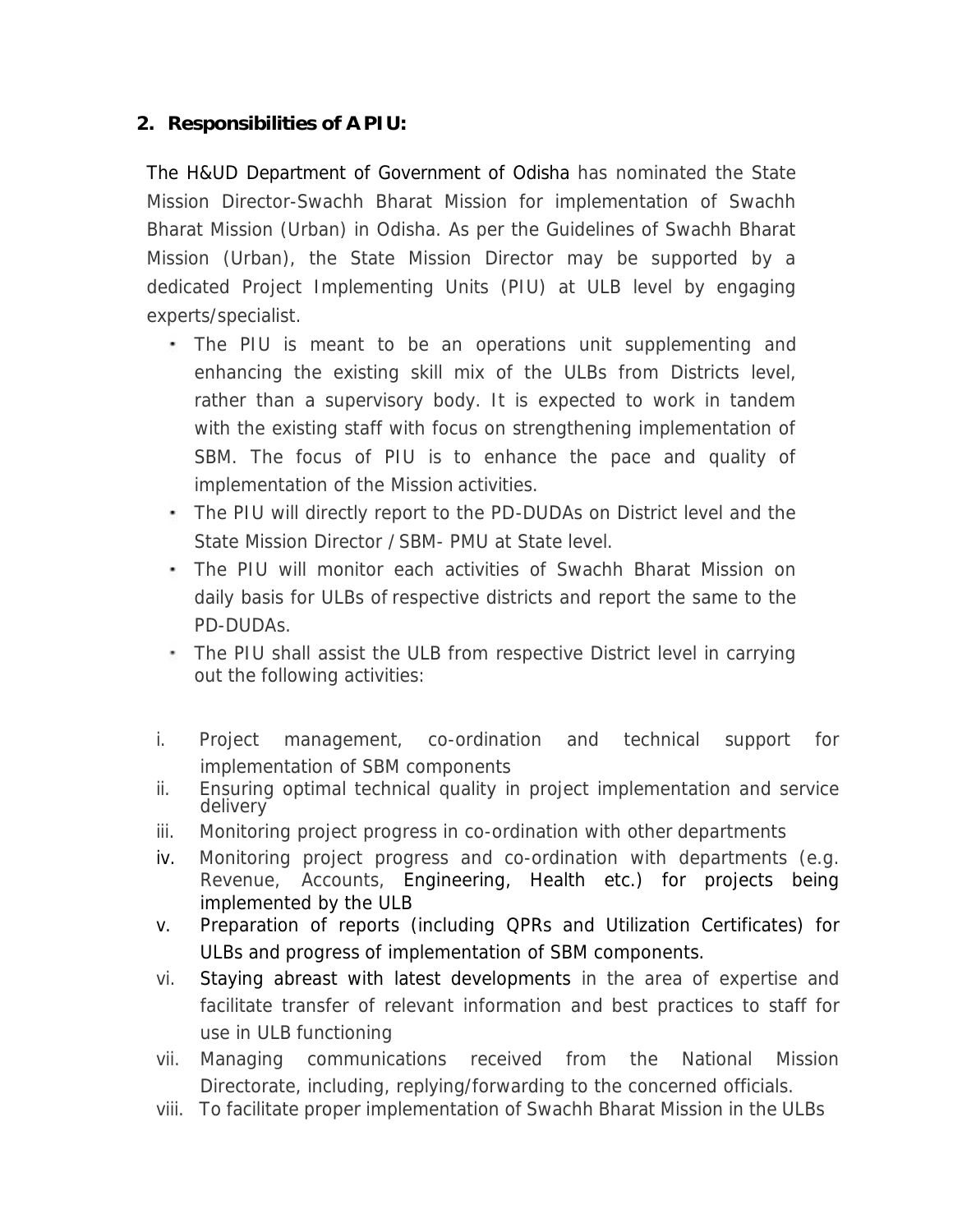- ix. To provide professional and technical inputs on the SBM (U) components.
- x. To report the progress of SBM directly on daily basis to the State Mission Director /SBM- PMU.
- xi. To support ULBs in preparation of City Sanitation Plans, Solid Waste Management Plans, IEC and Capacity Building Plans.
- xii. To support in preparation of sanitation DPR, Solid Waste management DPRs etc.
- xiii. Prepare and maintain ULB wise data base on different components of Swachh Bharat Mission and monitor the sanitation progress undertaken at different levels.
- xiv. To coordinate and develop convergence with other Missions and programs in the ULBs
- xv. To organize ULB levelcapacity building programs, workshops, seminars and cross-learning, visits etc. of key government staff as well as technical experts involved in implementation of SBM (U)
- xvi. To document the progress and process of implementation and best practices of SBM (U).
- xvii. To undertake studies to assess the impact of the SBM (U)
- xviii. To coordinate with Councilors, Chairman/Mayor and other representatives for formation of Ward level sanitation committee, City Sanitation task force.
- xix. To coordinate with various departments of state government, central government, banks and such organizations to help implementation of SBM (U) at the ULB level.

#### **3. Performance Appraisal of Technical Experts**

- a) All the Technical Experts (Sanitation specialist) may be given an initial contract for one-year period from the date of joining. If the performance is not satisfactory during the initial period of one year, concerned competent authority may take suitable action, including termination of the services of the Technical Experts by giving a notice period of at least one month.
- b) The performance of Technical Experts at all PIUs may be reviewed against their key responsibility areas and on the annual action plan by respective PD-DUDAs. Based on satisfactory performance, Technical Experts may be eligible for renewal of their contract.
- **3.1** Termination of services of the Technical Experts Immediate termination of Technical Experts also may be taken up in case of breach of trust/ severe misconduct/ non- performance as specified in the personal policy at the ULB level by giving one-month remuneration in lieu of notice period.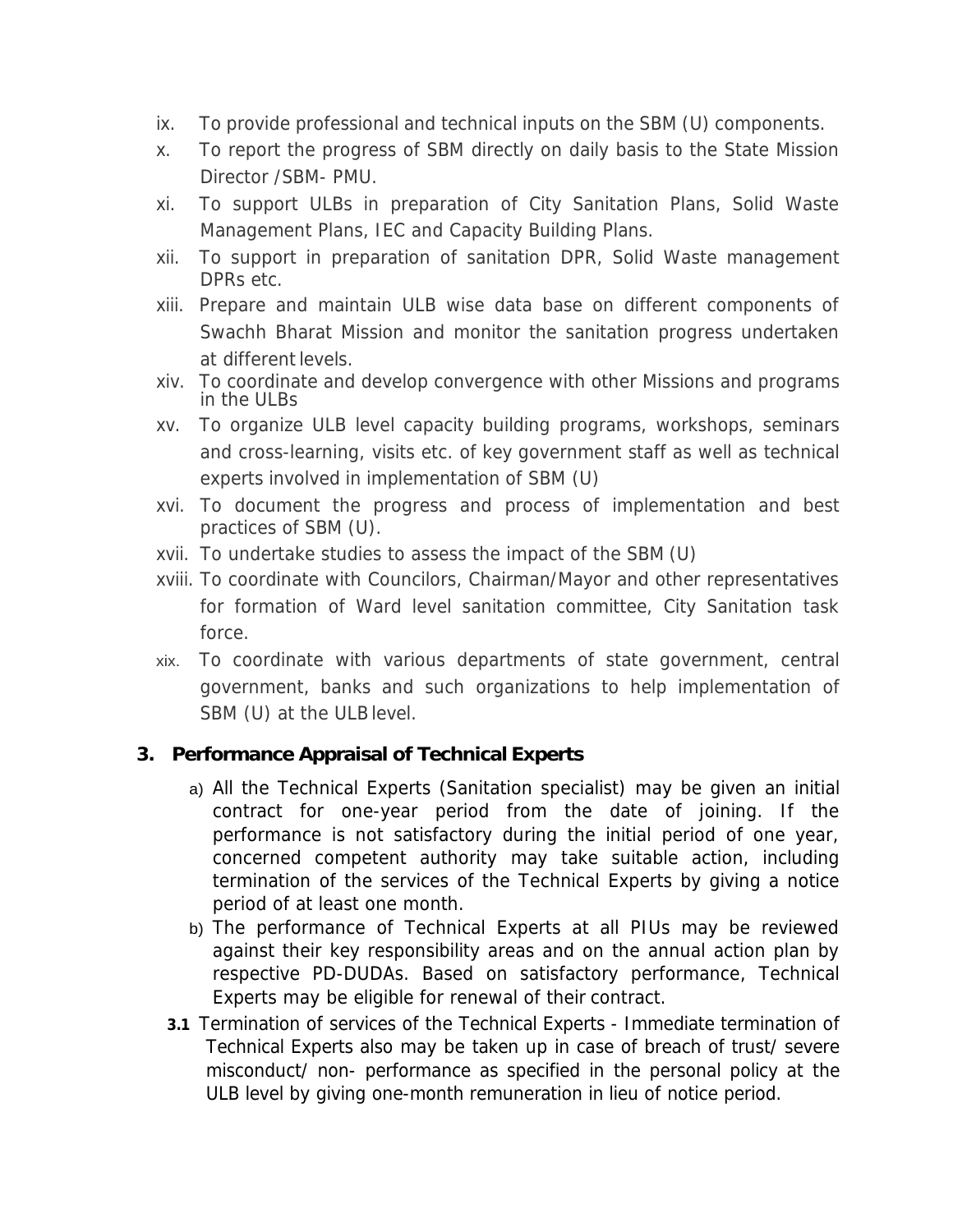- **4. Terms of Reference (ToR) for PIU Positions**
	- **Scope of work**

The person selected for these positions will assist the Swachh Bharat Nodal Officers/Executive Officer/Commissioner of ULBs from district level in operationalizing the respective components of SBM (U) at the ULB level. The position is a contractual engagement, initially for one year. Renewal of contract will be done every year based on performance appraisal. The Professionals will report directly to the EO/ PD-DUDA. The person should have good command on writing and speaking both English and the regional language.

**Educational Qualifications, Experience and Competencies**

| Position<br>SI.                     | <b>Education and Experience Particulars</b>                                                                                                                                                                                                                                                                                                                                                                                                                                                                                                                         | Competencies                                                                                                                                                                                                             |
|-------------------------------------|---------------------------------------------------------------------------------------------------------------------------------------------------------------------------------------------------------------------------------------------------------------------------------------------------------------------------------------------------------------------------------------------------------------------------------------------------------------------------------------------------------------------------------------------------------------------|--------------------------------------------------------------------------------------------------------------------------------------------------------------------------------------------------------------------------|
| <b>No</b>                           |                                                                                                                                                                                                                                                                                                                                                                                                                                                                                                                                                                     |                                                                                                                                                                                                                          |
| 1<br>Senior<br>Sanitation<br>Expert | Tech/<br><b>MSc</b><br>Μ.<br>degree<br>above<br>or<br>in<br>Engineering/Public<br>Health<br>Environmental<br>Engineering from reputed Institution with at<br>least 5 years of experience in Government<br>/semi-Government/autonomous organizations /<br>private company of repute, in related field.<br>0r<br>B. Tech in Environmental Engineering/Public<br>Health Engineering from reputed Institution<br>at least 7 years of experience in<br>with<br>Government/semi-Government / autonomous<br>organizations/ private company of repute, in<br>related field. | The person should<br>be Proficient<br>in in<br>Computerized MIS<br>with MS office.<br>addition<br>ln<br>to<br>minimum<br>educational<br>qualification,<br>person having MBA<br>degree shall<br>be<br>preferred           |
| Junior<br>Sanitation<br>Expert      | Tech<br>degree or above in Civil<br>BE.<br>$/B$ .<br>Engineering/Environmental Engineering/Public<br>Health Engineering from reputed Institution<br>with at least 2 years of experience in<br>/semi-Government/autonomous<br>Government<br>organizations/private company of repute, in<br>related field.<br><b>Or</b><br>Diploma in Civil Engineering from reputed<br>Institution with at least 5 years of experience<br>/semi-<br>Government<br>Government<br>in.<br>autonomous organizations/ private company of<br>repute, in related field.                     | The person should<br>be Proficient<br>in in<br><b>Computerized MIS</b><br>with MS office.<br>addition<br>ln<br>to<br>minimum<br>educational<br>qualification,<br>person having MBA<br>degree<br>shall<br>be<br>preferred |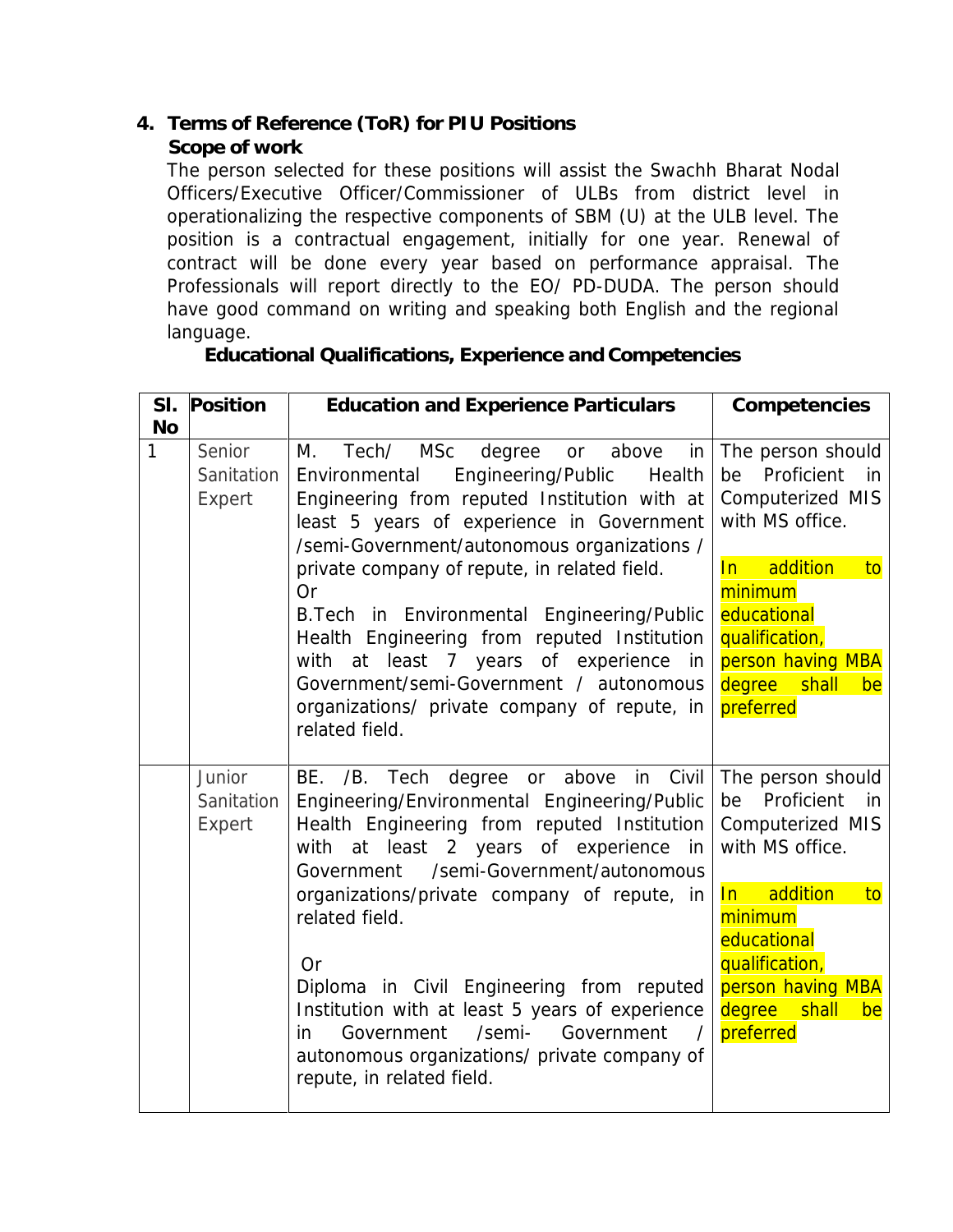#### **5. SPECIFIC RESPONSIBILITIES OF THE BIDDING FIRM / INSTITUTE / AGENCY**

Firm shall ensure that the PIU units comprises staff, who, along with their professional competency, possess skills and attitude for problem solving, relationship management, data analysis, provide feedback and coaching, and are gifted with a delivery mind set. The specific responsibilities of FIRM shall be:

- a. Procure and retain quality professionals in specified domain areas for the PIU.
- b. Provide technical and managerial support through the PIU to ensure effective implementation of Program in designated cities/towns.
- c. Report on progress of activities and coordinate closely with the Executive Officers/SBM-Nodal Officers and PD-DUDAs in the discharge of the roles and responsibilities specified for various experts.
- d. Provide technical and managerial support to ensure effective implementation of programs and capacity development activities in designated cities/towns and establish a ubiquitous MIS system to track progress
- e. Review of all urban initiatives undertaken at the ULB level through monthly meetings/periodic stocktaking and submission of periodic delivery reports
- f. Procure and retain services of qualified and experienced professionals in specified domain areas for delivering the agreed deliverables.
- g. The Firm shall ensure that all the Personnel/Professionals of the PIU are paid their salary/fee on or before 5th day of every succeeding month. The Firm shall ensure professionals update knowledge through formal learning opportunities and are able to

undertake field travel to project sites and program related state/national level meetings, workshops and conferences.

- h. The f i rm shall position its team of professionals at the respective places for accomplishment of assigned tasks. Additionally, the FIRM shall position senior faculties/consultants in advisory position for critical input to the assignment as and when required. The FIRM shall make their own arrangements for this purpose from the overall amount payable as per the payment schedule.
- i. Report on progress of activities and coordinate closely with Executive officers/SBM-Nodal Officers/PD-DUDAs in the discharge of the allied roles and responsibilities assigned to the Unit.
- j. The manpower deployed by the agency for the PIU will be dedicated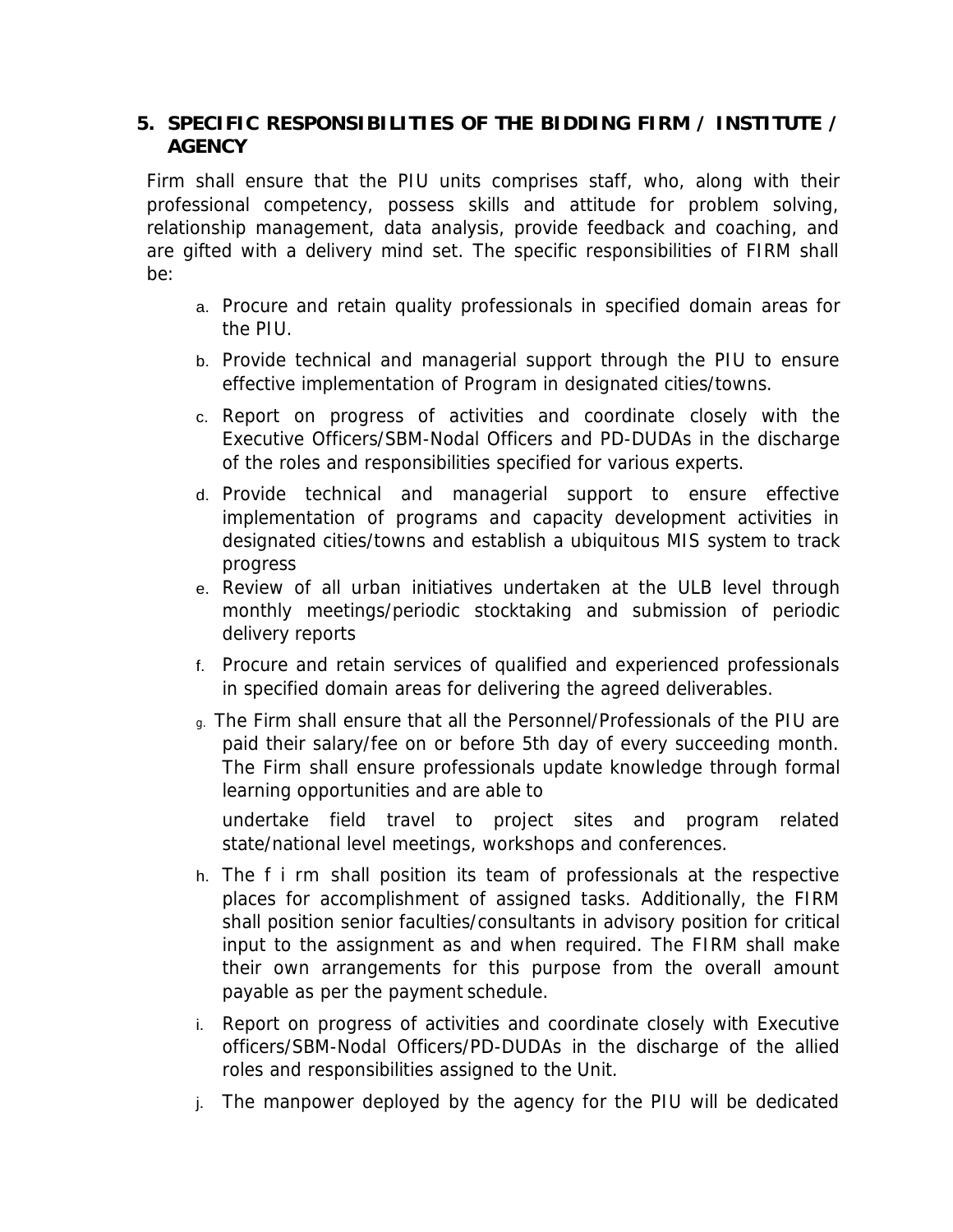full time staff. To ensure quality, the agency will develop and follow an exclusive HR policy describing the standards and guidelines for managing the manpower deployed. The manpower deployed should be in accordance with the service requirement of the PIU for which they are being appointed.

- k. The agency will ensure the selection of only those candidates who fulfil the eligibility criteria prescribed. Under no circumstances, should the selection and recruitment process be diluted
- l. The agency will ensure that in case a person on the team leaves, a replacement is made available within 15 days' time.
- m. All the monitoring and reporting aspects of this assignment will be under the control and supervision of State Mission Director-SBM

| <b>Outputs</b>                                                        | Period         | <b>Release of Payment</b>                                                               |  |
|-----------------------------------------------------------------------|----------------|-----------------------------------------------------------------------------------------|--|
| Monthly Progress Report                                               |                |                                                                                         |  |
| Monthly Progress Report<br>Within 15 days after end of Each<br>Month) | <b>MONTHLY</b> | Amount payable<br>for<br>one Month based on<br>Specialist positioned<br>and O&M charges |  |

**6. Payment & Reporting Schedule for the Professional per package.**

The firm/agency shall be paid on monthly basis based on attendance statement of experts & monthly progress report at respective PIU. Attendance certificate of Experts to be issued by ULB within 7th of next month. In case of delay by ULB to give attendance Firm can raise the Invoice based on Experts report. The firm shall raise invoice along with the above attendance certificate and progress report and submit to respective PD- DUDA who shall make payment to the firm within 07 days of receiving invoice at DUDA and to be reported to SUDA. SUDA to compile payment status of all DUDA and submit report to H&UD on 20<sup>th</sup> of the month.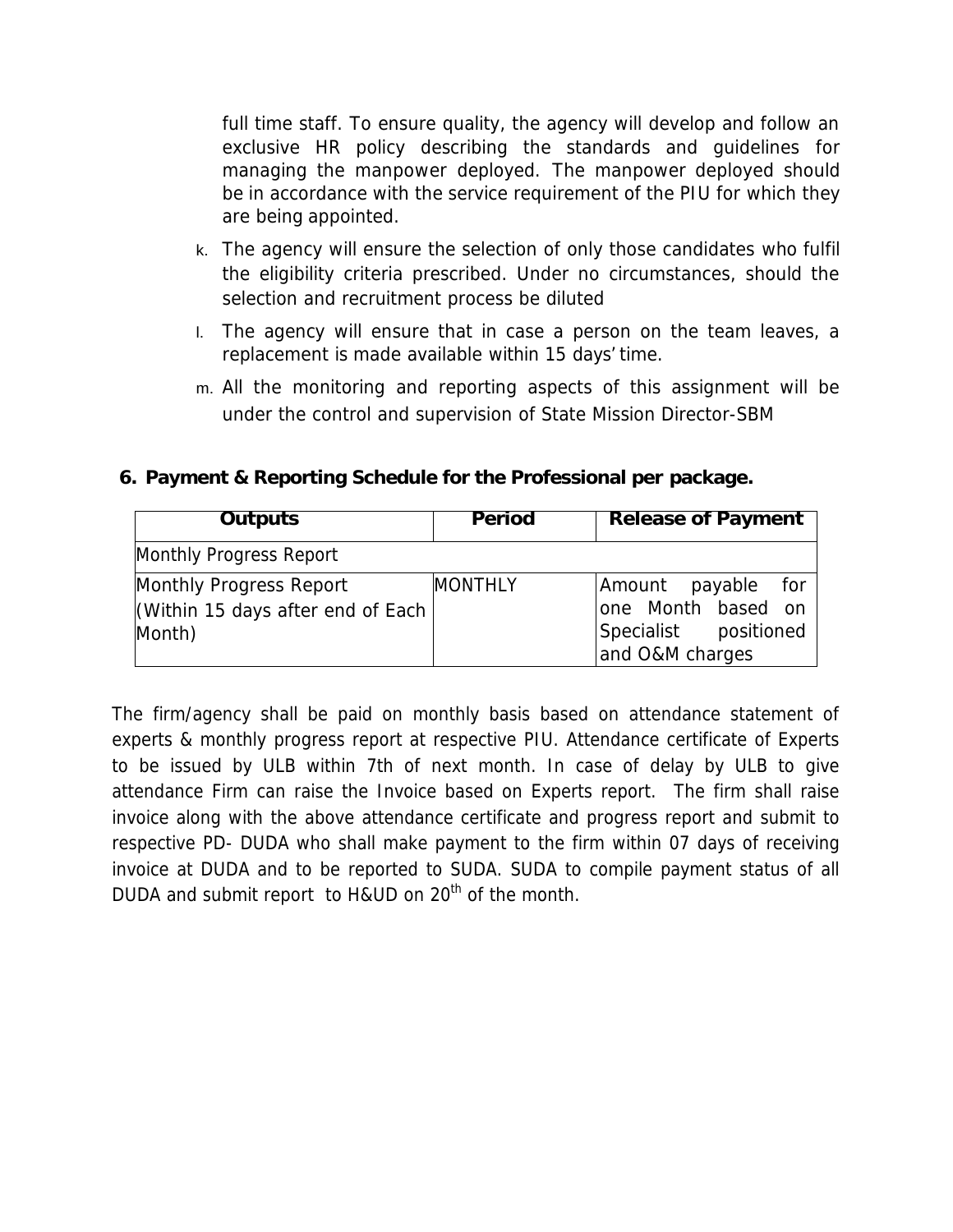### **7. Facilities To be provided by the Firm/Agency to Experts from O&M charges :**

i. All Experts to be provided with Laptop and internet connectivity, Tele communication expenses, all travel cost within ULB and attending meeting at PD- DUDA level. All office stationeries required for proper functioning of Experts to be provided by the FIRM/AGENCY.

Only office sitting space and arrangement will be provided by Client free of charges. For visit of Experts to Bhubaneswar with special approval of department TA & DA for such visit shall be payable Extra as per rate applicable to class-1 Govt. employee of the state.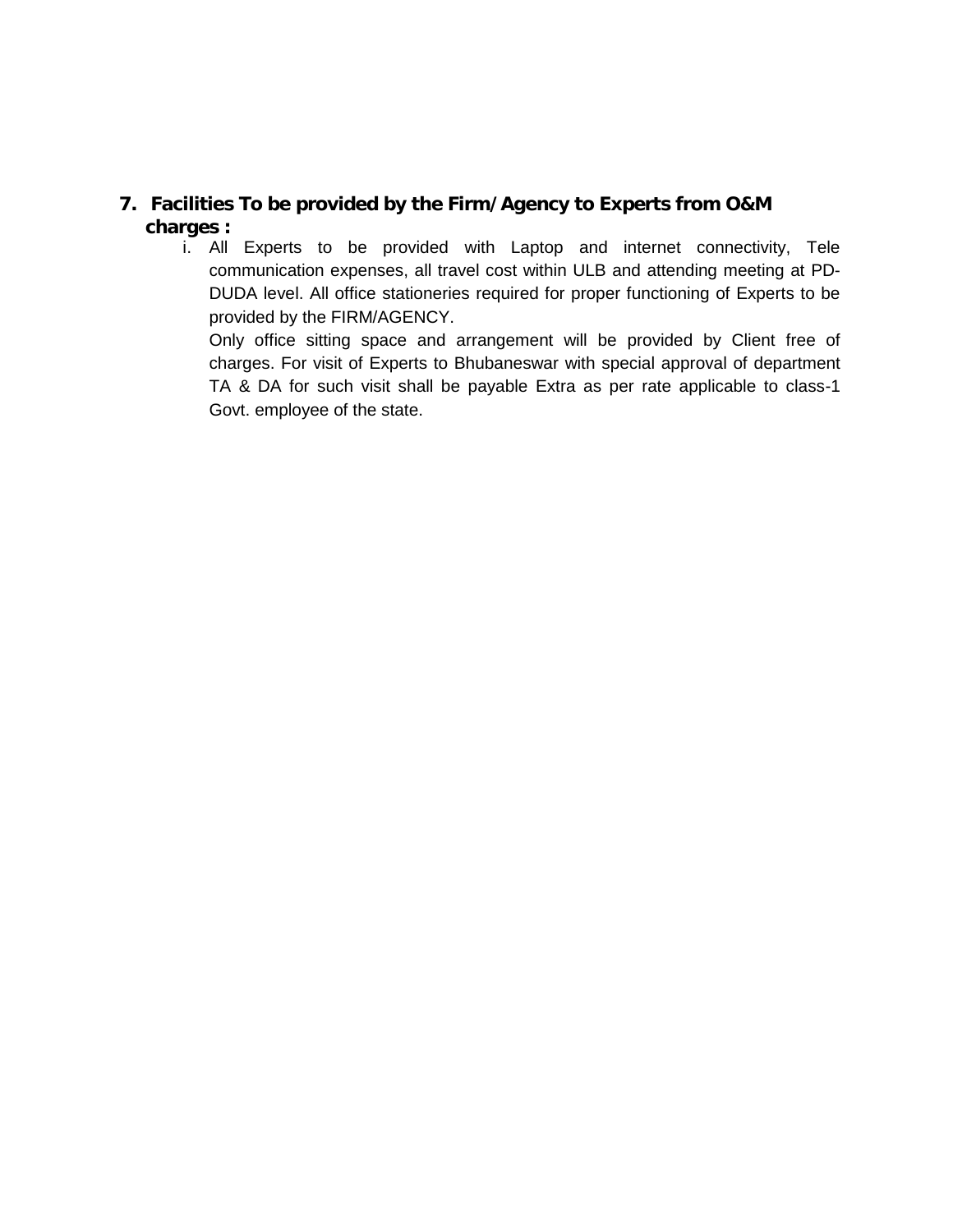## **Section - VI**

## **CONTENTS**

- **S**
- **T**
- **A**
- **N**
- **D**
- **A**
- **R**
- **D**
- 
- **F**
- **O R**
- 
- **M**
- **O**
- **F**
- 
- **C**
- **O**
- **N**
- **T**
- 
- **R**
- **A**
- **C T**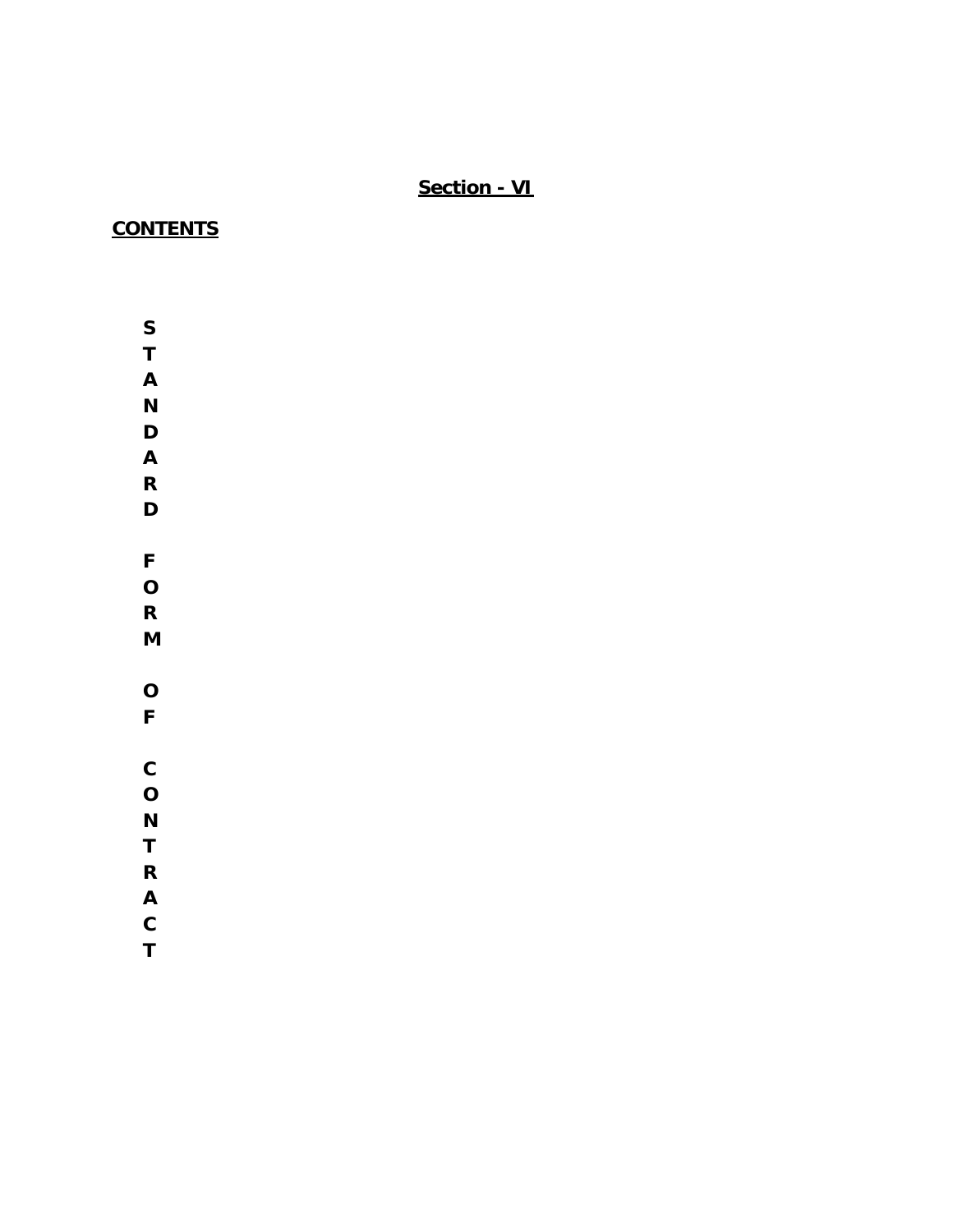- **I. Form of Contract**
- **II. General Conditions of Contract**
- 1. General Provisions
- 2. Commencement, Completion, Modification and Termination of Contract
- 3. Obligations of the Consultancy firm/agency
- 4. Consultancy firm/agency's' Personnel
- 5. Obligations of the Client
- 6. Payments to the Consultancy firm/agency
- 7. Fairness and Good Faith
- 8. Settlement of Disputes
- 9. Liquidated Damages
- 10. Miscellaneous Provisions
- **III. Special Conditions of Contract**
- **IV. Appendices**

Appendix A – Description of Services Appendix B - Reporting

Requirements Appendix C - Staffing Schedule Appendix D - Cost

Estimates Appendix E - Duties of the Client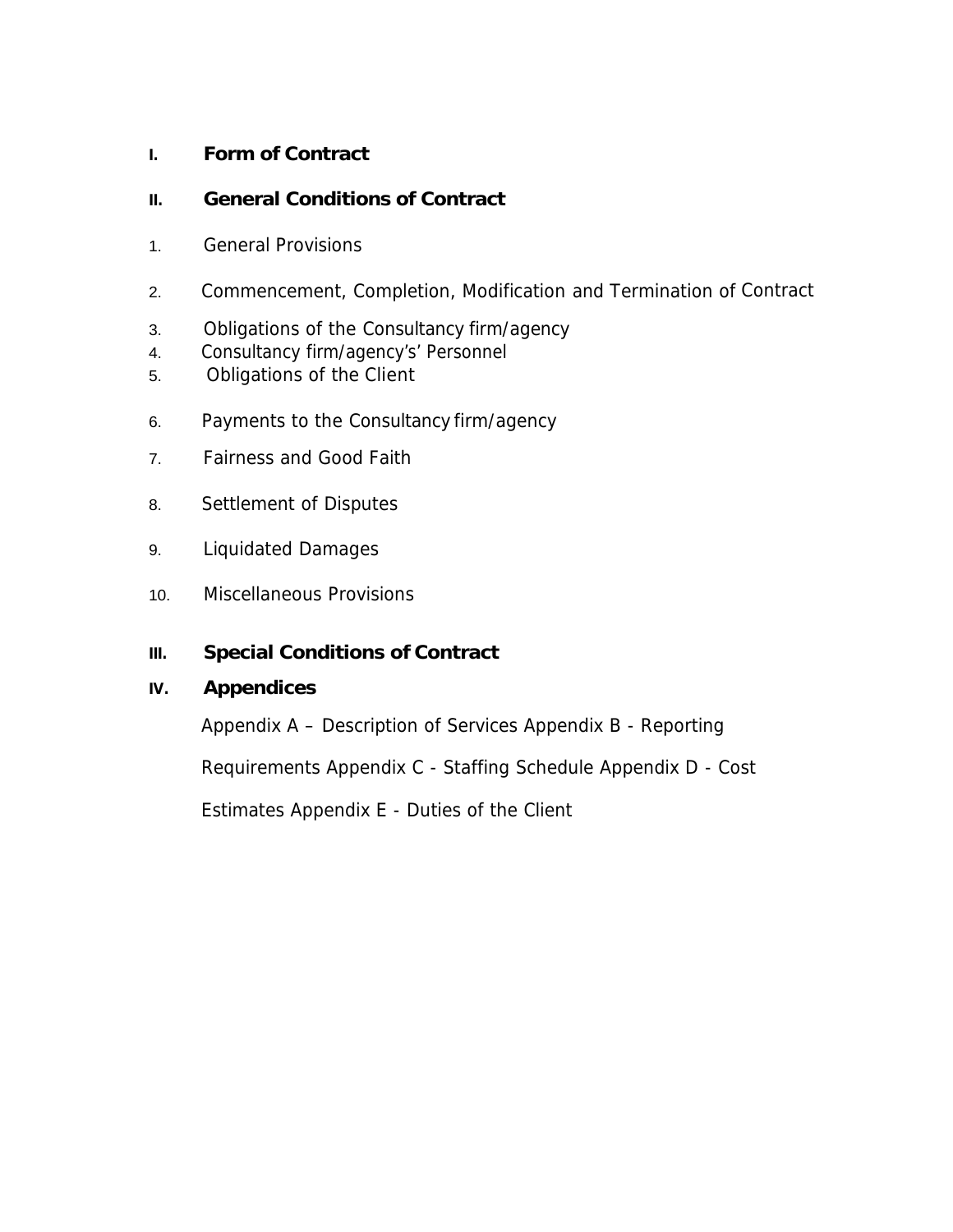# **Contract for establishment and operationalization of PIU in ALL ULBs in Odisha**

## **Between**

# **STATE URBAN DEVELOPMENT AGENCY**

**And**

**[name and address of the Selected Consultancy firm/agency]**

**Dated: Place:**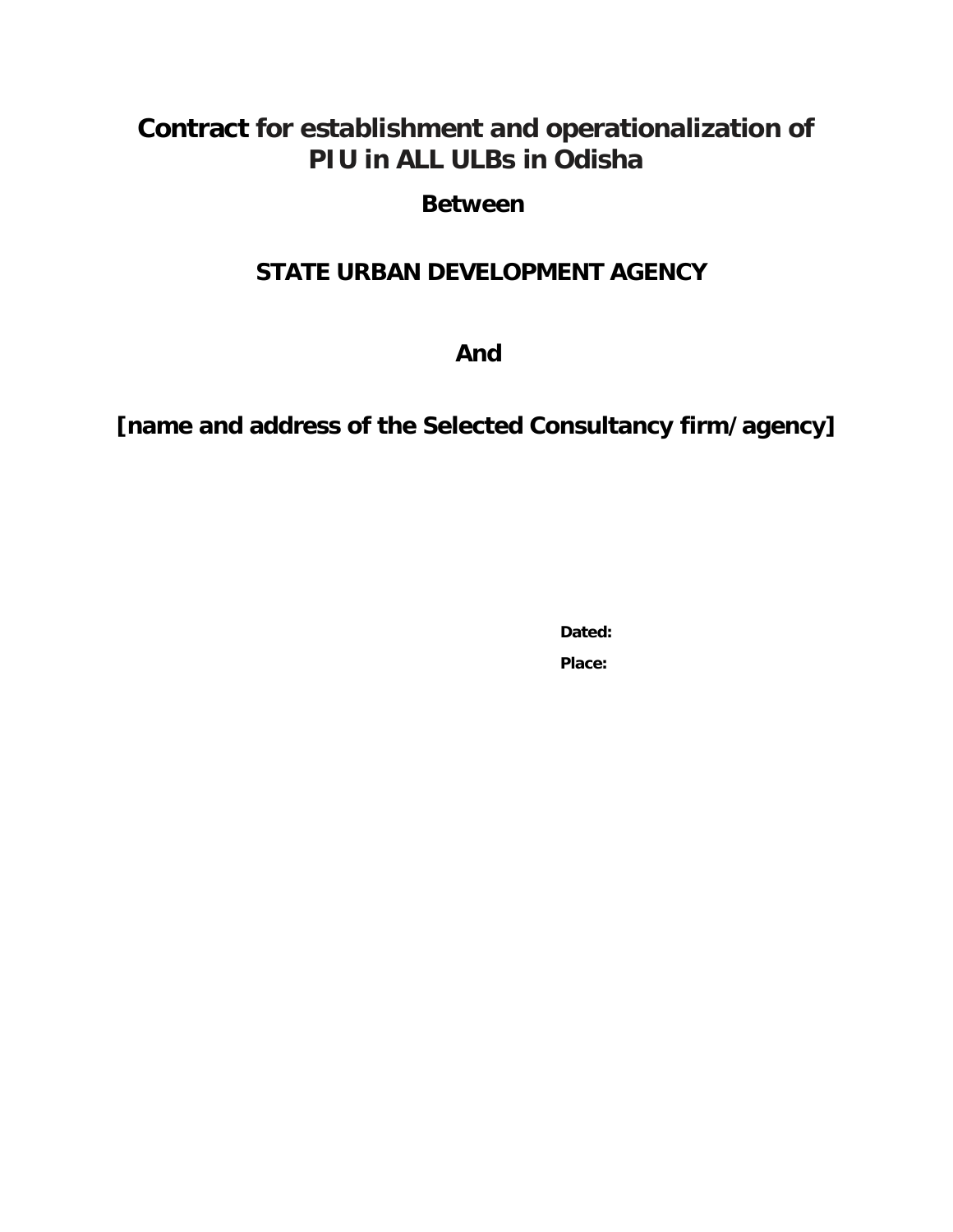## *I. Form of Contract*

(Text in brackets [ ] should be filled up appropriately)

This CONTRACT (hereinafter called the "Contract") is made the [day] day of the month of [month], [year], between **State Urban Development Agency (SUDA) H & UD Department , Govt. of Odisha**

(hereinafter called the "Client"), or the First Party and, [name of Consultancy firm/agency] (hereinafter called the "Consultancy firm/agency") of the FIRM.

#### *WHERE AS*

- a. the Consultancy firm/agency, having represented to the "Client" that it has the required professional skills, personnel and technical resources, has offered to provide in response to the Tender Notice dated issued by the Client;
- b. the "Client" has accepted the offer of the Consultancy firm/agency to provide the services on the terms and conditions set forth in this Contract.

*NOW, THEREFORE, IT IS HEREBY AGREED* between the parties as follows:

- 1. The following documents attached hereto shall be deemed to form an integral part of this Contract
	- (a) The General Conditions of Contract;
	- (b) The Special Conditions of Contract;
	- (c) The following Appendices:
		- Appendix A: Description of Services
		- Appendix B: Reporting Requirements
		- Appendix C: Staffing schedule
		- Appendix D: Cost Estimates
		- Appendix E: Duties of the "Client"
		- Appendix F: Duties of the Consultancy firm/agency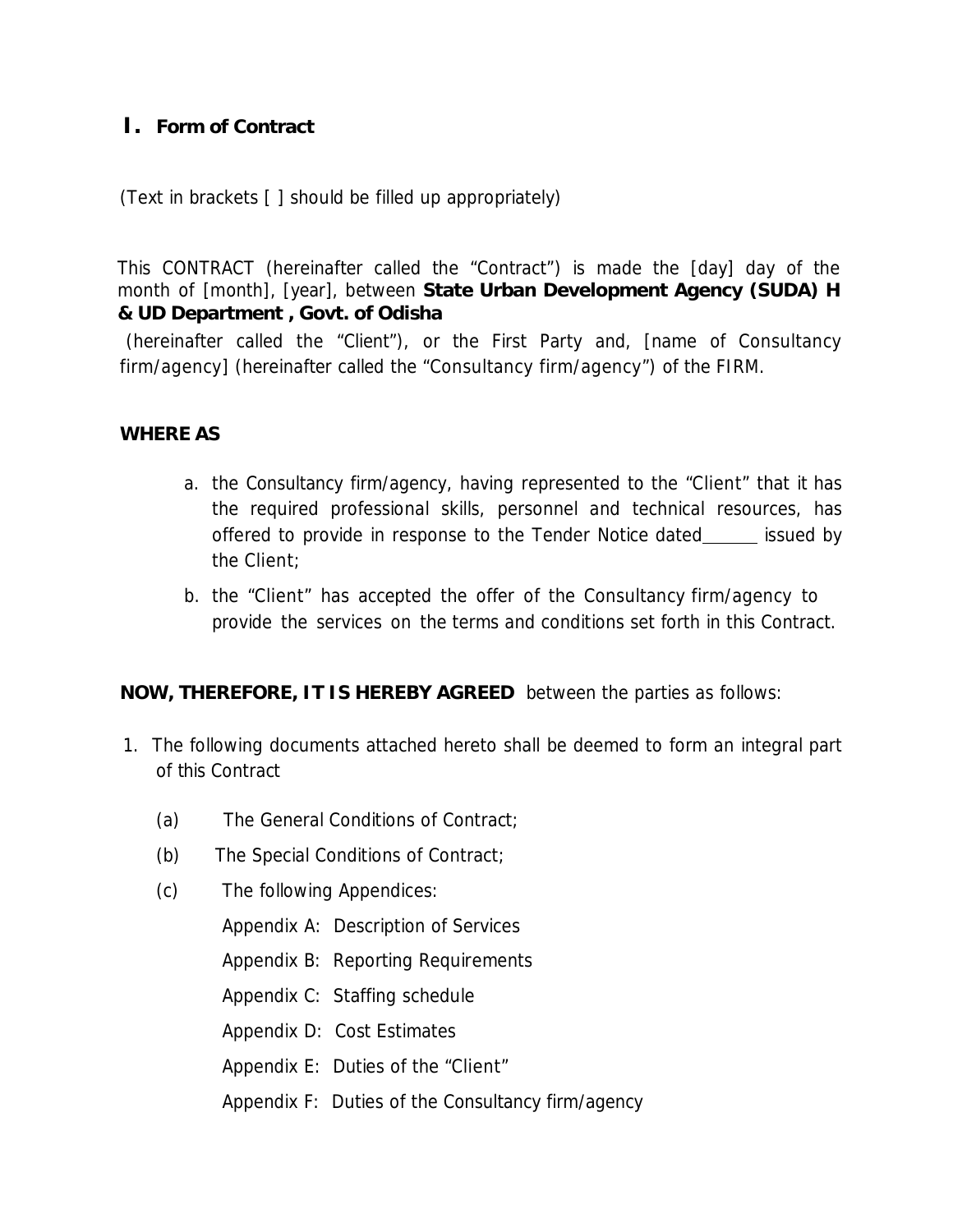- 2. The mutual rights and obligations of the "Client" and the Consultancy firm/agency shall be as set forth in the Contract, in particular:
	- a) the Consultancy firm/agencies shall carry out and complete the Services in accordance with the provisions of the Contract; and
	- b) the "Client" shall make payments to the Consultancy firm/agency in accordance with the provision of the Contract

*IN WITNESS WHEREOF*, the parties hereto have caused this Contract to be signed in their respective names as of the day and year first above written.

*Signed by -----*

In presence of 1. For and on behalf of the SUDA, H & UD Dept.

[name of "Client"]

(Witnesses)

(i)

(ii)

In presence of 2. For and on behalf of the [ name of firm]

(Witnesses)

(i)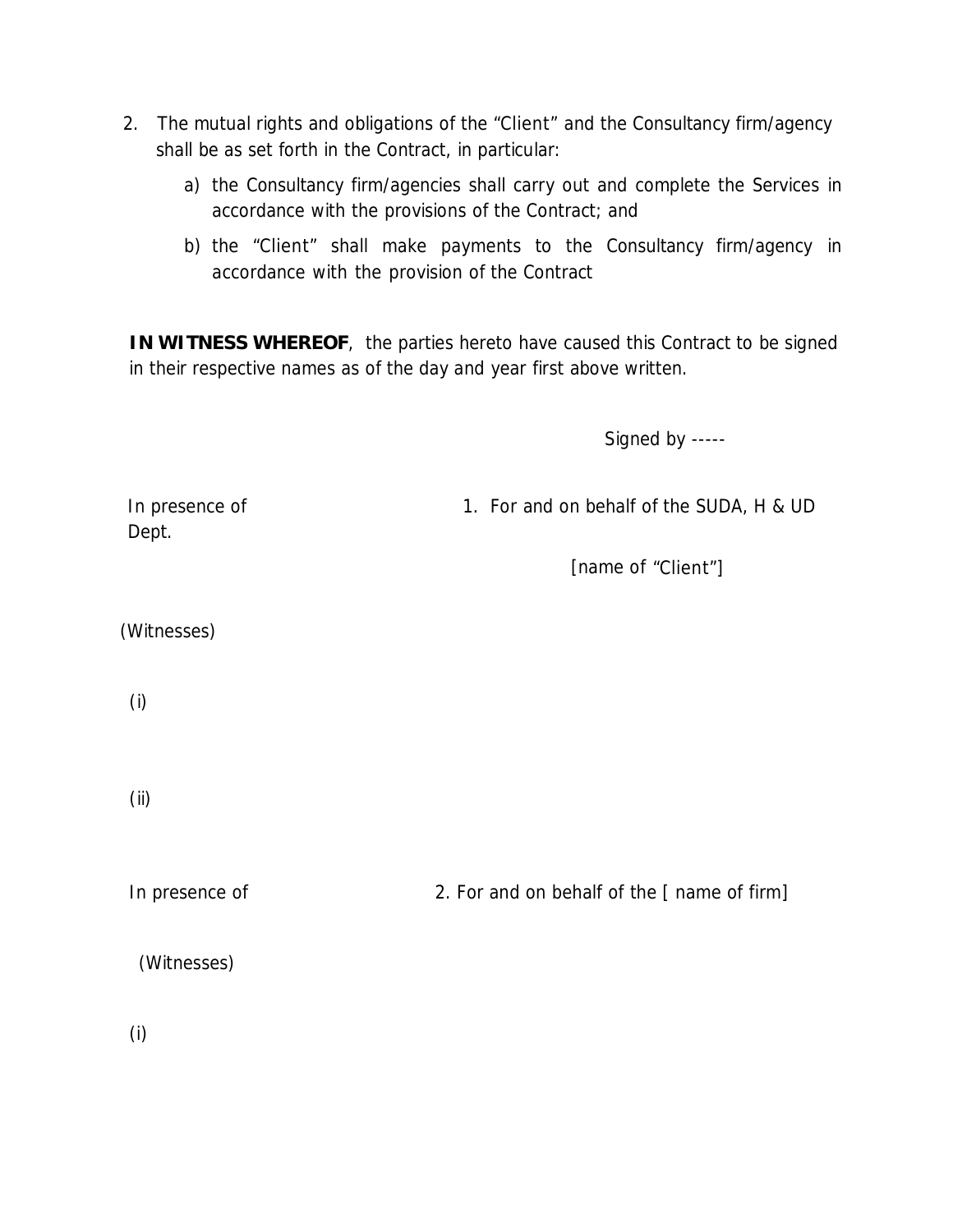### **II. General Conditions of Contract**

### **1. GENERAL PROVISIONS**

1.1**Definitions** Unless the context otherwise requires, the following terms whenever used in this Contract have the following meanings:

(a) "Applicable Law" means the laws and any other instruments having the force of law in Odisha for the time being.

(b) "Consultancy firm/agency" means any private or public entity that will provide the Services to the "Client" under the Contract.

(c) "Contract" means the Contract signed by the Parties and all the attached documents listed in its Clause 1, that is the General Conditions (GC), the Special Conditions (SC) and the Appendices.

(d) "Day" means calendar day.

(e) "Effective Date" means the date on which this Contract comes into force and effect pursuant to Clause GC 2.1.

(f) "Foreign Currency" means any currency other than the currency of the "Client's"

country.

(g) "GC" means these General Conditions of Contract.

(h) "Government" means the Government of Odisha

(i) "Local Currency" means Indian Rupees.

(j) "notice" Written communication sent to Address for communication mentioned in contract.

(k) "Party" means the "Client" or the Consultancy firm/agency, as the case may be, and "Parties" means both of them.

(l) "Personnel" means professionals and support staff provided by the Consultancy firm/agency assigned to perform the Services or any part thereof; "Foreign Personnel" means such professionals and support staff who at the time of being so provided had their domicile outside the Government's country; "Local Personnel" means such professionals and support staff who at the time of being so provided had their domicile inside the Government's country; and "Key Personnel" means the Personnel referred to in Clause GC 4.2(a).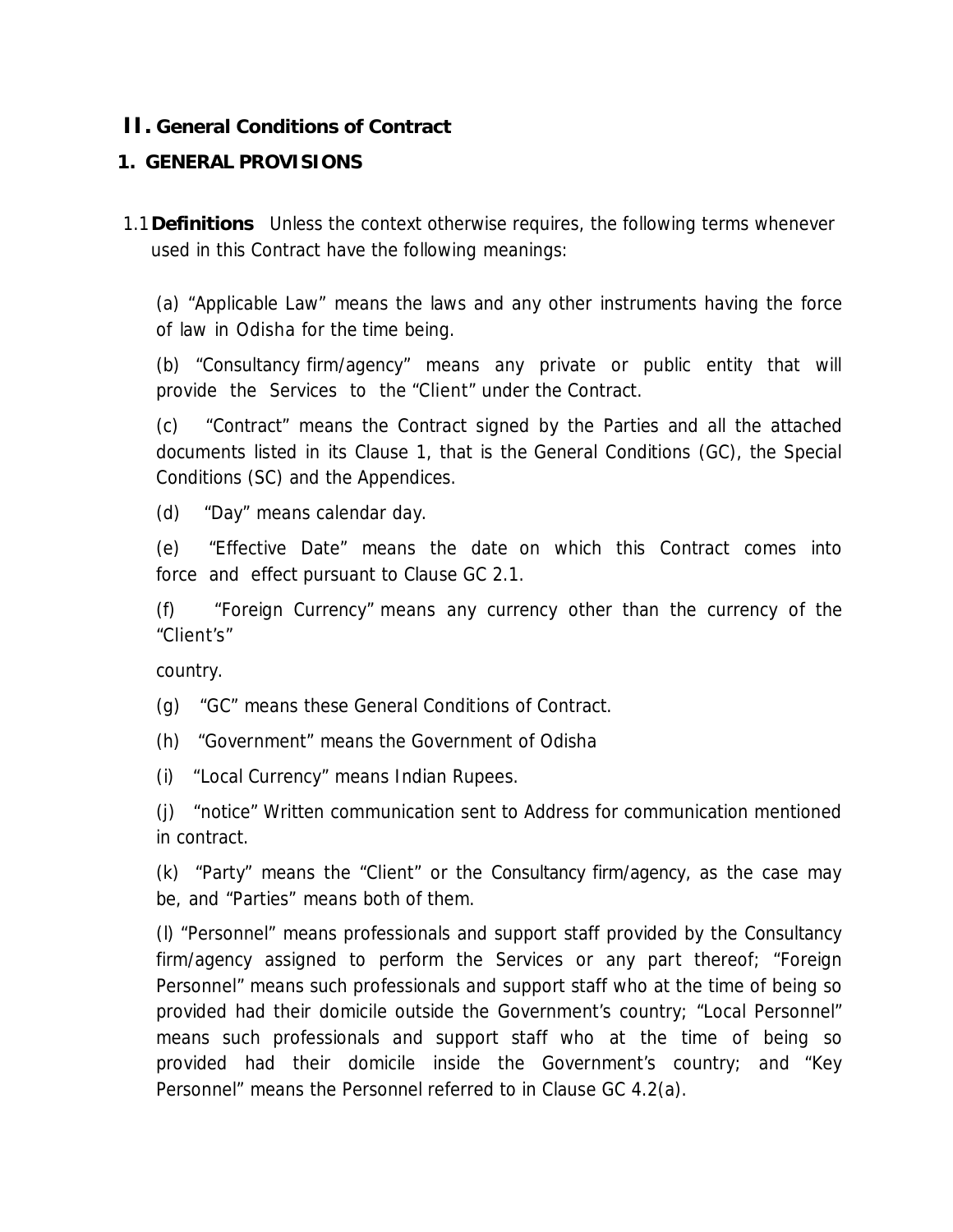(m) "Reimbursable expenses" means all assignment-related costs [such as travel, translation, report printing, secretarial expenses, subject to specified maximum limits in the Contract].

(n) "SC" means the Special Conditions of Contract by which the GC may be amended or supplemented.

(o) "Services" means the work to be performed by the Consultancy firm/agency pursuant to this Contract, as described in Appendix A hereto.

(p) "Third Party" means any person or entity other than the "Client", or the Consultancy firm/agency.

(q)"In writing" means communicated in written form with proof of receipt.

**1.2 Relationship Between the Parties**

Nothing contained herein shall be construed as establishing a relationship of master and servant or of principal and agent as between the "Client" and the Consultancy firm/agency. The Consultancy firm/agency, subject to this Contract, has complete charge of Personnel performing the Services and shall be fully responsible for the Services performed by them or on their behalf hereunder.

- **1.3 Law Governing Contract**: This Contract, its meaning and interpretation, and the relation between the Parties shall be governed by the applicable laws of Odisha.
- **1.4 Headings:** The headings shall not limit, alter or affect the meaning of this Contract.

#### **1.5 Notices**

- 1.5.1 Any notice, request or consent required or permitted to be given or made pursuant to this Contract shall be in writing. Any such notice, request or consent shall be deemed to have been given or made when delivered in person to an authorized representative of the Party to whom the communication is addressed, or when sent by registered post to such Party at the address specified in the SC.
- **1.5.2** A Party may change its address for notice hereunder by giving the other Party notice in writing of such change to the address specified in the SC.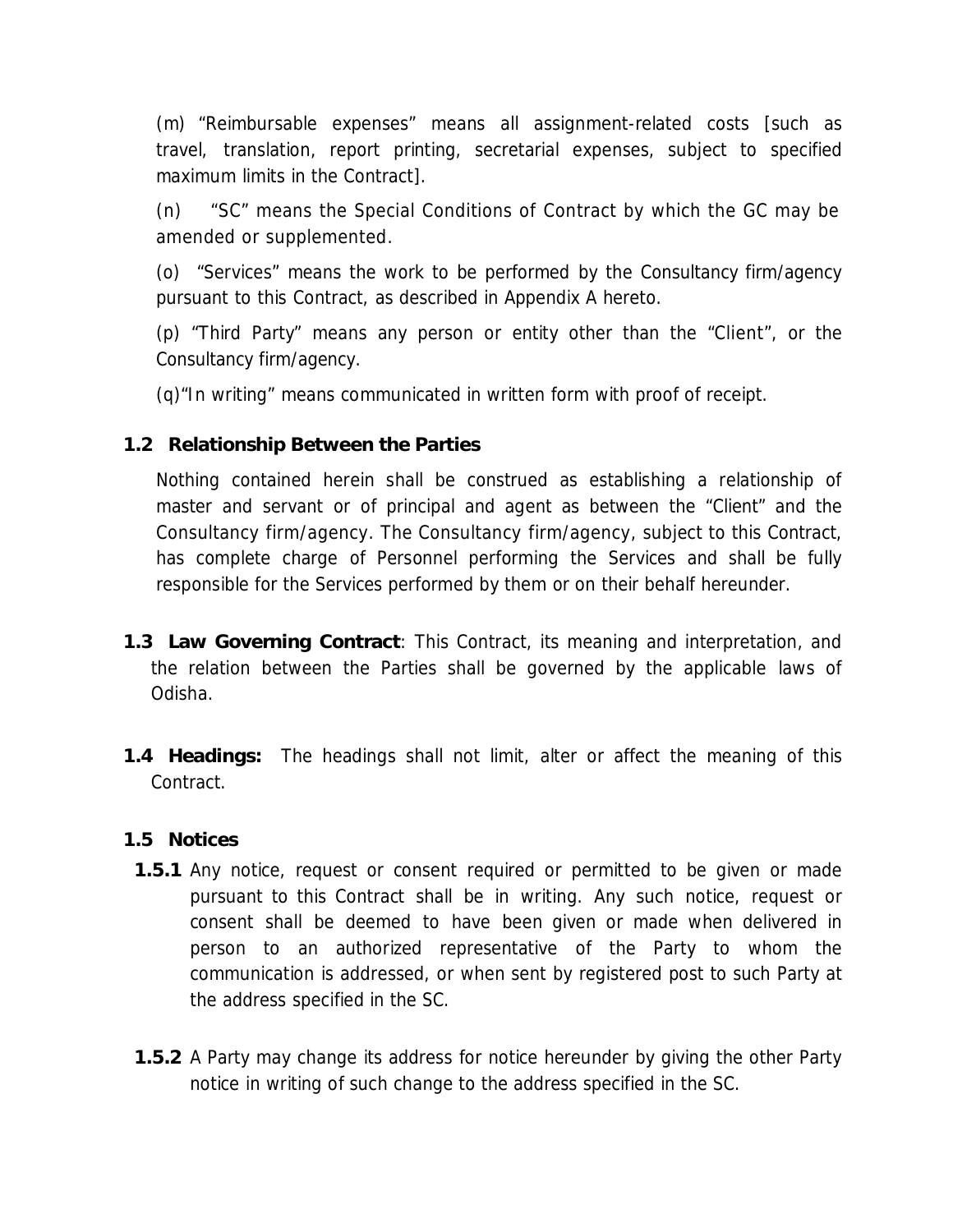- **1.6 Location:** The Services shall be performed at such locations as are specified in **Appendix A hereto** and, where the location of a particular task is not so specified, at such locations, as the "Client" may approve.
- **1.7 Authorized Representatives**: Any action required or permitted to be taken, and any document required or permitted to be executed under this Contract by the "Client" or the Consultancy firm/agency may be taken or executed by the officials specified in the SC.
- **1.8 Taxes and Duties**: The Consultancy firm/agency and Personnel shall be liable to pay such direct and indirect taxes, duties, fees and other impositions levied under the applicable laws of Odisha.
- **1.9 Fraud and Corruption**
- **1.9.1 Definitions:** It is the Client's policy to require that Clients as well as Consultancy firm/agency observe the highest standard of ethics during the execution of the Contract. In pursuance of this policy, the Client defines, for the purpose of this provision, the terms set forth below as follows:
	- (i) "corrupt practice" means the offering, receiving, or soliciting, directly or indirectly, of any thing of value to influence the action of a public official in the selection process or in contract execution;
	- (ii) "fraudulent practice" means a misrepresentation or omission of facts in order to influence a selection process or the execution of a contract;
	- (iii) "collusive practices" means a scheme or arrangement between two or more Consultancy firm/agency, with or without the knowledge of the Client, designed to establish prices at artificial, non-competitive levels;
	- (iv) "coercive practices" means harming or threatening to harm, directly or indirectly, persons or their property to influence their participation in a procurement process, or affect the execution of a contract;
- **1.9.2 Measures to be taken by the Client**
	- a. The Client may terminate the contract if it determines at any time that representatives of the Consultancy firm/agency were engaged in corrupt, fraudulent, collusive or coercive practices during the selection process or the execution of that contract, without the Consultancy firm/agency having taken timely and appropriate action satisfactory to the Client to remedy the situation;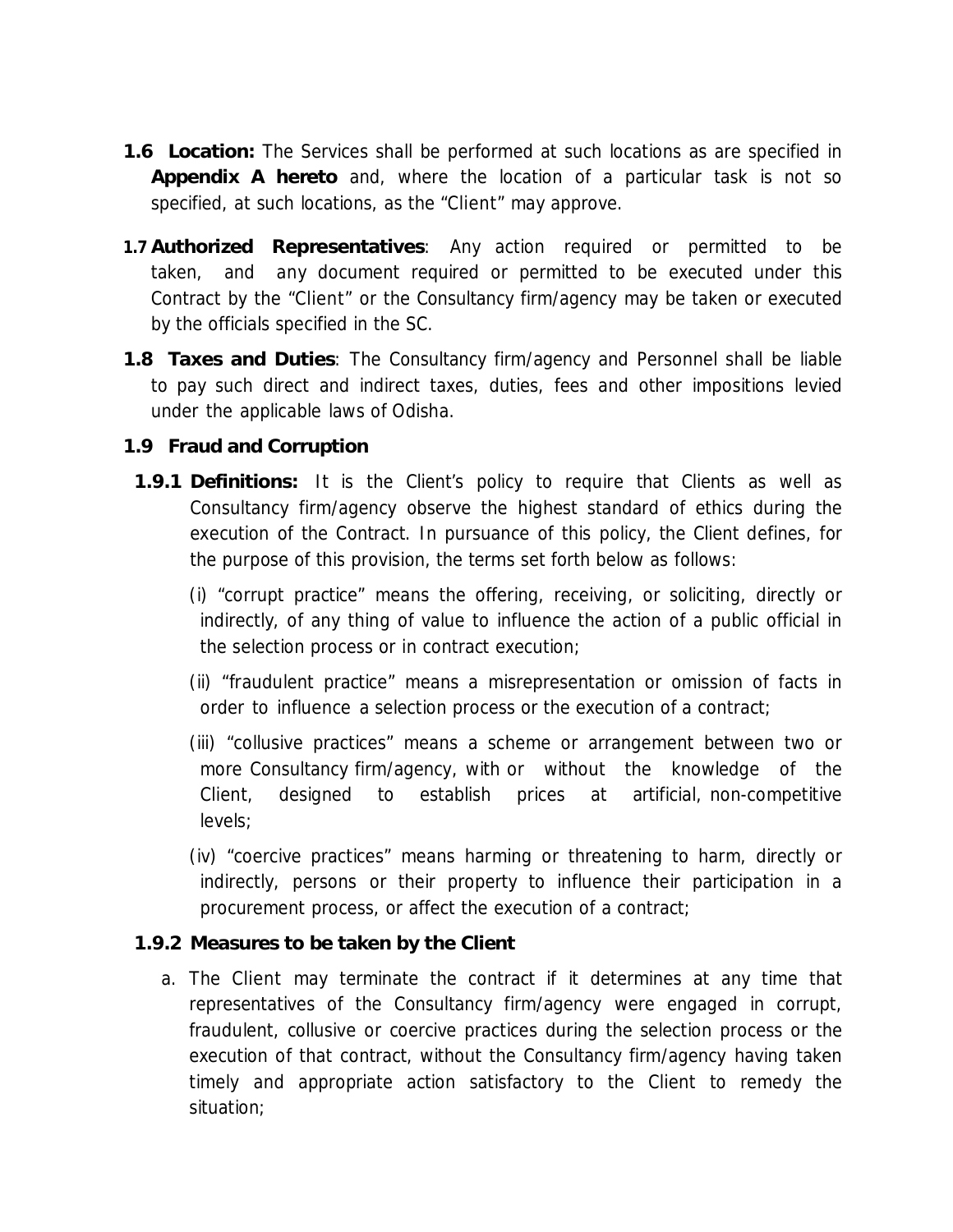- b. The Client may also sanction against the Consultancy firm/agency, including declaring the Consultancy firm/agency ineligible, either indefinitely or for a stated period of time, to be awarded a contract if it at any time determines that the Consultancy firm/agency has, directly or through an agent, engaged in corrupt, fraudulent, collusive or coercive practices in competing for, or in executing, a Client-financed contract;
- **1.9.3 Commissions and Fees**

At the time of execution of this Contract, the Consultancy firm/agency shall disclose any commissions or fees that may have been paid or are agreed to be paid to agents, representatives, or commission agents with respect to the selection process or execution of the contract. The information disclosed must include at least the name and address of the agent, representative, or commission agent, the amount and currency, and the purpose of the commission or fee.

- **2. COMMENCEMENT,COMPLETION, MODIFICATION AND TERMINATION OF CONTRACT**
- **2.1Effectiveness of Contract:** This Contract shall come into force and effect on the date (the "Effective Date") of the "Client's notice to the Consultancy firm/agency instructing the Consultancy firm/agency to begin carrying out the Services. This notice shall confirm that the conditions precedent and effectiveness conditions, if any, listed in the SC have been met.
- **2.2Termination of Contract for Failure to Become Effective:** If this Contract has not become effective within such time period after the date of the Contract signed by the Parties as specified in the SC Client may, by not less than twenty one (21) days written notice to the Consultancy firm/agency , declare this Contract to be null and void, and forfeit the EMD.
- **2.3Commencement of Services:** The Consultancy firm/agency shall begin carrying out the Services not later than the number of days after the Effective Date specified in the SC.
- **2.4Expiration of Contract:** Unless terminated earlier pursuant to Clause GC 2.9 hereof, this Contract shall expire at the end of such time period as specified in the SC.
- **2.5Entire Agreement**: This Contract contains all covenants, stipulations and provisions agreed by the Parties. No agent or representative of either Party has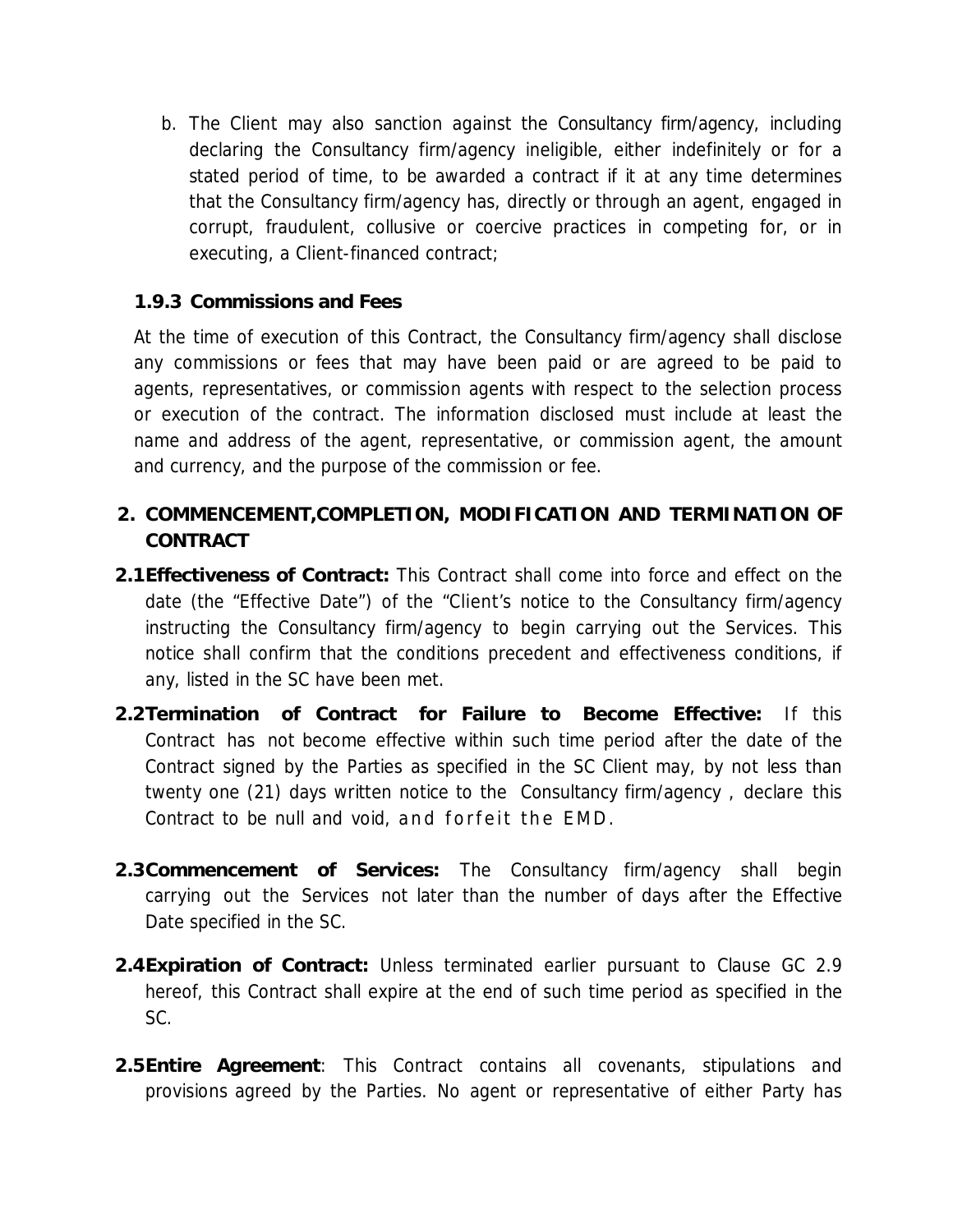authority to make, and the Parties shall not be bound by or be liable for, any other statement, representation, promise or agreement not set forth herein.

**2.6Modifications or Variations:** (a) Any modification or variation of the terms and conditions of this Contract, including any modification or variation of the scope of the Services, may only be made by written agreement between the Parties. Pursuant to Clause GC 7.2 here of, however, each Party shall give due consideration to any proposals for modification or variation made by the other Party.

(b) In cases of substantial modifications or variations, the prior written consent of the Client is required.

- **2.7Force Majeure**
- **2.7.1 Definition**
	- a. For the purposes of this Contract, "Force Majeure" means an event which is beyond the reasonable control of a Party, is not foreseeable, is unavoidable and not brought about by or at the instance of the Party claiming to be affected by such events and which has caused the non-performance or delay in performance, and which makes a Party's performance of its obligations hereunder impossible or so impractical as reasonably to be considered impossible in the circumstances, and includes, but is not limited to, war, riots, civil disorder, earthquake, fire, explosion, storm, flood or other extreme adverse weather conditions, strikes, lockouts or other industrial action (except where such strikes, lockouts or other industrial action are within the power of the Party invoking Force Majeure to prevent), confiscation or any other action by Government agencies.
	- b. Force Majeure shall not include (i) any event which is caused by the negligence or intentional action of a Party or by or of such Party's Sub- Consultancy firm/agency or agents or employees, nor (ii) any event which a diligent Party could reasonably have been expected both to take into account at the time of the conclusion of this Contract, and avoid or overcome in the carrying out of its obligations hereunder.
	- c. Subject to clause 2.7.2, Force Majeure shall not include insufficiency of funds or inability to make any payment required hereunder.
- **2.7.2 No Breach of Contract**: The failure of a Party to fulfil any ofits obligations hereunder shall not be considered to be a breach of, or default under, this Contract insofar as such inability arises from an event of Force Majeure, provided that the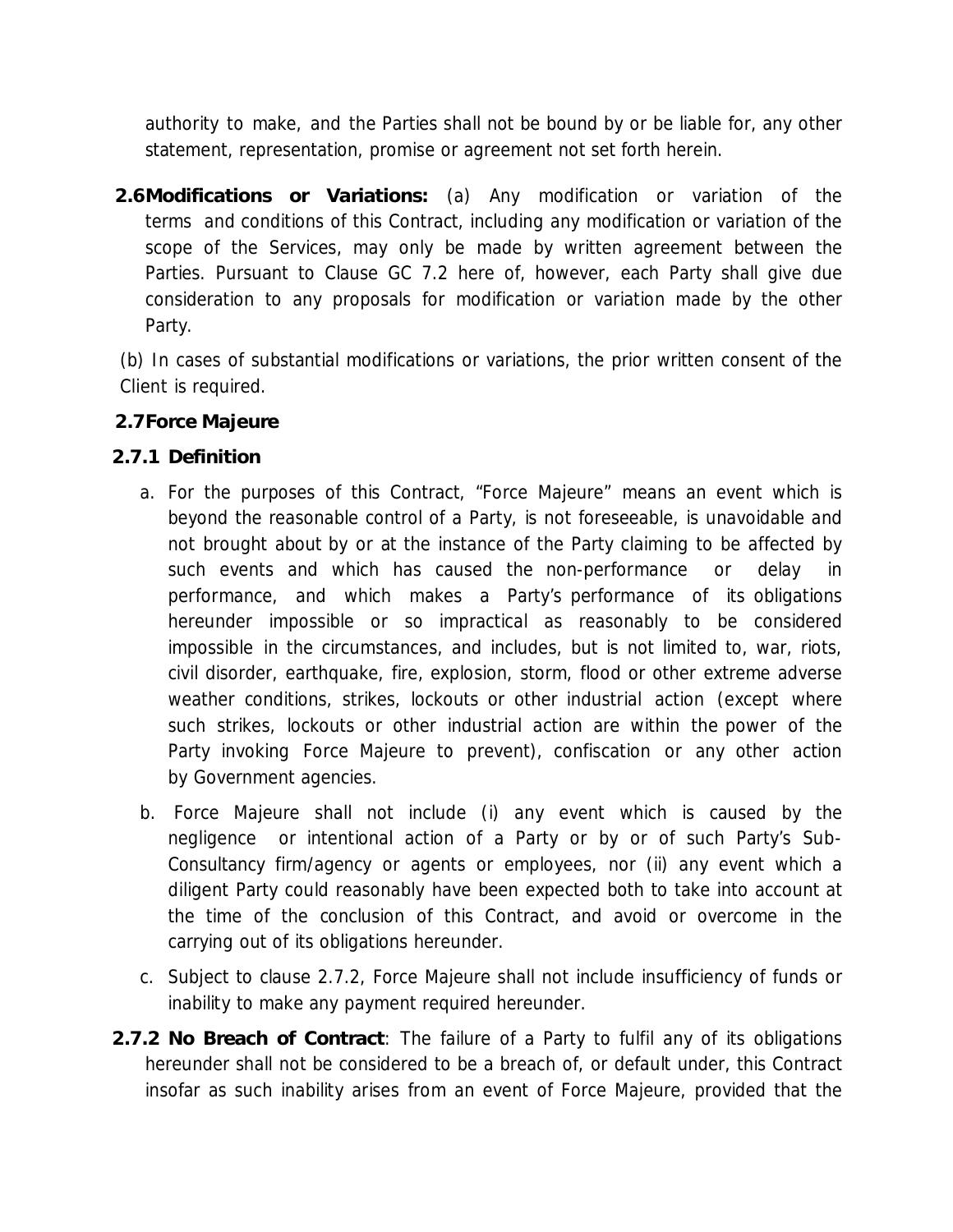Party affected by such an event has taken all reasonable precautions, due care and reasonable alternative measures, all with the objective of carrying out the terms and conditions of this Contract.

- **2.7.3 Measures to be Taken:**
	- a. A Party affected by an event of Force Majeure shall continue to perform its obligations under the Contract as far as is reasonably practical, and shall take all reasonable measures to minimize the consequences of any event of Force Majeure.
	- b. A Party affected by an event of Force Majeure shall notify the other Party of such event as soon as possible, and in any case not later than fourteen (14) days following the occurrence of such event, providing evidence of the nature and cause of such event, and shall similarly give written notice of the restoration of normal conditions as soon as possible.
	- c. Any period within which a Party shall, pursuant to this Contract, complete any action or task, shall be extended for a period equal to the time during which such Party was unable to perform such action as a result of Force Majeure.
	- d. During the period of their inability to perform the Services as a result of an event of Force Majeure, the Consultancy firm/agency, upon instructions by the "Client", shall either demobilize or continue with the Services to the extent possible, in which case the Consultancy firm/agency shall continue to be paid proportionately and on prorate basis, under the terms of this Contract.
	- e. In the case of disagreement between the Parties as to the existence or extent of Force Majeure, the matter shall be settled according to Clause GC 8.
- **2.8Suspension:** The "Client" may, by written notice of suspension to the Consultancy firm/agency, suspend all payments to the Consultancy firm/agency hereunder if the Consultancy firm/agency fails to perform any of its obligations under this Contract, including the carrying out of the Services, provided that such notice of suspension (i) shall specify the nature of the failure, and (ii) shall allow the Consultancy firm/agency to remedy such failure, if capable of being remedied, within a period not exceeding thirty (30) days after receipt by the Consultancy firm/agency of such notice of suspension.

#### **2.9Termination**

**2.9.1 By the "Client**": The "Client" may terminate this Contract in case ofthe occurrence of any of the events specified in paragraphs (a) through (i) of this Clause GC 2.9.1..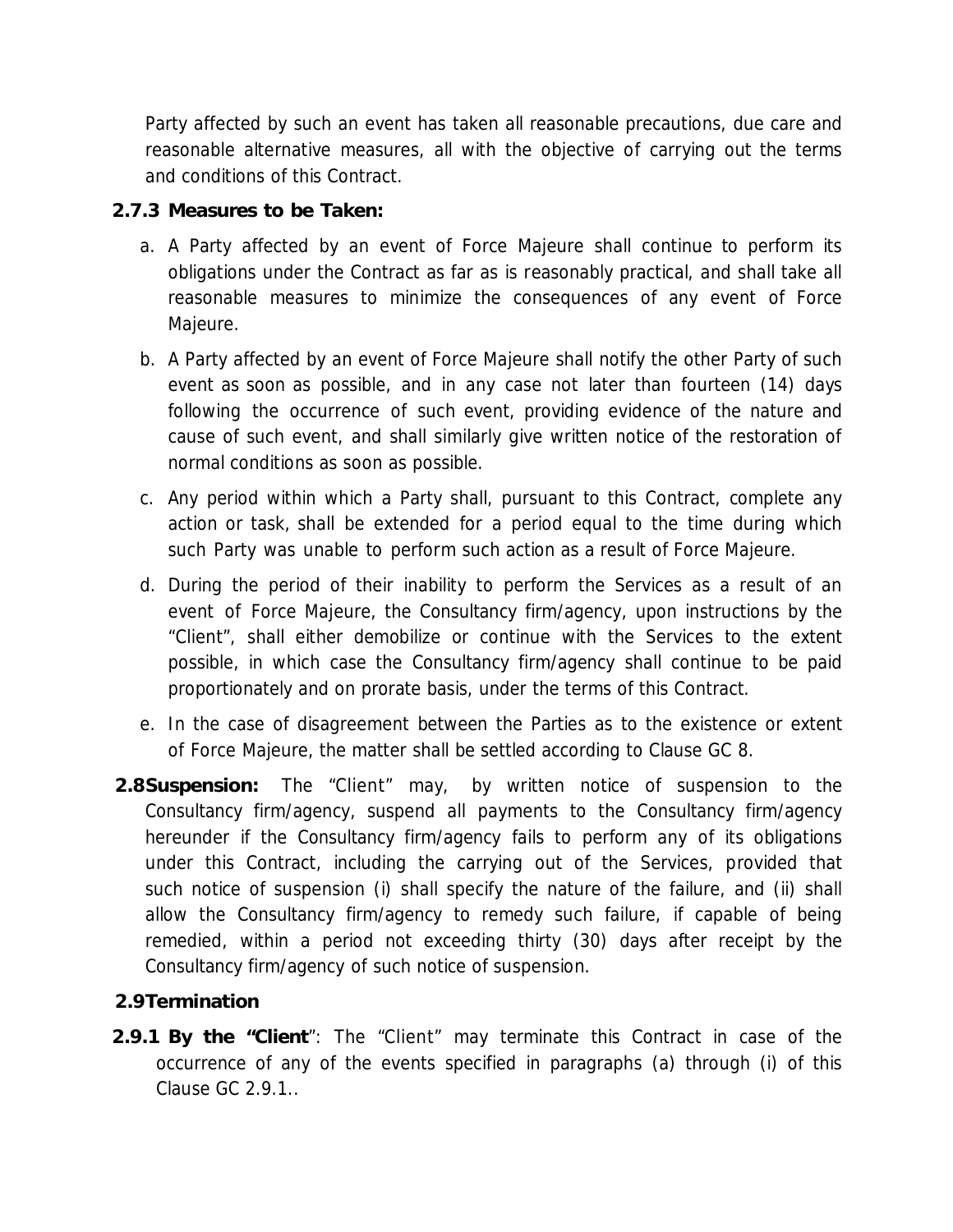- a. If the Consultancy firm/agency fails to remedy a failure in the performance of its obligations hereunder, as specified in a notice of suspension pursuant to Clause GC 2.8 hereinabove, within thirty (30) days of receipt of such notice of suspension or within such further period as the "Client" may have subsequently approved in writing.
- b. If the Consultancy firm/agency becomes (or, if the Consultancy firm/agency consists of more than one entity, if any of its Members becomes and which has substantial bearing on providing Services under this contract) insolvent or go into liquidation or receivership whether compulsory or voluntary.
- c. If the Consultancy firm/agency fails to comply with any final decision reached as a result of arbitration proceedings pursuant to Clause GC 8 hereof.
- d. If the Consultancy firm/agency, in the judgment of the "Client", has engaged in corrupt or fraudulent practices in competing for or in executing this Contract.
- e. If the Consultancy firm/agency submits to the "Client" a false statement which has a material effect on the rights, obligations or interests of the "Client".
- f. If the Consultancy firm/agency places itself in position of conflict of interest or fails to disclose promptly any conflict of interest to the Client.
- g. If the Consultancy firm/agency fails to provide the quality services as envisaged under this Contract. The Consultancy Monitoring Committee (CMC) formulated to monitor the progress of the assignment may make judgment regarding the poor quality of services, the reasons for which shall be recorded in writing. The CMC may decide to give one chance to the Consultancy firm/agency to improve the quality of the services.
- h. If, as the result of Force Majeure, the Consultancy firm/agency is unable to perform a material portion of the Services for a period of not less than sixty (60) days.
- i. If the "Client", in its sole discretion and for any reason whatsoever, decides to terminate this Contract.
- **2.9.1.1** In such an occurrence the "Client" shall give a not less than thirty (30) days' written notice of termination to the Consultancy firm/agency, and sixty (60) days' in case of the event referred to in (i).
- **2.9.2 By the Consultancy firm/agency**: The Consultancy firm/agency may terminate this Contract, by not less than thirty (30) days' written notice to the "Client", in case of the occurrence of any of the events specified in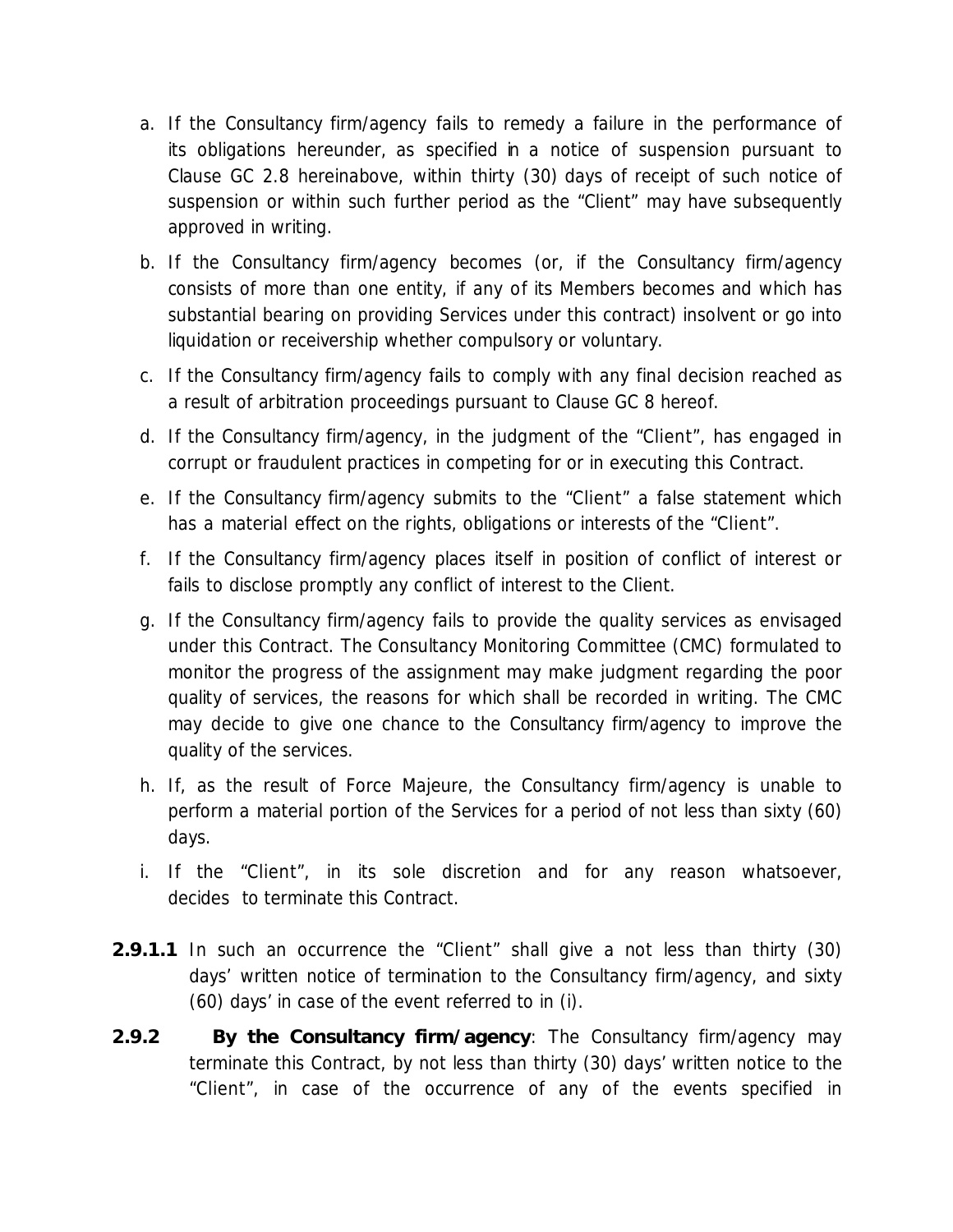paragraphs (a) through (d) of this Clause GC 2.9.2.

- a. If the "Client" fails to pay any money due to the Consultancy firm/agency pursuant to this Contract and not subject to dispute pursuant to Clause GC 8 hereof within forty-five (45) days after receiving written notice from the Consultancy firm/agency that such payment is overdue.
- b. If, as the result of Force Majeure, the Consultancy firm/agency is unable to perform a material portion of the Services for a period of not less than sixty (60) days.
- c. If the "Client" fails to comply with any final decision reached as a result of arbitration pursuant to Clause GC 8 hereof.
- d. If the "Client" is in material breach of its obligations pursuant to this Contract and has not remedied the same within forty-five (45) days (or such longer period as the Consultancy firm/agency may have subsequently approved in writing) following the receipt by the "Client" of the Consultancy firm/agency's notice specifying such breach.
- **2.9.3 Cessation of Rights and Obligations**: Upon termination of this Contract pursuant to Clauses GC 2.2 or GC 2.9 hereof, or upon expiration of this Contract pursuant to Clause GC 2.4 hereof, all rights and obligations of the Parties hereunder shall cease, except (i) such rights and obligations as may have accrued on the date of termination or expiration, (ii) the obligation of confidentiality set forth in Clause GC 3.3 hereof, (iii) the Consultancy firm/agency's obligation to permit inspection, copying and auditing of their accounts and records set forth in Clause GC 3.6 hereof, and (iv) any right which a Party may have under the Law.
- **2.9.4 Cessation of Services**: Upon termination of this Contract by notice of either Party to the other pursuant to Clauses GC 2.9.1 or GC 2.9.2 hereof, the Consultancy firm/agency shall, immediately upon dispatch or receipt of such notice, take all necessary steps to bring the Services to a close in a prompt and orderly manner and shall make every reasonable effort to keep expenditures for this purpose to a minimum. With respect to documents prepared by the Consultancy firm/agency and equipment and materials furnished by the "Client", the Consultancy firm/agency shall proceed as provided, respectively, by Clauses GC 3.9 or GC 3.10 hereof.
- **2.9.5 Payment upon Termination**: Upon termination of this Contract pursuant to Clauses GC 2.9.1 or GC 2.9.2 hereof, the "Client" shall make the following payments to the Consultancy firm/agency: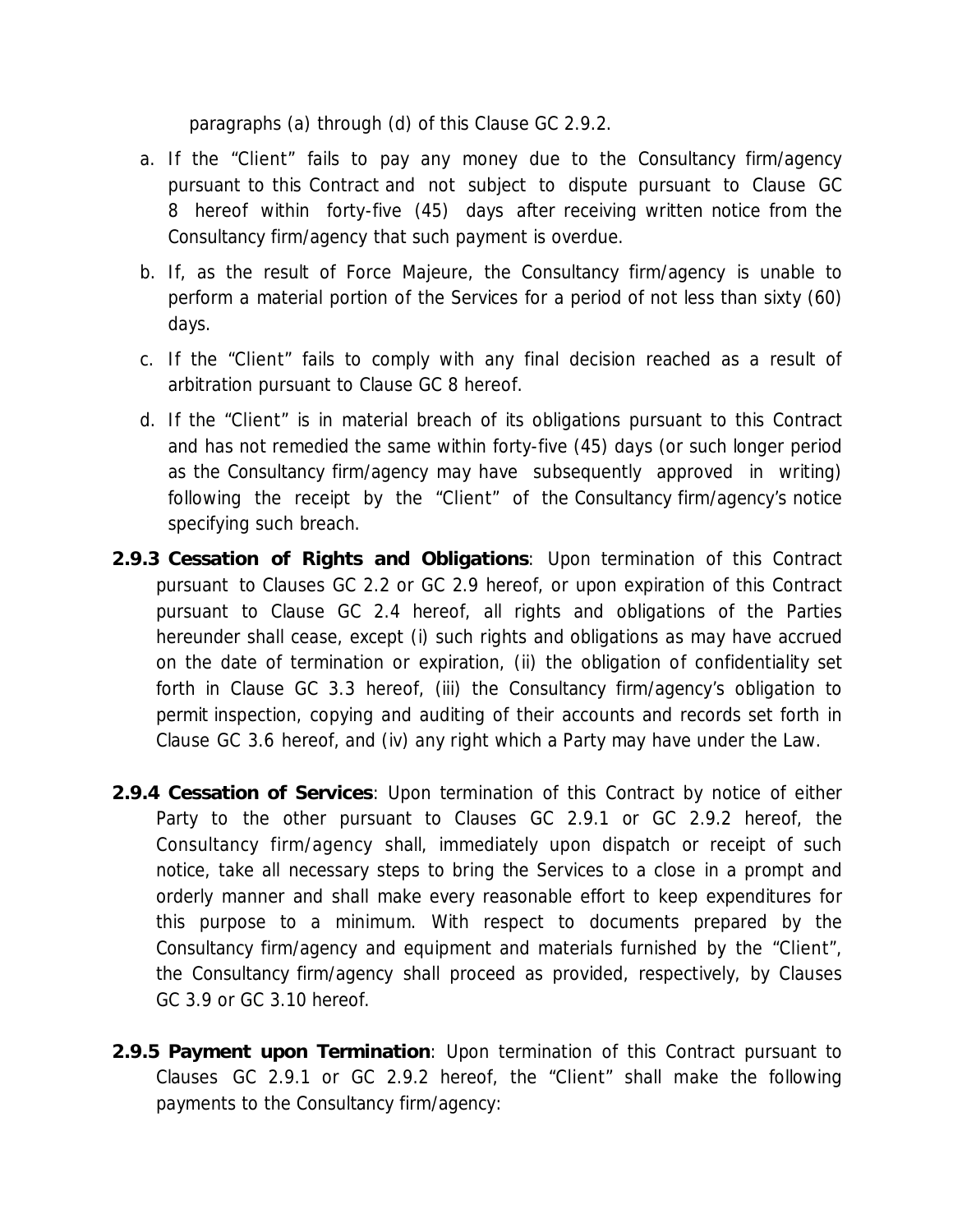- a. If the Contract is terminated pursuant to Clause 2.9.1 (h), (i) or 2.9.2, remuneration pursuant to Clause GC 6.3(h) (i)hereof for Services satisfactorily performed prior to the effective date of termination, and reimbursable expenditures pursuant to Clause GC 6.3(h)(ii) hereof for expenditures actually and reasonably incurred prior to the effective date of termination;
- b. If the agreement is terminated pursuant of Clause 2.9.1 (a) to (g), the Consultancy firm/agency shall not be entitled to receive any agreed payments upon termination of the contract. However, the "Client" may consider to make payment for the part satisfactorily performed on the basis of Quantum Merit as assessed by it, if such part is of economic utility to the Client. Applicable Under such circumstances, upon termination, the client may also impose liquidated damages as per the provisions of Clause 9 of this agreement. The Consultancy firm/agency will be required to pay any such liquidated damages to client within 30 days of termination date.
- **2.9.6 Disputes about Events of Termination:** If either Party disputes whether an event specified in paragraphs (a) through (h) of Clause GC 2.9.1 or in Clause GC 2.9.2 hereof has occurred, such Party may, within forty-five (30) days after receipt of notice of termination from the other Party, refer the matter to Clause GC 8 hereof, and this Contract shall not be terminated on account of such event except in accordance with the terms of any resulting arbitral award.

## **3. OBLIGATIONS OF THE CONSULTANCY FIRM/AGENCY**

- **3.1General**
- **3.1.1 Standard of Performance:** The Consultancy firm/agency shall perform the Services and carry out their obligations hereunder with all due diligence, efficiency and economy, in accordance with generally accepted professional standards and practices, and shall observe sound management practices, and employ appropriate technology and safe and effective equipment, machinery, materials and methods. The Consultancy firm/agency shall always act, in respect of any matter relating to this Contract or to the Services, as faithful adviser to the "Client", and shall at all times support and safeguard the "Client's legitimate interests in any dealings with Sub-Consultancy firm/agency or Third Parties.
- **3.2Conflict of Interests**: The Consultancy firm/agency shall hold the "Client's interests paramount, without any consideration for future work, and strictly avoid conflict of interest with other assignments or their own corporate interests. If during the period of this contract, a conflict of interest arises for any reasons, the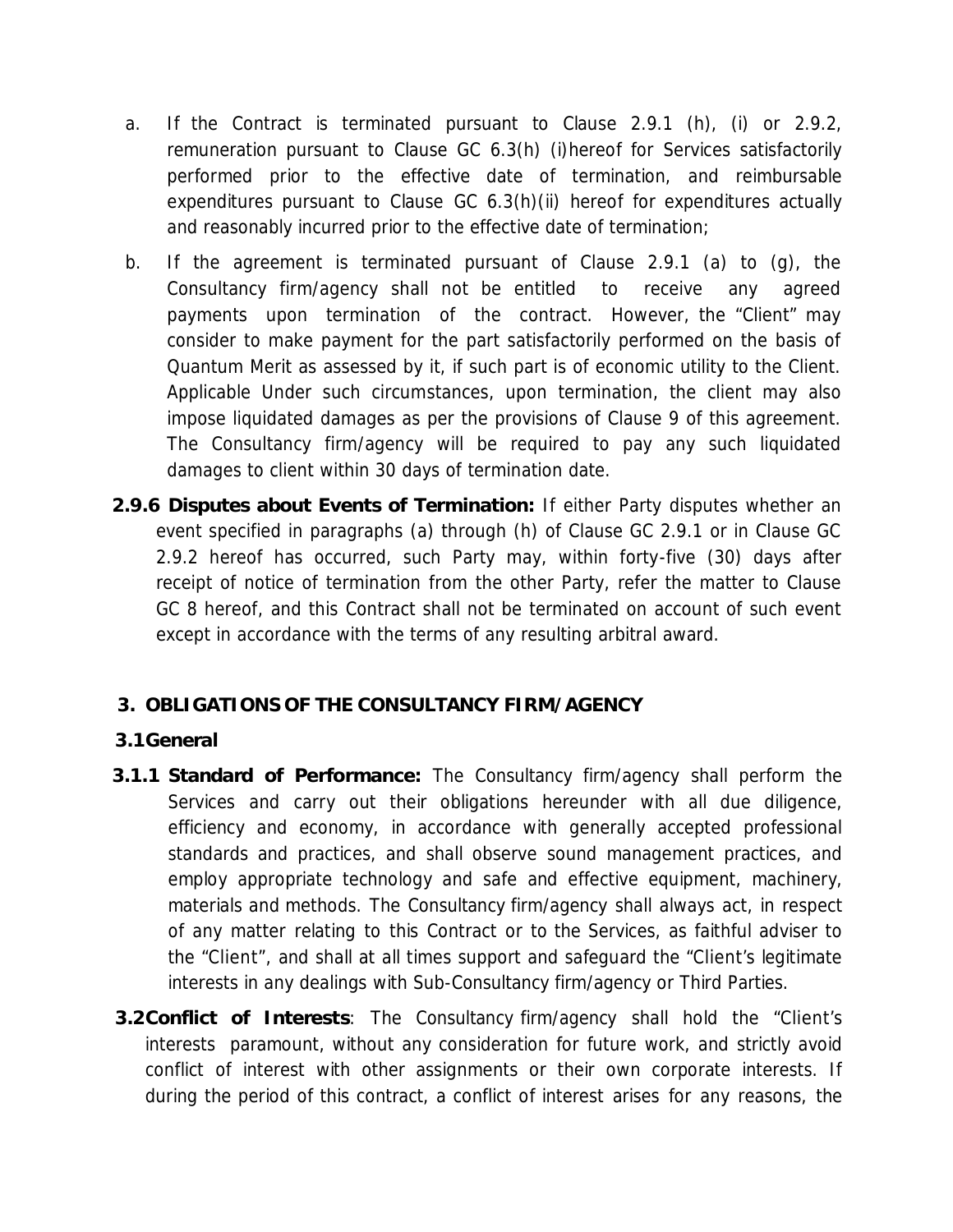Consultancy firm/agency shall promptly disclose the same to the Client and seek its instructions.

- **3.2.1 Consultancy firm/agency not to benefit from Commissions, Discounts, etc**.:
	- a. The payment of the Consultancy firm/agency pursuant to Clause GC 6 hereof shall constitute the Consultancy firm/agency's only payment in connection with this Contract and, subject to Clause GC 3.2.2 hereof, the Consultancy firm/agency shall not accept for its own benefit any trade commission, discount or similar payment in connection with activities pursuant to this Contract or in the discharge of its obligations hereunder, and the Consultancy firm/agency shall use its best efforts to ensure that any Personnel and agents of either of them, similarly shall not receive any such additional payment.
	- b. Furthermore, if the Consultancy firm/agency, as part of the Services, has the responsibility of advising the "Client" on the procurement of goods, works or services, the Consultancy firm/agency shall comply with the Client's applicable procurement guidelines, and shall at all times exercise such responsibility in the best interest of the "Client". Any discounts or commissions obtained by the Consultancy firm/agency in the exercise of such procurement responsibility shall be for the account of the "Client".
- **3.2.2 Consultancy firm/agency and Affiliates Not to Engage in Certain Activities:** The Consultancy firm/agency agrees that, during the term of this Contract and after its termination, the Consultancy firm/agency and any entity affiliated with the Consultancy firm/agency, shall be disqualified from providing goods, works or services (other than consulting services) resulting from or directly related to the Consultancy firm/agency's Services for the preparation or implementation of the project.
- **3.2.3 Prohibition of Conflicting Activities**: The Consultancy firm/agency shall not engage, and shall cause their Personnel not to engage, either directly or indirectly, in any business or professional activities that would conflict with the activities assigned to them under this Contract.
- **3.3Confidentiality**: Except with the prior written consent of the "Client", the Consultancy firm/agency and the Personnel shall not at any time communicate to any person or entity any confidential information acquired in the course of the Services, nor shall the Consultancy firm/agency and its Personnel make public the recommendations formulated in the course of, or as a result of, the Services.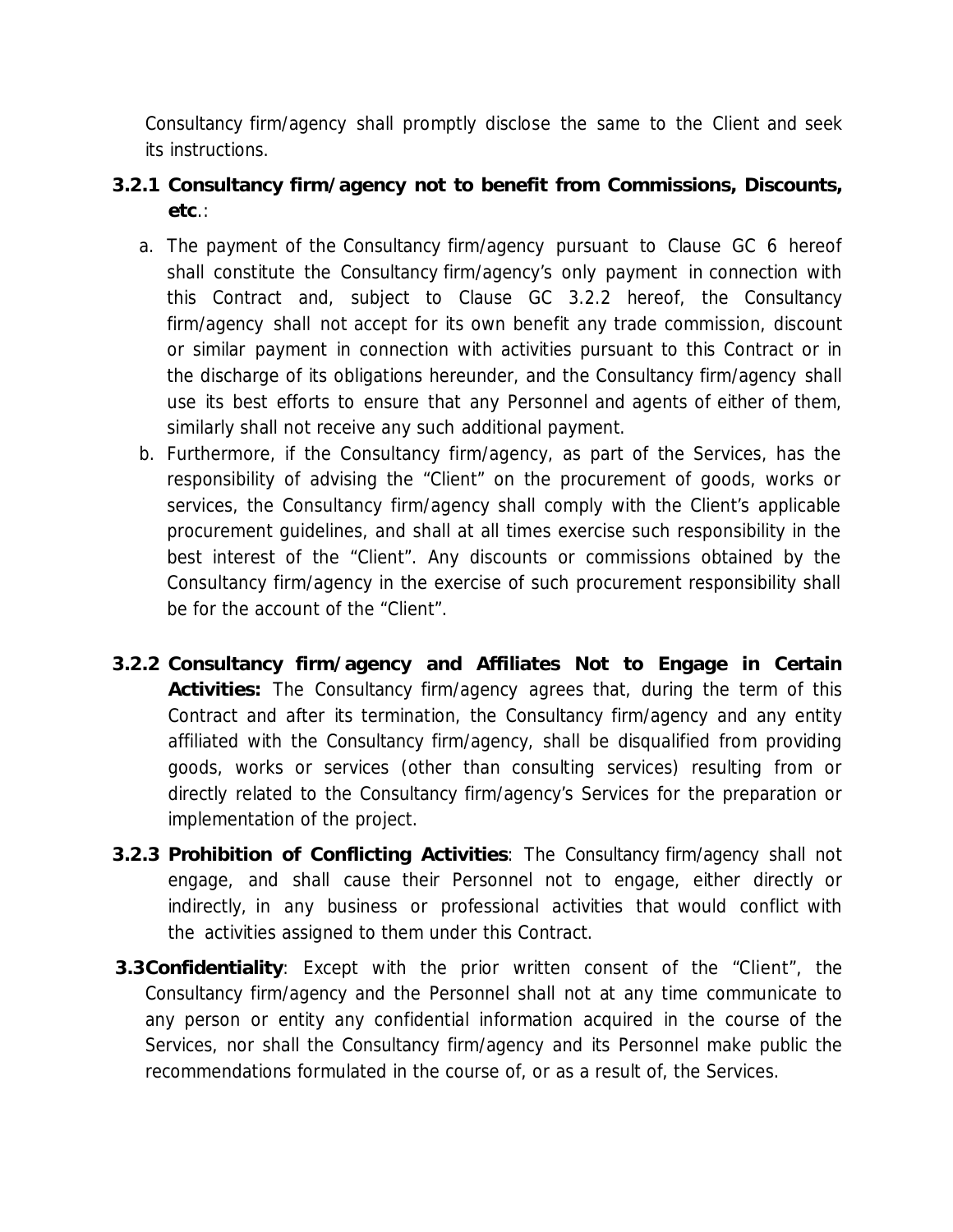- **3.4Insurance to be Taken out by the Consultancy firm/agency**: The Consultancy firm/agency (i) shall take out and maintain, at their own cost but **on terms and conditions approved by the "Client",** insurance against the risks, and for the coverages specified in the SC, and (ii) at the "Client's request, shall provide evidence to the "Client" showing that such insurance has been taken out and maintained and that the current premiums therefore have been paid.
- **3.5Accounting, Inspection and Auditing**: The Consultancy firm/agency (i) shall keep accurate and systematic accounts and records in respect of the Services hereunder, in accordance with internationally accepted accounting principles and in such form and detail as will clearly identify all relevant time changes and costs, and the bases thereof, and (ii) shall periodically permit the "Client" or its designated representative and/or the Client, and up to five years from expiration or termination of this Contract, to inspect the same and make copies thereof as well as to have them audited by auditors appointed by the "Client" or the Client, if so required by the "Client" or the Client as the case may be.
- **3.6Consultancy firm/agency's Actions Requiring "Client's Prior Approval**: The Consultancy firm/agency shall obtain the "Client's prior approval in writing before taking any of the following actions: (a) Any change or addition to the Personnel listed in Appendix C.
- **3.7Reporting Obligations**: The Consultancy firm/agency shall submit to the "Client" the reports and documents specified in Appendix B hereto, in the form, in the numbers and within the time periods set forth in the said Appendix. Final reports shall be delivered in CD ROM in add ition to the hard copies specified in said Appendix.
- **3.8Documents Prepared by the Consultancy firm/agency to be the Property of the "Client**": All plans, drawings, specifications, designs, reports, other documents and software prepared by the Consultancy firm/agency for the "Client" under this Contract shall become and remain the property of the "Client", and the Consultancy firm/agency shall, not later than upon termination or expiration of this Contract, deliver all such documents to the "Client", together with a detailed inventory thereof. The Consultancy firm/agency may retain a copy of such documents, but shall not use anywhere, without taking permission, in writing, from the Client and the Client reserves right to grant or deny any such request.. If license agreements are necessary or appropriate between the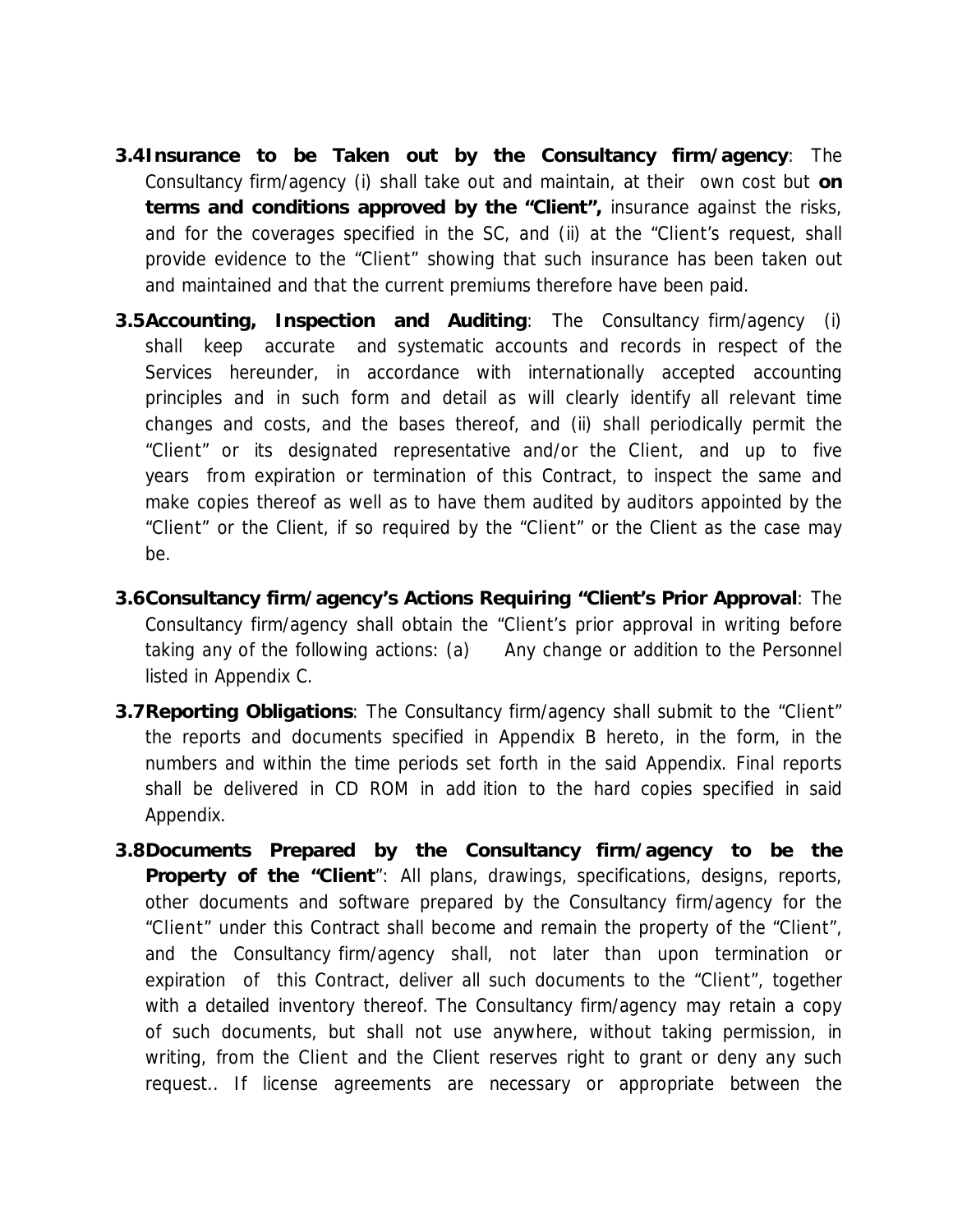Consultancy firm/agency and third parties for purposes of development of any such computer programs, the Consultancy firm/agency shall obtain the "Client's prior written approval to such agreements, and the "Client" shall be entitled at its discretion to require recovering the expenses related to the development of the program(s) concerned.

- **3.9Equipment, Vehicles and Materials Furnished by the "Client**": Equipment, vehicles and materials made available to the Consultancy firm/agency by the "Client", or purchased by the Consultancy firm/agency wholly or partly with funds provided by the "Client", shall be the property of the "Client" and shallbe marked accordingly. Upon termination or expiration of this Contract, the Consultancy firm/agency shall make available to the "Client" an inventory of such equipment, vehicles and materials and shall dispose of such equipment and materials in accordance with the "Client"'s instructions. While in possession of such equipment, vehicles and materials, the Consultancy firm/agency, unless otherwise instructed by the "Client" in writing, shall insure them at the expense of the "Client" in an amount equal to their full replacement value.
- **3.10 Equipment and Materials Provided by the Consultancy firm/agency**: Equipment or materials brought into the Government's country by the Consultancy firm/agency and the Personnel and used either for the Project or personal use shall remain the property of the Consultancy firm/agency or the Personnel concerned, as applicable.

#### **4. CONSULTANCY FIRM/AGENCY'S PERSONNEL**

**4.1 General:** The Consultancy firm/agency shall employ and provide such qualified and experienced Personnel and Sub-Consultancy firm/agency as are required to carry out the Services.

**4.2Description of Personnel**:

- a. The title, agreed job description, minimum qualification and estimated period of engagement in the carrying out of the Services of each of the Consultancy firm/agency's Key Personnel are as per the Consultancy firm/agency's proposal and are described in Appendix C. If any of the Key Personnel has already been approved by the "Client", his/her name is listed as well.
- b. If required to comply with the provisions of Clause GC 3.1.1 hereof, adjustments with respect to the estimated periods of engagement of Key Personnel set forth in Appendix C may be made by the Consultancy firm/agency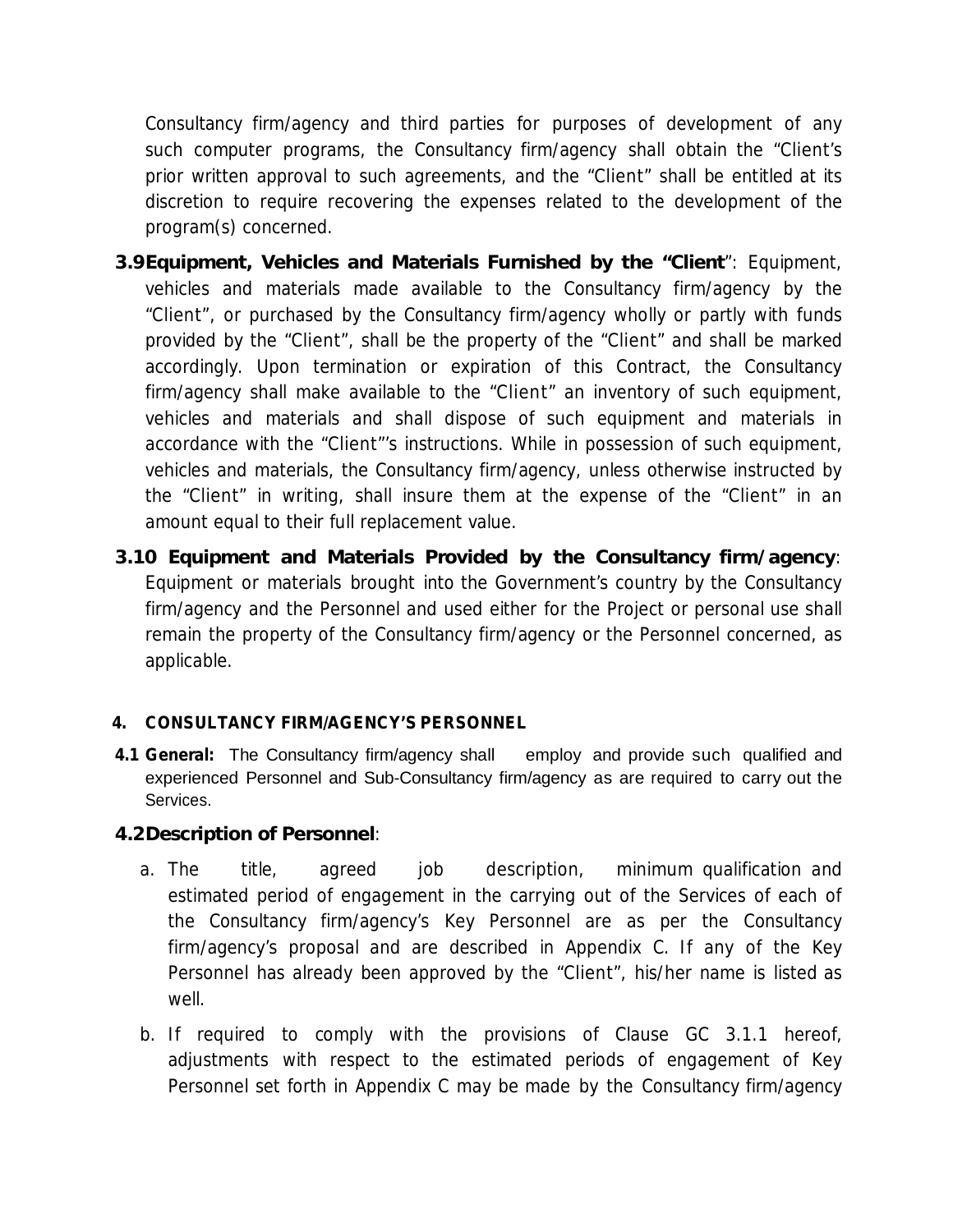by written notice to the "Client", provided (i) that such adjustments shall not alter the originally estimated period of engagement of any individual by more than 10% or oneweek, whichever is larger, and (ii) that the aggregate of such adjustments shall not cause payments under this Contract to exceed the ceilings set forth in Clause GC 6.1(b) of this Contract. Any other such adjustments shall only be made with the "Client's written approval.

- c. If additional work is required beyond the scope of the Services specified in Appendix A, the estimated periods of engagement of Key Personnel set forth in Appendix C may be increased by agreement in writing between the "Client" and the Consultancy firm/agency. In case where payments under this Contract exceed the ceilings set forth in Clause GC 6.1(b) of this Contract, this will be explicitly mentioned in the agreement.
- **4.3Approval of Personnel**: The Key Personnel and Sub-Consultancy firm/agency listed by title as well as by name in Appendix C are hereby approved by the "Client". In respect of other Personnel which the Consultancy firm/agency proposes to use in the carrying out of the Services, the Consultancy firm/agency shall submit to the "Client" for review and approval a copy of their Curricula Vitae (CVs). If the "Client" does not object in writing (stating the reasons for the objection) within twenty-one (21) days from the date of receipt of such CVs, such Personnel shall be deemed to have been approved by the "Client".
- **4.4Removal and/or Replacement of Personnel**:
	- a. except as the "Client" may otherwise agree, no changes shall be made in the Personnel. If, for any reason beyond the reasonable control of the Consultancy firm/agency, such as retirement, death, medical incapacity, among others, it becomes necessary to replace any of the Personnel, the Consultancy firm/agency shall forthwith provide as a replacement a person of equivalent or better qualifications.
	- b. If the "Client" (i) finds that any of the Personnel has committed serious misconduct or has been charged with having committed a criminal action, or (ii) has reasonable cause to be dissatisfied with the performance of any of the Personnel, then the Consultancy firm/agency shall, at the "Client's written request specifying the grounds therefore, forthwith provide as a replacement a person with qualifications and experience acceptable to the "Client".
	- c. Any of the Personnel provided as a replacement under Clauses (a) and (b) above, as well as any reimbursable expenditures (including expenditures due to the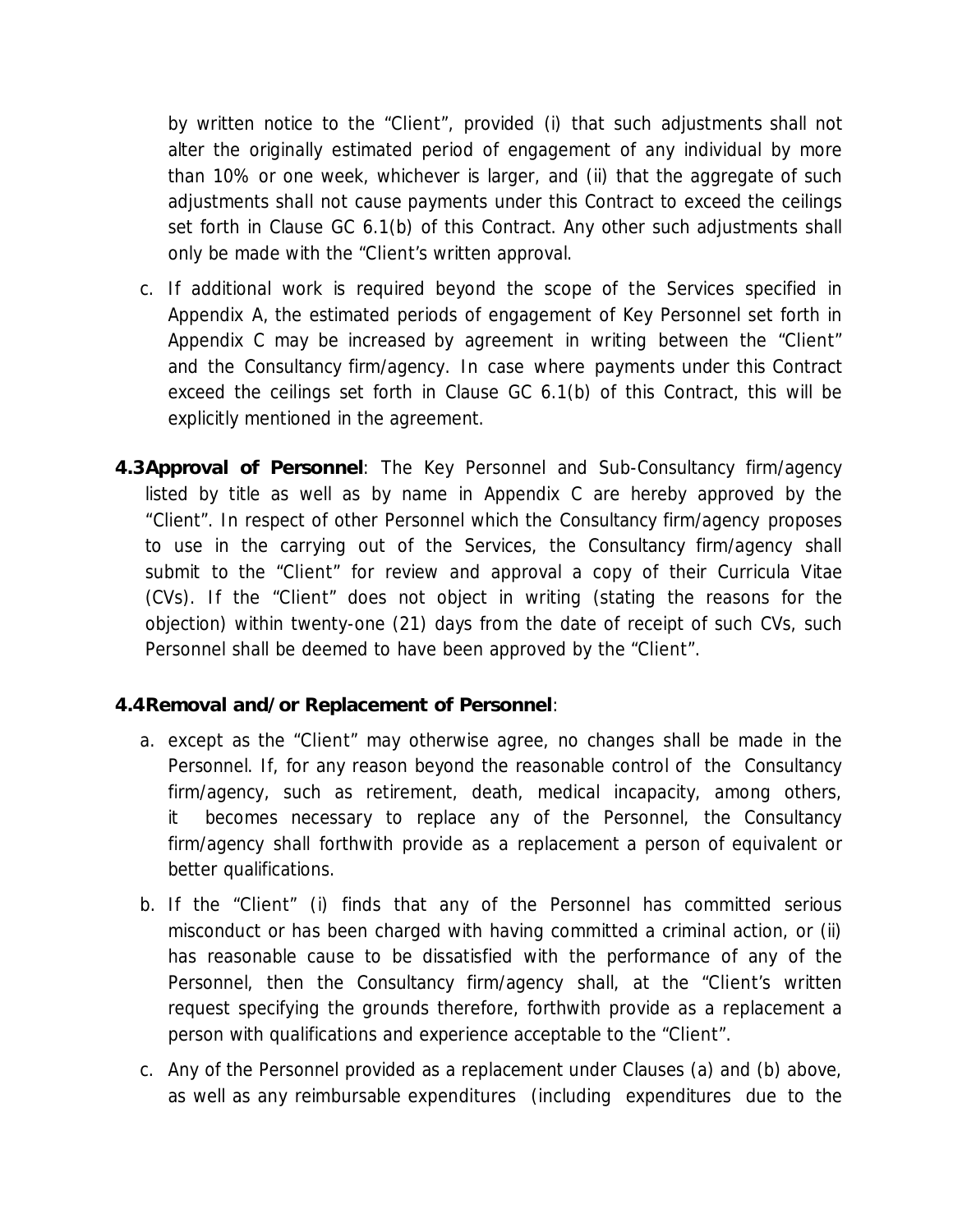number of eligible dependents) the Consultancy firm/agency may wish to claim as a result of such replacement, shall be subject to the prior written approval by the "Client". The rate of remuneration applicable to a replacement person will be the rate of remuneration paid to the replacement person. Also (i) the Consultancy firm/agency shall bear all additional travel and other costs arising out of or incidental to any removal and/or replacement, and (ii) the remuneration to be paid for any of the Personnel provided as a replacement shall not exceed the remuneration which would have been payable to the Personnel replaced.

- **4.5Resident Project Manager**: If required by the SC, the Consultancy firm/agency shall ensure that at all times during the Consultancy firm/agency's performance of the Services a resident project manager, acceptable to the "Client", shall take charge of the performance of such Services.
- **5. OBLIGATIONS OF THE "CLIENT"**
- **5.1Assistance and Exemptions:** Unless otherwise specified in the SC, the "Client" shall use its best efforts to ensure that the Government shall:
	- a. Provide the Consultancy firm/agency and Personnel with work permits and such other documents as shall be necessary to enable the Consultancy firm/agency or Personnel to perform the Services.
	- b. Arrange for the Foreign Personnel to be provided promptly with all necessary entry and exit visas, residence permits, exchange permits and any other documents required for their stay in India.
	- c. Issue to officials, agents and representatives of the Government all such instructions as may be necessary or appropriate for the prompt and effective implementation of the Services.
	- d. Provide to the Consultancy firm/agency, Sub-Consultancy firm/agency and Personnel any such other assistance as may be specified in the SC.
- **5.2Change in the Applicable Law Related to Taxes and Duties**: If, after the date of this Contract, there is any change in the Applicable Laws of Odisha with respect to taxes and duties, which are directly payable by the Consultancy firm/agency for providing the services i.e. service tax or any such applicable tax from time to time, which increases or decreases the cost incurred by the Consultancy firm/agency in performing the Services, then the remuneration and reimbursable expenses otherwise payable to the Consultancy firm/agency under this Contract shall be increased or decreased accordingly by agreement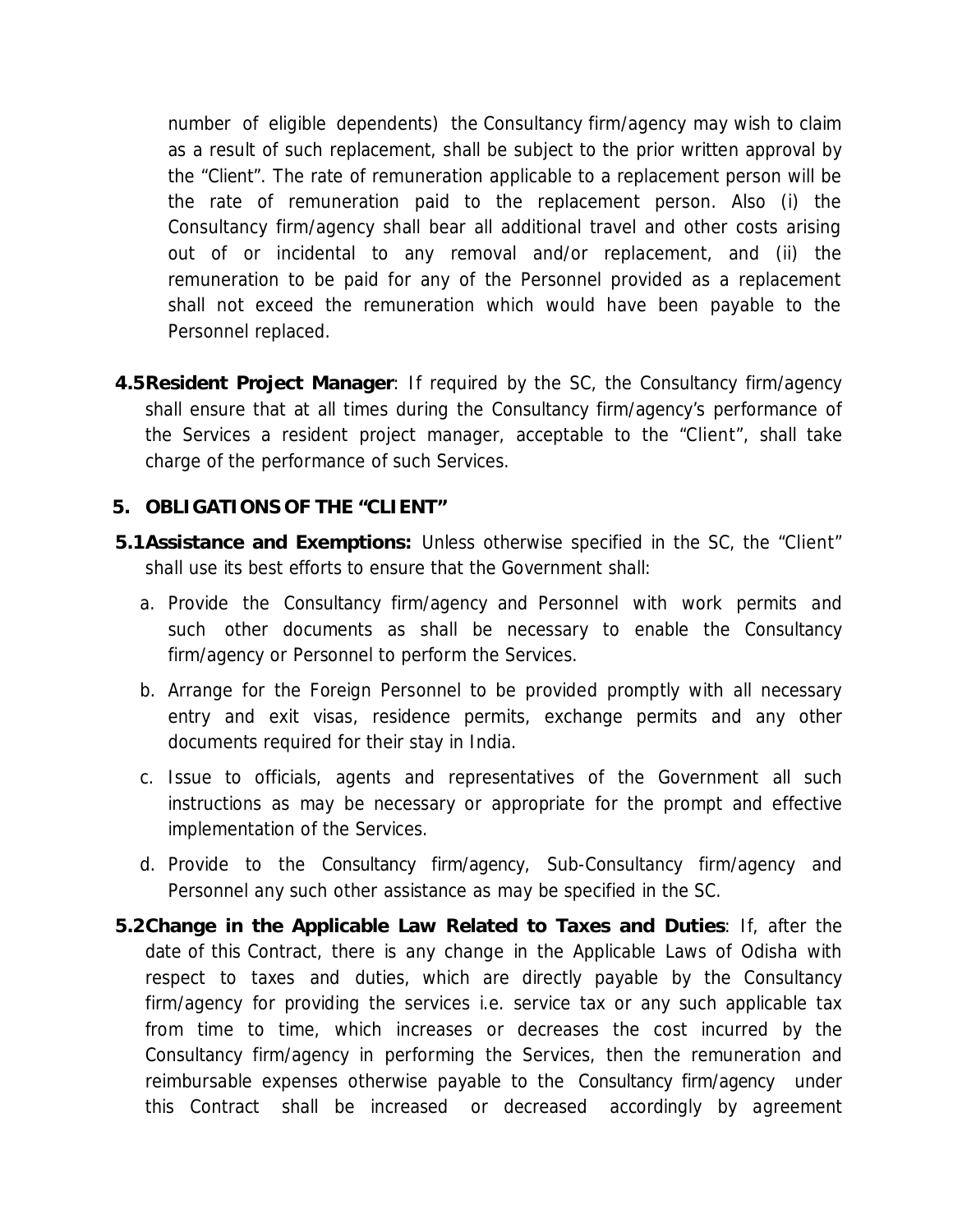between the Parties hereto, and corresponding adjustments shall be made to the ceiling amounts specified in Clause GC 6.1(b).

- **5.3Services, Facilities and Property of the "Client**":
	- a. The "Client" shall make available to the Consultancy firm/agency and its Personnel, for the purposes of the Services and **free of any charge**, the services, facilities and property described in Appendix E at the times and in the manner specified in said **Appendix E**.
	- b. In case that such services, facilities and property shall not be made available to the Consultancy firm/agency as and when specified in Appendix E, the Parties shall agree on any time extension that it may be appropriate to grant to the Consultancy firm/agency for the performance of the Services.
- **5.4Payment**: In consideration of the Services performed by the Consultancy firm/agency under this Contract, the "Client" shall make to the Consultancy firm/agency such payments and in such manner as is provided by Clause GC 6 of this Contract.

#### **5.5Counterpart Personnel**:

- a. If necessary, the "Client" shall make available to the Consultancy firm/agency free of charge such professional and support counterpart personnel, to be nominated by the "Client" with the Consultancy firm/agency's advice, if specified in Appendix E.
- b. Professional and support counterpart personnel, excluding "Client"'s liaison personnel, shall work under the exclusive direction of the Consultancy firm/agency. If any member of the counterpart personnel fails to perform adequately any work assigned to such member by the Consultancy firm/agency that is consistent with the position occupied by such member, the Consultancy firm/agency may request the replacement of such member, and the "Client" shall not unreasonably refuse to act upon such request.

#### **6. PAYMENTS TO THE CONSULTANCY FIRM/AGENCY**

#### **6.1Total Cost of the Services**

- a. The total cost of the Services payable is set forth in Appendix D as per the Consultancy firm/agency's proposal to the Client and as negotiated thereafter.
- b. Except as may be otherwise agreed under Clause GC 2.6 and subject to Clause GC 6.1(c), payments under this Contract shall not exceed the amount specified in Appendix-D.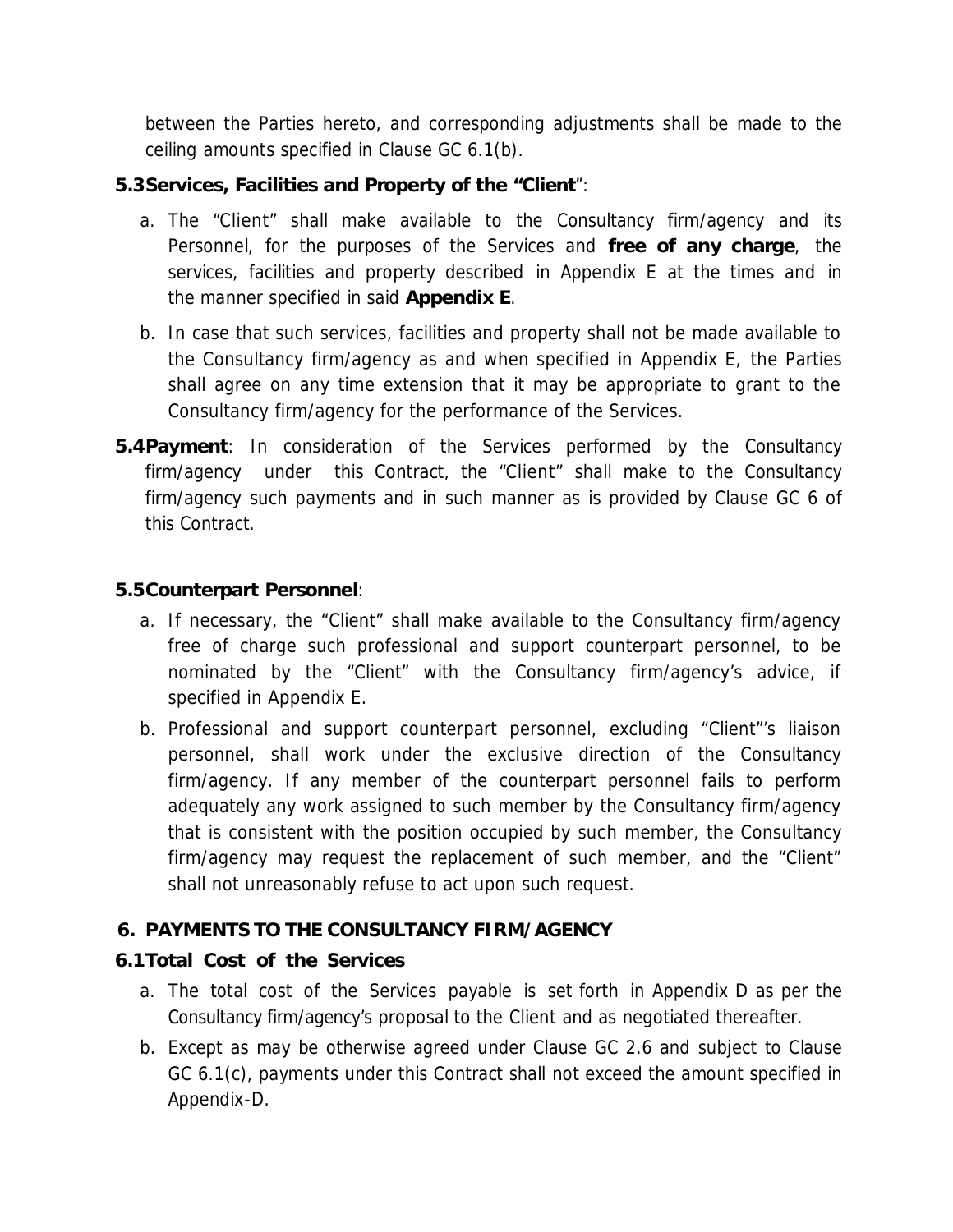- c. Notwithstanding Clause GC 6.1(b) hereof, if pursuant to any of the Clauses GC 4.2 (c) or 5.2 hereof, the Parties shall agree that additional payments shall be made to the Consultancy firm/agency in order to cover any necessary additional expenditures not envisaged in the cost estimates referred to in Clause GC 6.1(a) above, the ceiling or ceilings, as the case may be, set forth in Clause GC 6.1(b) above shall be increased by the amount or amounts, as the case may be, of any such additional payments.
- **6.2Currency ofPayment**: All payments shall be made in Indian Rupees.[In case the payment is to be made in the currency other that Indian Rupees, the same shall be mentioned instead of Indian Rupees]
- **6.3Terms of Payment** The payments in respect of the Services shall be made as follows:
	- a. The Consultancy firm/agency shall submit the invoice for payment when the payment is due as per the agreed terms. The payment shall be released as per the work related milestones achieved and as specified as per SC 10.
	- b. Once a milestone is completed, the Consultancy firm/agency shall submit the requisite deliverables as specified in this Contract. The Client shall release the requisite payment upon acceptance of the deliverables. However, if the Client fails to intimate acceptance of the deliverables or its objections thereto, within 30 days of receipt of it, the Client shall release the payment to the Consultancy firm/agency without further delay.
	- c. Final Payment : The final payment as specified in SC 10 shall be made only after the final report and a final statement, identified as such, shall have been submitted by the Consultancy firm/agency and approved as satisfactory by the "Client". The Services shall be deemed completed and finally accepted by the "Client" and the final report and final statement shall be deemed approved by the "Client" as satisfactory ninety (90) calendar days after receipt of the final report and final statement by the "Client" unless the "Client", within such ninety (90) day period, gives written notice to the Consultancy firm/agency specifying in detail deficiencies in the Services, the final report or final statement. The Consultancy firm/agency shall thereupon promptly make any necessary corrections, and thereafter the foregoing process shall be repeated. Any amount, which the "Client" has paid or caused to be paid in accordance with this Clause in excess of the amounts actually payable in accordance with the provisions of this Contract, shall be reimbursed by the Consultancy firm/agency to the "Client" within thirty (30) days after receipt by the Consultancy firm/agency of notice thereof. Any such claim by the "Client" for reimbursement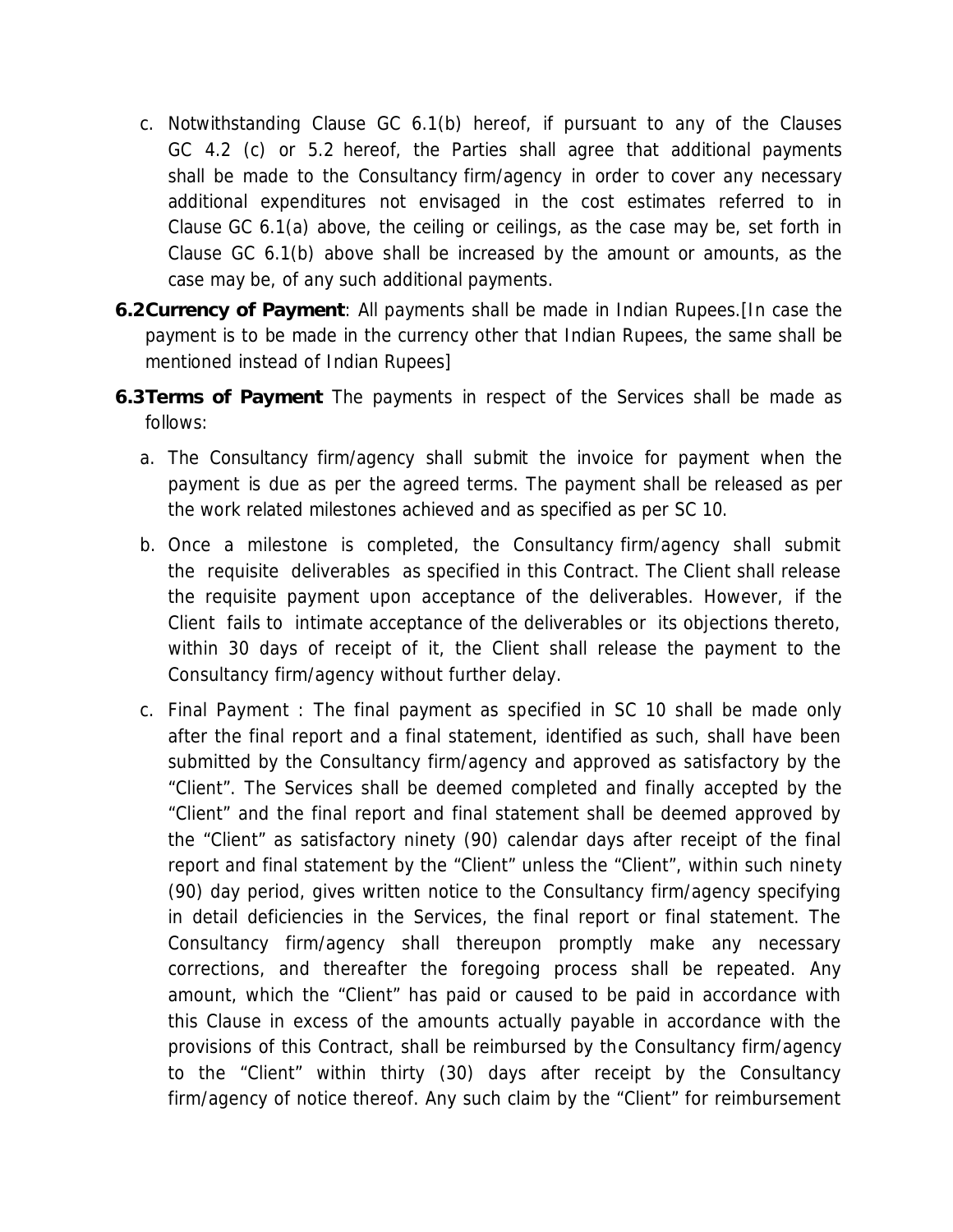must be made within twelve (12) calendar months after receipt by the "Client" of a final report and a final statement approved by the "Client" in accordance with the above.

- d. For the purpose of payment under Clause 6.3 (b) above, acceptance means; acceptance of the deliverables by the Client after submission by the Consultancy firm/agency and the Consultancy firm/agency has made presentation to the CMC / Client (Mention this if presentation is required) with / without modifications to be communicated in writing by the Client to the Consultancy firm/agency.
- e. If the deliverables submitted by the Consultancy firm/agency are not acceptable to the Client / CMC, reasons for such non-acceptance should be recorded in writing; the Client shall not release the payment due to the Consultancy firm/agency. This is without prejudicing the Client's right to levy any liquidated damages under clause 9. In such case, the payment will be released to the consultant only after it re-submits the deliverable and which is accepted by the Client.
- f. All payments under this Contract shall be made to the accounts of the Consultancy firm/agency specified in the SC.
- g. With the exception of the final payment under (c) above, payments do not constitute acceptance of the Services nor relieve the Consultancy firm/agency of any obligations hereunder, unless the acceptance has been communicated by the Client to the Consultancy firm/agency in writing and the Consultancy firm/agency has made necessary changes as per the comments / suggestions of the Client communicated to the Consultancy firm/agency.
- h. In case of early termination of the contract, the payment shall be made to the Consultancy firm/agency as mentioned here with: (i) Assessment should be made about work done from the previous milestone, for which the payment is made or to be made till the date of the termination. The Consultancy firm/agency shall provide the details of persons reasonably worked during this period with supporting documents. Based on such details, the remuneration shall be calculated based on the man month rate as specified; (ii) A reasonable assessment of the reimbursable and miscellaneous expenses shall be made based on details furnished by the Consultancy firm/agency in this regard with supporting documents and based on the assessment of the work done and the respective rates as provided. Wherever such an assessment is difficult, the rates should be arrived at by calculating the amount on pro -rata basis. The total amount payable shall be the amount calculated as per (i) and (ii) above plus any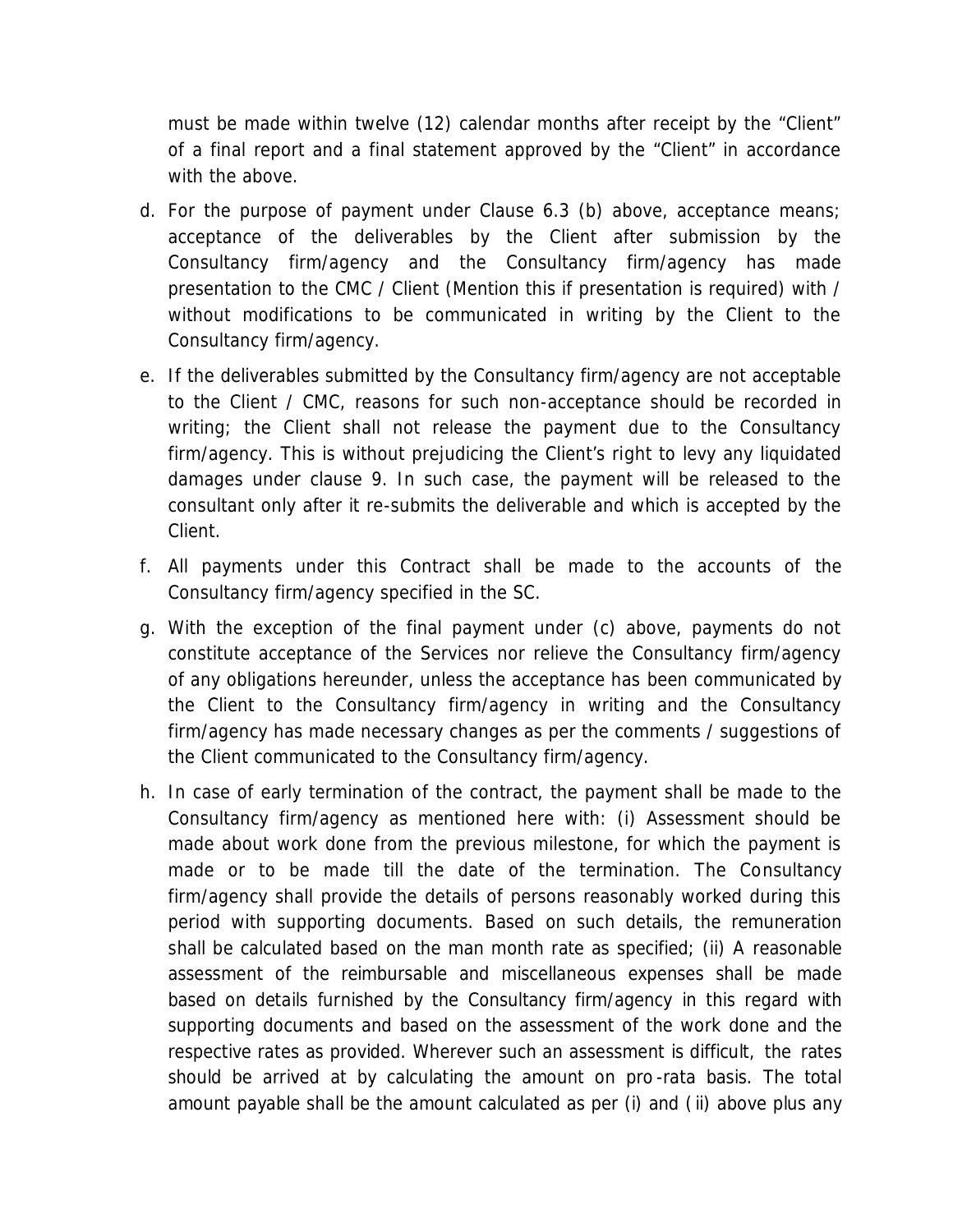applicable tax.

### **7. FAIRNESS AND GOOD FAITH**

- **7.1 Good Faith:** The Parties undertake to act in good faith with respect to each other's rights under this Contract and to adopt all reasonable measures to ensure the realization of the objectives of this Contract.
- **7.2 Operation of the Contract:** The Parties recognize that it is impractical in this Contract to provide for every contingency which may arise during the life of the Contract, and the Parties hereby agree that it is their intention that this Contract shall operate fairly as between them, and without detriment to the interest of either of them, and that, if during the term of this Contract either Party believes that this Contract is operating unfairly, the Parties will use their best efforts to agree on such action as may be necessary to remove the cause or causes of such unfairness, but no failure to agree on any action pursuant to this Clause shall give rise to a dispute subject to arbitration in accordance with Clause GC 8 hereof.

#### **8. SETTLEMENT OF DISPUTES**

- **8.1Amicable Settlement**: Performance of the contract is governed by the terms & conditions of the contract, in case of dispute arises between the parties regarding any matter under the contract, either Party of the contract may send a written Notice of Dispute to the other party. The Party receiving the Notice of Dispute will consider the Notice and respond to it in writing within 30 days after receipt. If that party fails to respond within 30 days, or the dispute cannot be amicably settled within 60 days following the response of that party, clause GC 8.2 shall become applicable.
- **8.2Arbitration**: In the case of dispute arising upon or in relation to orin connection with the contract between the Client and the Consultancy firm/agency, which has not been settled amicably, any party can refer the dispute for Arbitration under (Indian) Arbitration and Conciliation Act, 1996. Such disputes shall be referred to an Arbitral Tribunal consisting of 3 (three) arbitrators, one each to be appointed by the Client and the Consultancy firm/agency, the third arbitrator shall be chosen by the two arbitrators so appointed by the parties and shall act as Presiding Arbitrator. In case of failure of the two arbitrators, appointed by the parties to reach a consensus regarding the appointment of the third arbitrator within a period of 30 days from the date of appointment of the two arbitrators, the Presiding arbitrator shall be appointed by the Secretary of the Ministry / Department. The Arbitration and Conciliation Act, 1996 and any statutory modification or re-enactment thereof, shall apply to these arbitration proceedings.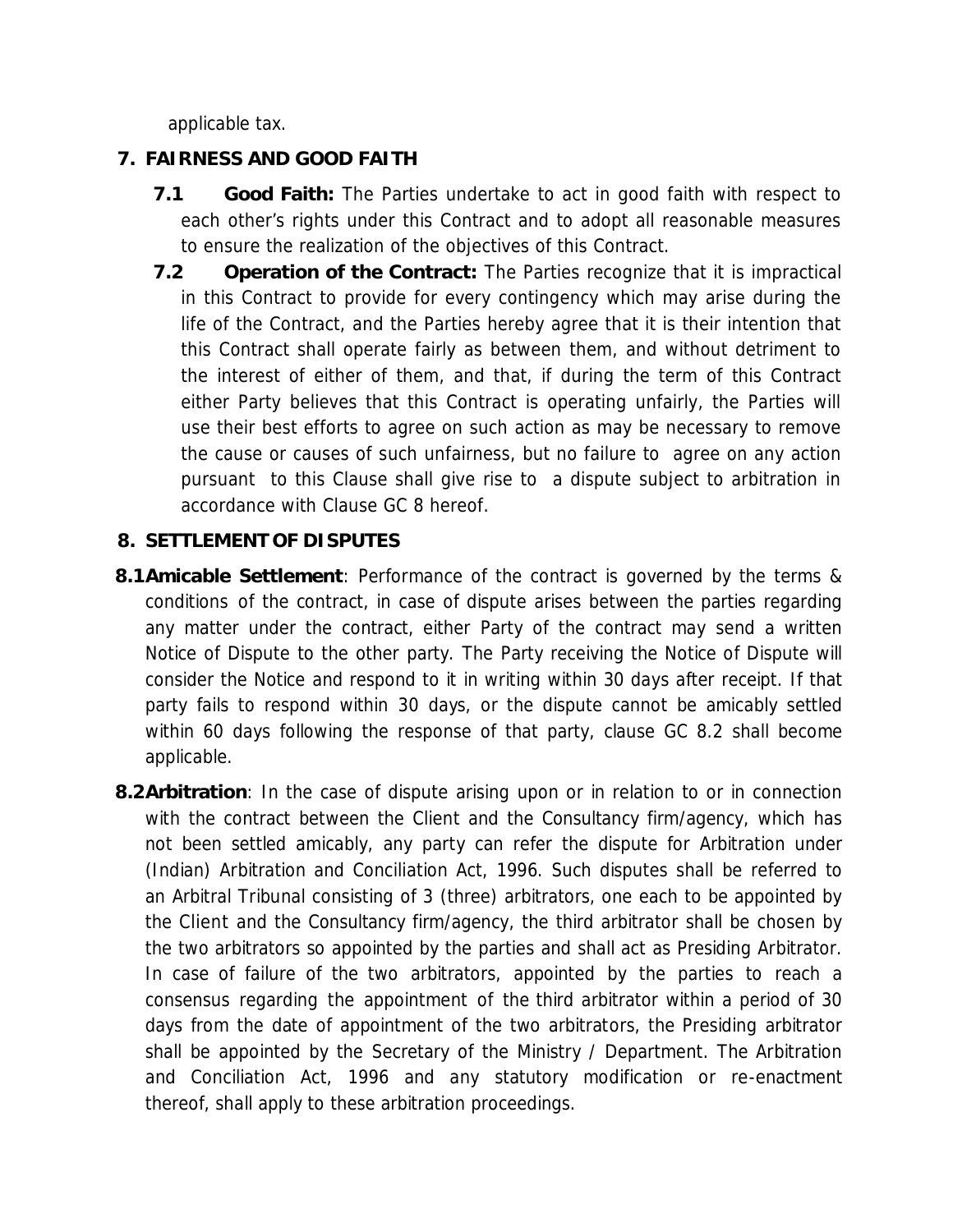- **8.3**Arbitration proceedings shall be held in India at the place indicated in SC and the language of the arbitration proceedings and that of all documents and communications between the parties shall be English.
- **8.4**The decision of the majority of arbitrators shall be final and binding upon both parties. The expenses of the arbitrators as determined by the arbitrators shall be shared equally by the Client and the Consultancy firm/agency. However, the expenses incurred by each party in connection with the preparation, presentation shall be borne by the party itself. All arbitration awards shall be in writing and shall state the reasons for the award.
- **9. Liquidated Damages**
- **9.1**The parties hereby agree that due to negligence of act of any party, if the other party suffers losses, damages the quantification of which may be difficult, and hence the amount specified hereunder shall be construed as reasonable estimate of the damages and both the parties agree to pay such liquidated damages, as defined hereunder as per the provisions of this Contract.
- **9.2**The amount of liquidated damages under this Contract shall not exceed [ 5 ] % of the total value of the contract as specified in Appendix D.
- **9.3**The liquidated damages shall be applicable under following circumstances subject to above ceiling:
	- a. If the deliverables are not submitted as per schedule as specified in SC 10, the Consultancy firm/agency shall be liable to pay 1% of the total cost of the services for delay of each week or part thereof.
	- b. If the deliverables are not acceptable to the Client as mentioned in Clause 6.3 (f),and defects are not rectified to the satisfaction of the Client within 30 days of the receipt of the notice, the Consultancy firm/agency shall be liable for Liquidated Damages for an amount equal to [ 1 ]% of total cost of the services for every week or part thereof for the delay.
- **10. Miscellaneous provisions:**
- i. "Nothing contained in this Contract shall be construed as establishing or creating between the Parities, a relationship of master and servant or principal and agent.
- ii. Any failure or delay on the part of any Party to exercise right or power under this Contract shall not operate as waiver thereof.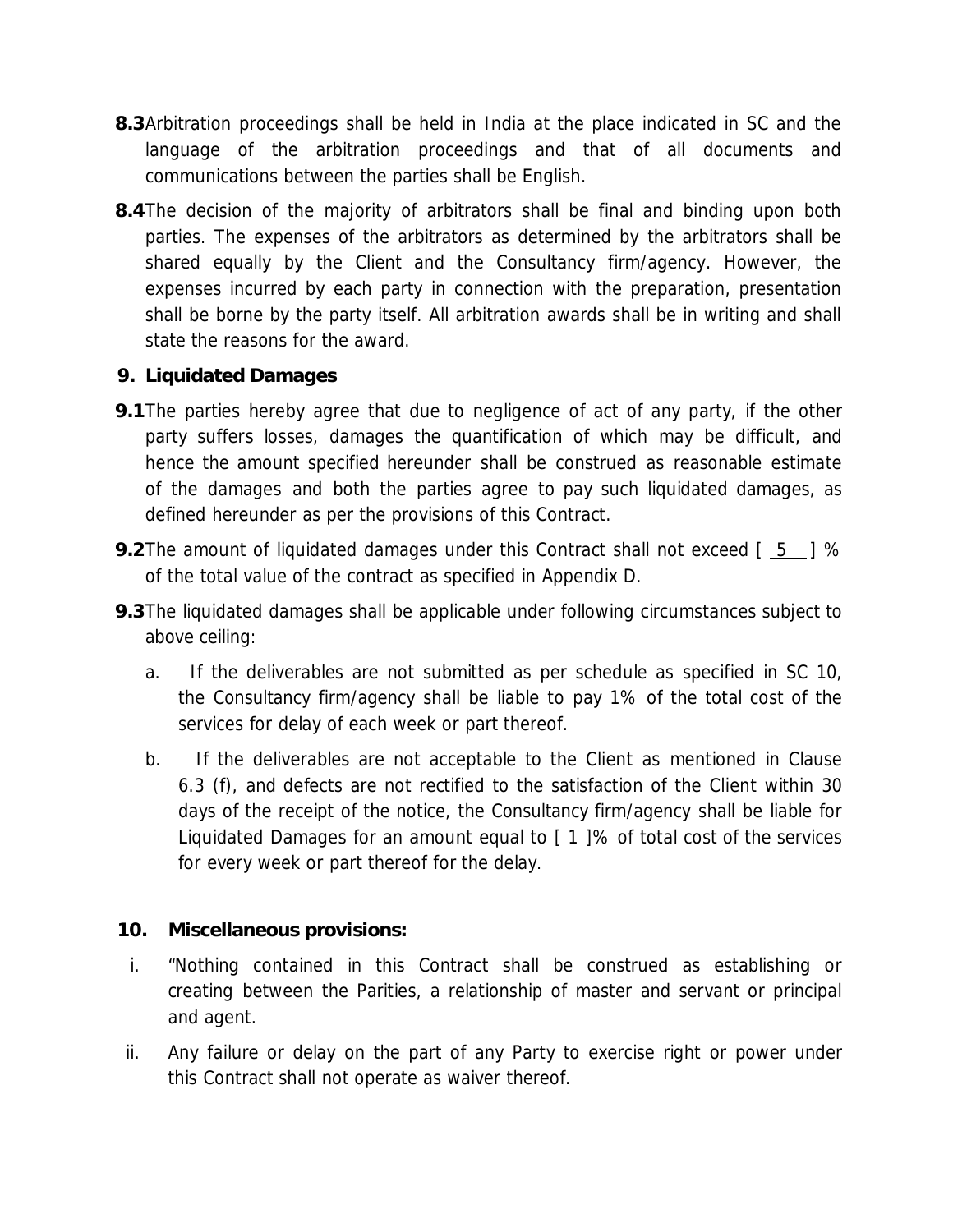- iii. The Contractor/Consultancy firm/agency shall notify the Client/ the Government of India of any material change in their status, in particular, where such change would impact on performance of obligations under this Contract.
- iv. Each member/constituent of the Contractor/Consultancy firm/agency, in case of a consortium, shall be jointly and severally liable to and responsible for all obligations towards the Client/Government for performance of works/services including that of its Associates/Sub Contractors under the Contract.
- v. The Contractor/Consultancy firm/agency shall at all times indemnify and keep indemnified the Client/Government of India against all claims/damages etc. for any infringement of any Intellectual Property Rights (IPR) while providing its services under the Project.
- vi. The Contractor/Consultancy firm/agency shall at all times indemnify and keep indemnified the Client/Government of India against any claims in respect of any damages or compensation payable in consequences of any accident or injury sustained or suffered by its (the Contractor's/Consultancy firm/agency's) employees or agents or by any other third Party resulting from or by any action, omission or operation conducted by or on behalf of the Contractor/Consultancy firm/agency.
- vii. The Contractor/ Consultancy firm/agency shall at all times indemnify and keep indemnified the Client/Government of India against any and all claims by Employees, Workman, Contractors, sub-contractors, suppliers, agent(s), employed engaged or otherwise working for the Contractor, in respect of wages, salaries, remuneration, compensation or the like.
- viii. All claims regarding indemnity shall survive the termination or expiry of the Contract.
- ix. It is acknowledged and agreed by all Parties that there is no representation of any type, implied or otherwise, of any absorption, regularization, continued engagement or concession or preference for employment of persons engaged by the (Contractor/Consultancy firm/agency) for any engagement, service or employment in any capacity in any office or establishment of the Government of India or the Client.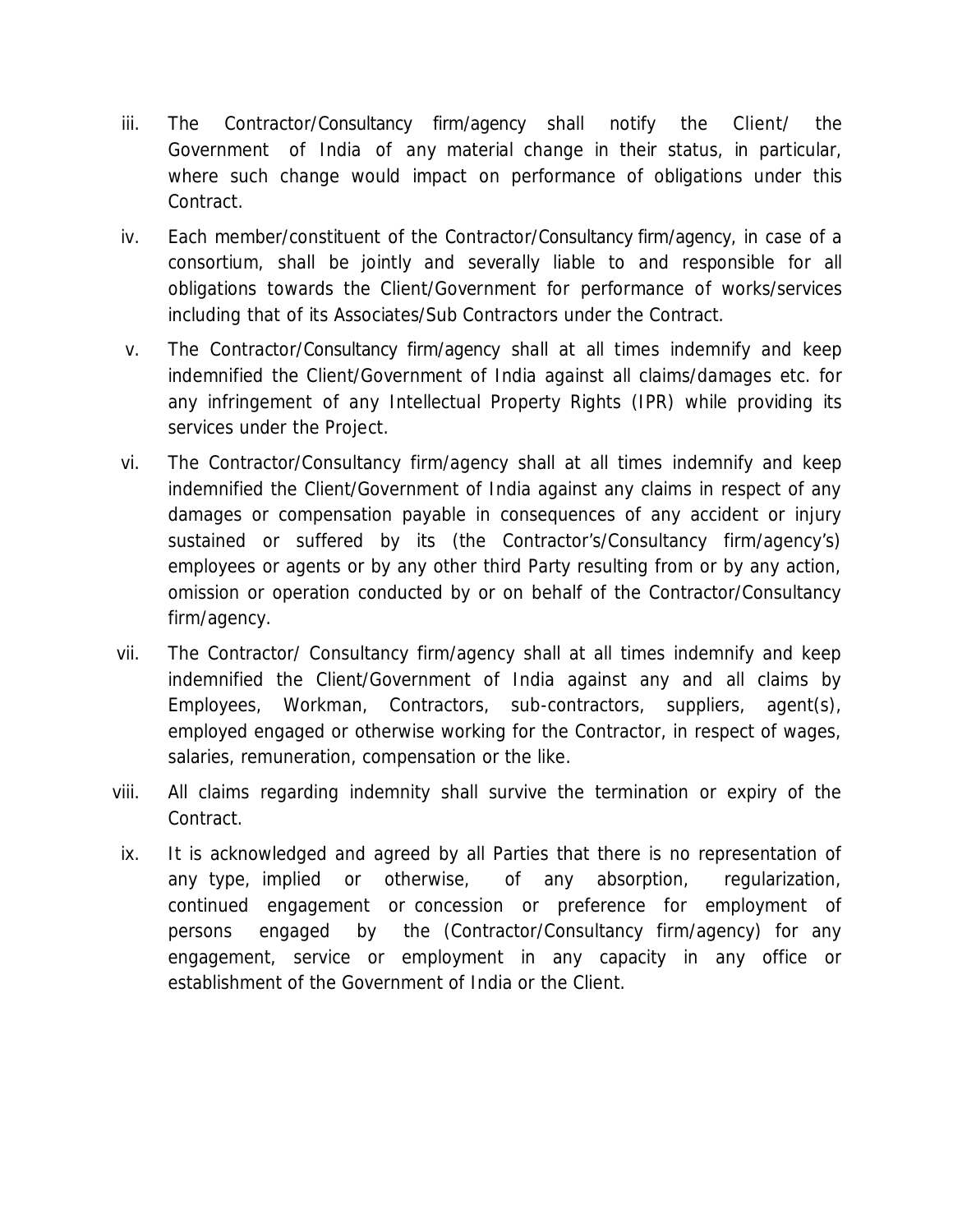**III. Special Conditions of Contract:**

(Clauses in brackets { } are optional; all notes should be deleted in final text)

| <b>SC Clause</b> |     | Ref. of GC Clause         |                                                                | Amendments of, and Supplements to, Clauses in              |
|------------------|-----|---------------------------|----------------------------------------------------------------|------------------------------------------------------------|
|                  |     |                           |                                                                | the General Conditions of Contract                         |
| 1.               | 1.5 |                           |                                                                | The addresses are:                                         |
|                  |     |                           | 1.                                                             | "Client": State Urban Development<br>Agency                |
|                  |     |                           |                                                                | Attention:                                                 |
|                  |     |                           |                                                                | Facsimile :                                                |
|                  |     |                           | 2.                                                             | Consultancy firm/agency:                                   |
|                  |     |                           |                                                                | Attention:                                                 |
| 2.               | 1.7 |                           |                                                                | Facsimile :<br>{insert name of member}                     |
|                  |     |                           |                                                                | The Authorized Representatives are:                        |
|                  |     |                           |                                                                | For the "Client": Additional Director, SUDA                |
|                  |     |                           |                                                                | For the Consultancy firm/agency:                           |
| 3.               | 2.1 |                           |                                                                | The effectiveness conditions are the following:            |
|                  |     |                           |                                                                | a. The contract to be signed within 15 days of intimation. |
|                  |     | days of contract signing. |                                                                | b. Performance bank guarantee to be submitted within 15    |
| 4.               | 2.2 |                           |                                                                | The time period shall be 15 days for submission of PBG     |
| 5.               | 2.3 |                           |                                                                | The time period shall be 15 days from effective date       |
| 6.               | 2.4 | signing                   | The time period of expiry of contract is 3 years from contract |                                                            |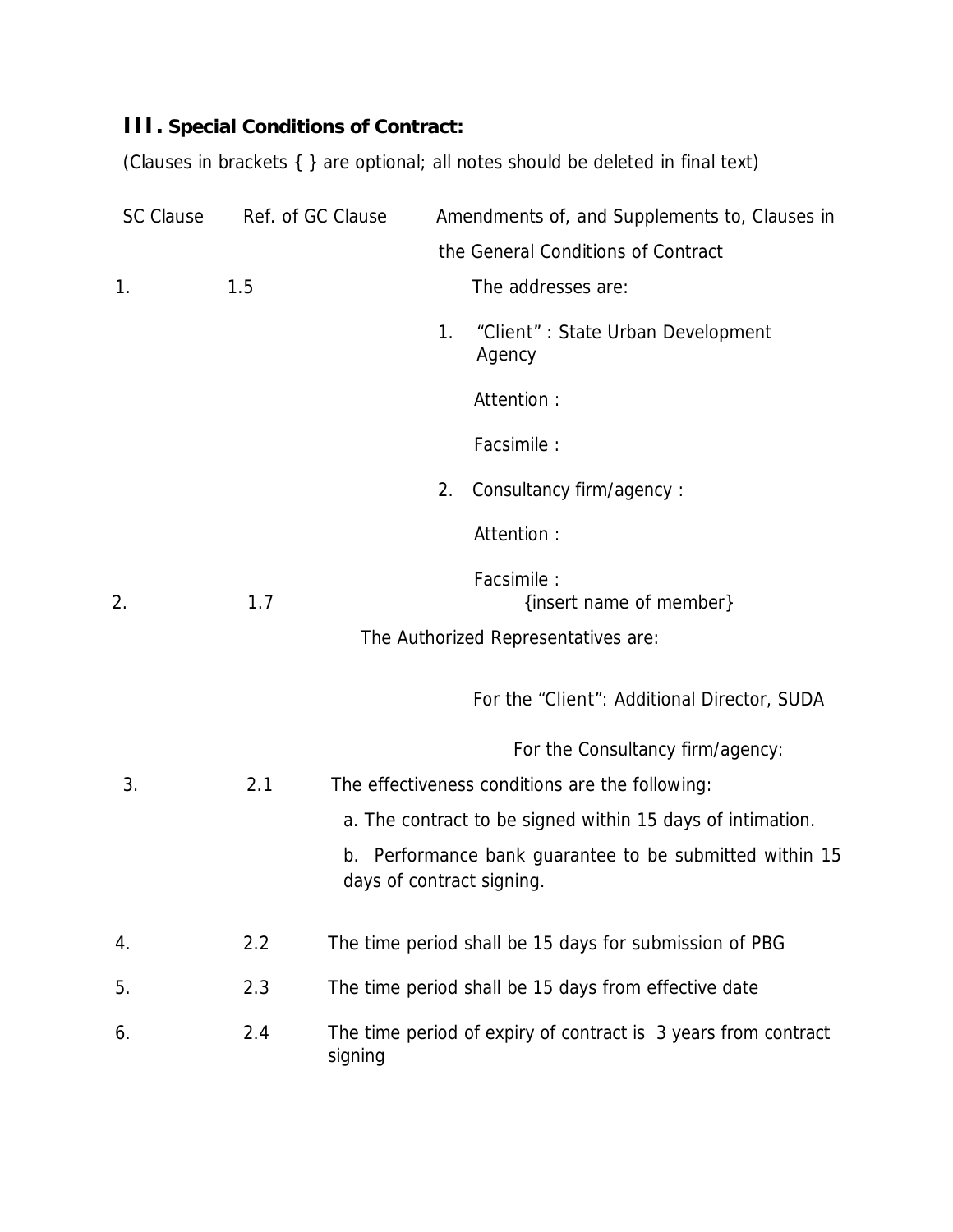|    | 4.5 | a. The Resident Manager to be located at Bhubaneswar office of<br>the Firm/Agency to coordinate with SUDA |
|----|-----|-----------------------------------------------------------------------------------------------------------|
| 8. | 5.1 | Client to provide sitting arrangement free of cost to Experts at<br>respective ULBs.                      |

9. 6.1 (b) The ceiling in local currency is Rs lakhs

10. 6.3 payment will be made based on milestones indicated for each activity as below:

### **PAYMENT AND REPORTING SCHEDULE**

## **A. Payment & Reporting Schedule for Each PIU**

The firm/agency shall be paid on monthly basis based on attendance statement of experts & monthly progress report at respective PIU. Attendance certificate of Experts to be issued by ULB within 7th of next month. In case of delay by ULB to give attendance Firm can raise the Invoice based on Experts report. The firm shall raise invoice along with the above attendance certificate and progress report and submit to respective PD- DUDA who shall make payment to the firm within 07 days of receiving invoice at DUDA and to be reported to SUDA. SUDA to compile payment status of all DUDA and submit report to H&UD on 20<sup>th</sup> of the month.

## 11. The Arbitration proceedings shall take place in Bhubaneswar in India.

| Binding signature of Client Signed by                                                                                                                                                                                                                                                                                                                                                                                                                             | (for and on behalf of the President of India) |
|-------------------------------------------------------------------------------------------------------------------------------------------------------------------------------------------------------------------------------------------------------------------------------------------------------------------------------------------------------------------------------------------------------------------------------------------------------------------|-----------------------------------------------|
|                                                                                                                                                                                                                                                                                                                                                                                                                                                                   |                                               |
|                                                                                                                                                                                                                                                                                                                                                                                                                                                                   |                                               |
| No and the second second second second second second second second second second second second second second second second second second second second second second second second second second second second second second s<br>dated and the state of the state of the state of the state of the state of the state of the state of the state of the state of the state of the state of the state of the state of the state of the state of the state of the s |                                               |
| In the presence of (Witnesses)                                                                                                                                                                                                                                                                                                                                                                                                                                    |                                               |

1.

2.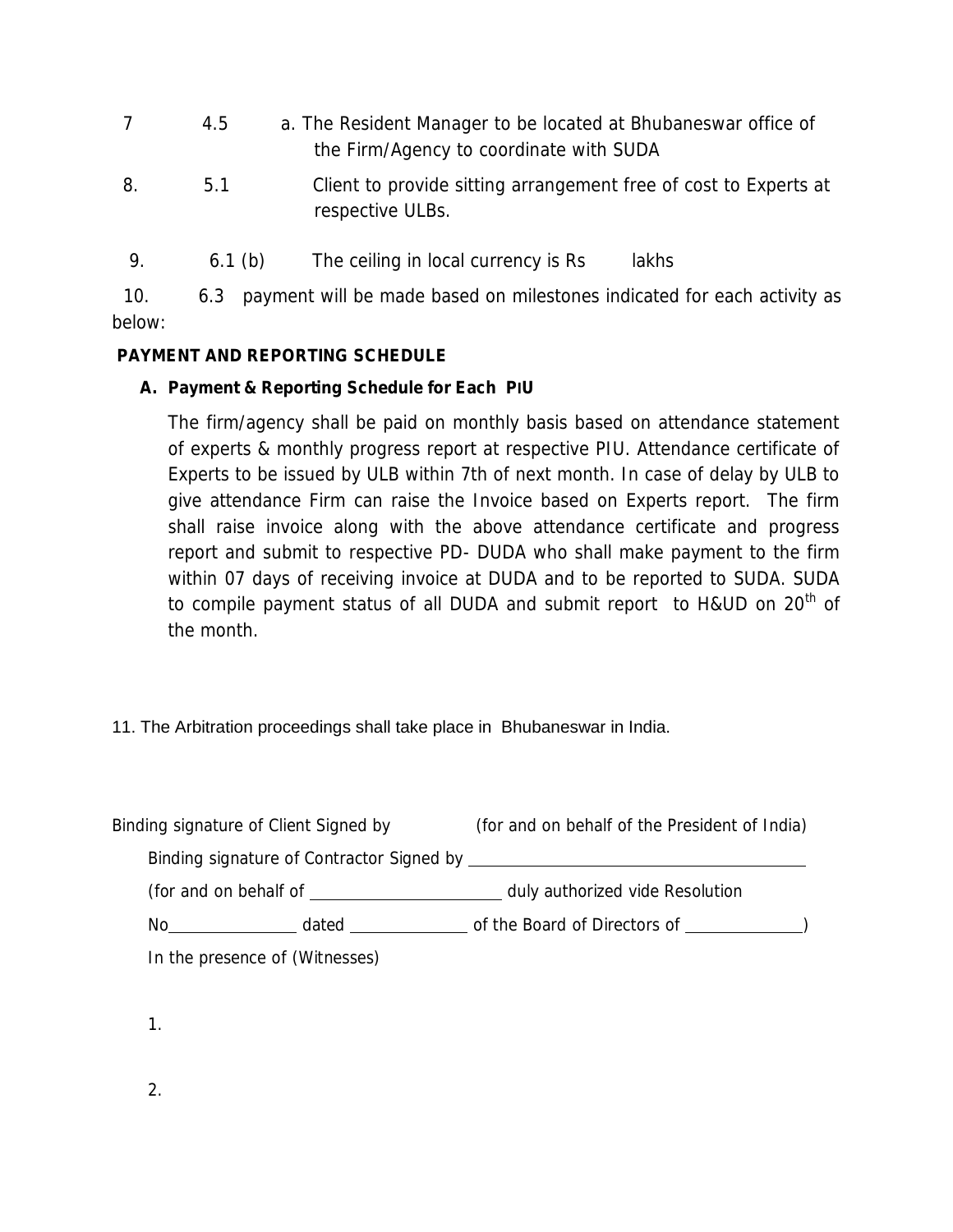#### **Appendices-IV**

#### **APPENDIX A – DESCRIPTION OF SERVICES**

Note: This Appendix will include the final Terms of Reference worked out by the "Client" and the Consultancy firm/agency during technical negotiations, dates for completion of various tasks, place of performance for different tasks/activities, specific tasks/activities/outcome to be reviewed, tested and approved by "Client", etc.

#### **APPENDIX B - REPORTING REQUIREMENTS**

Here reports mentioned at sc SL.10 ARE TO BE MENTIONED, along with details of persons for each DUDA will be given here.

#### **APPENDIX C – STAFFING SCHEDULE**

Here Under the PACKAGE number of experts to be placed ULB wise shall be given

#### **APPENDIX D – Total COST OF SERVICES IN**

Total cost under this contract will be limited to …….lakhs inclusive of all taxes and duties.

#### **APPENDIX E - DUTIES OF THE "CLIENT"**

(Include here the list of Services, facilities and property to be made available to the Consultancy firm/agency by the "Client").

#### **The Client will provide office sitting facility for all Experts and all other expenses are to be borne by Consulting Firm.**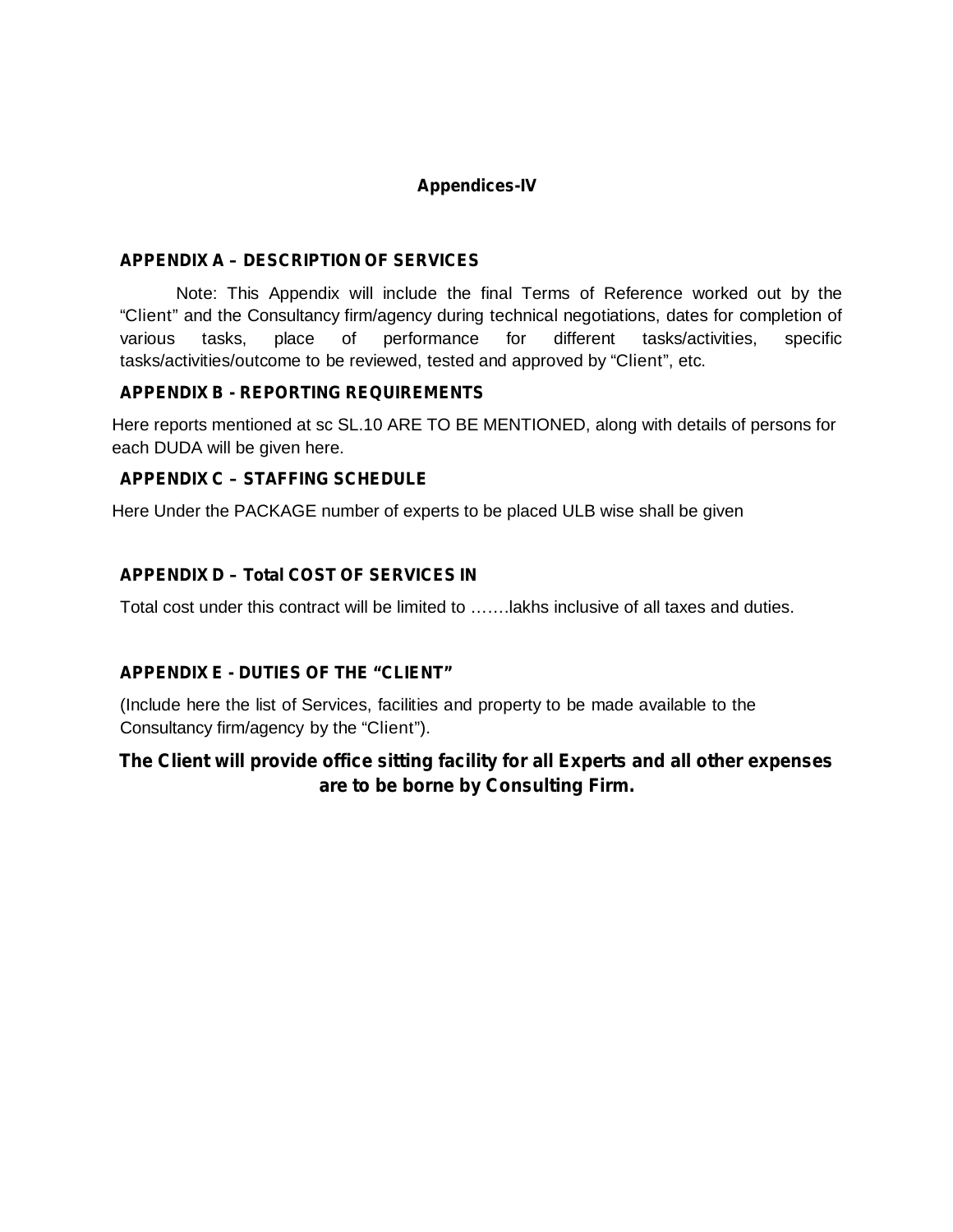#### **voice format**

| <b>INVOICE</b> |  |
|----------------|--|
|----------------|--|

Invoice No.: Invoice Date: Service Tax

Registration No. PAN Number

For Attention of **Exercise 2018** 

| Period of Consultancy:                                                           |  |                           | End Date___________ |         |
|----------------------------------------------------------------------------------|--|---------------------------|---------------------|---------|
| Milestone achieved for this claim<br>Period Covered by this Claim                |  |                           |                     |         |
|                                                                                  |  |                           |                     |         |
| Contract No.:                                                                    |  |                           |                     |         |
| Maximum Contract Value:___________________Total Amount Received ________________ |  |                           |                     |         |
| Claims made Amount: Date Invoice No. Date Received<br>Date                       |  | Invoice No. Date Received |                     | Amount: |
| Amount:<br>Date <b>Date</b>                                                      |  | Invoice No. Date Received |                     |         |
| Particulars of current claim made should be<br>mentioned here                    |  | Amount                    | Tax if any          |         |
| Invoice Total                                                                    |  |                           |                     |         |
| PLEASE MAKE PAYMENT TO:                                                          |  |                           |                     |         |
|                                                                                  |  |                           |                     |         |

Account Number: Account Number: Account Number:

This invoice is in respect of a supply of services to the Client, and is addressed to the Client, purely for payment purposes. I certify that the amounts claimed in this invoice have been wholly and necessarily incurred for the purpose of the engagement and have not been claimed before.

Signature of Bidder

The claim is correct and Services have been received. Please arrange payment:

Reporting Officer (PD-DUDA)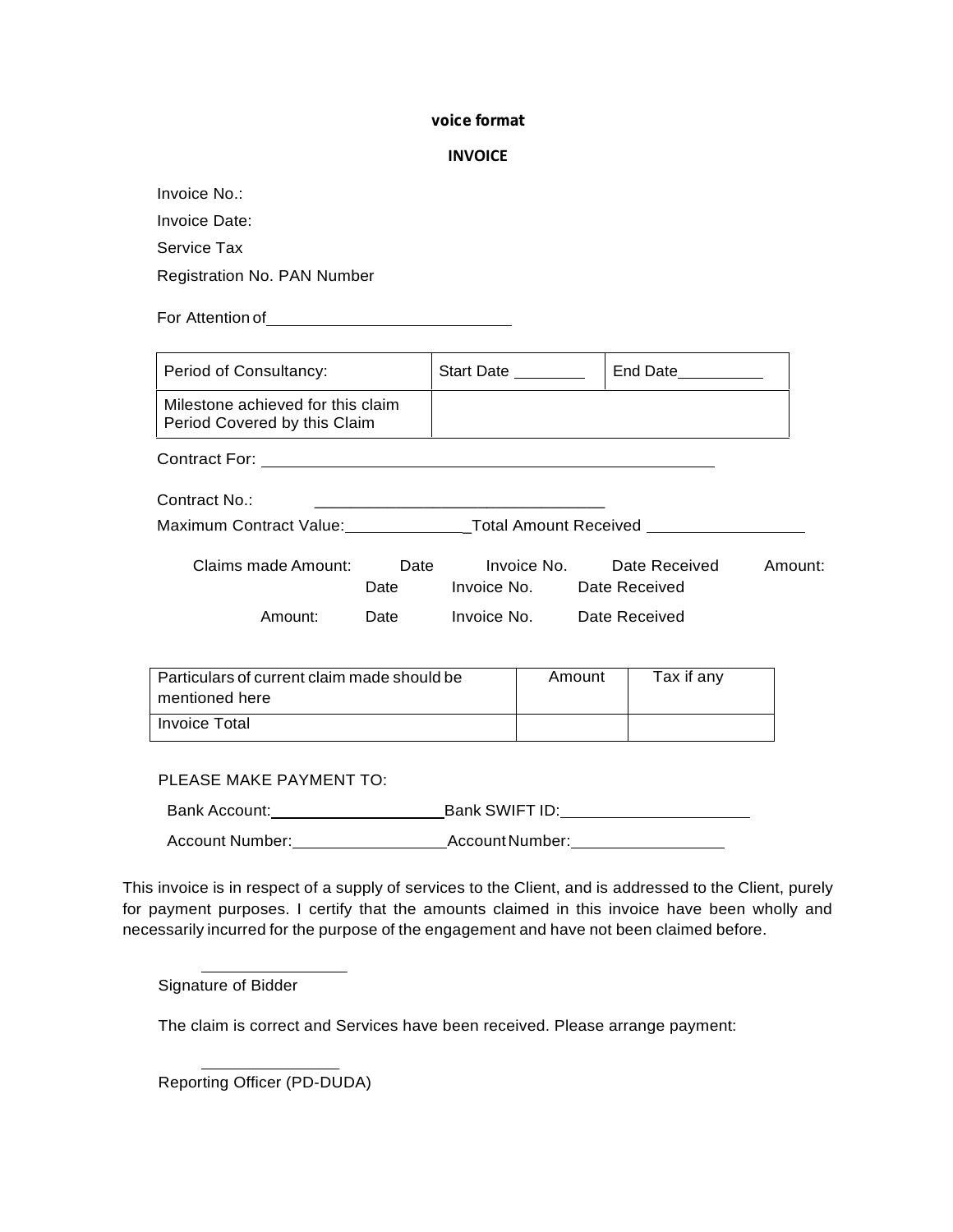#### **Section - VII B ank Guarantee Format for Performance**

| <u>ailk Odarantee Format for Ferformance</u>                                                                                                                                                                                                                                                                                                                                                                                                         |
|------------------------------------------------------------------------------------------------------------------------------------------------------------------------------------------------------------------------------------------------------------------------------------------------------------------------------------------------------------------------------------------------------------------------------------------------------|
| To,                                                                                                                                                                                                                                                                                                                                                                                                                                                  |
| "the                                                                                                                                                                                                                                                                                                                                                                                                                                                 |
| Consultant") has undertaken, in pursuance of contract no                                                                                                                                                                                                                                                                                                                                                                                             |
| dated…………………to provide service of …………………(description of services) (herein  after  called "the  contract").                                                                                                                                                                                                                                                                                                                                          |
| AND WHEREAS it has been stipulated by you in the said contract that the Consultant shall furnish you with a<br>bank guarantee by a scheduled commercial bank recognized by you for the sum specified therein as security for<br>compliance with its obligations in accordance with the contract;                                                                                                                                                     |
| AND WHEREAS we have agreed to give the Consultant such a bank guarantee;                                                                                                                                                                                                                                                                                                                                                                             |
| NOW THEREFORE we hereby affirm that we are guarantors and responsible to you, on behalf of the Consultant, up to<br>to pay you, u pon your first written demand declaring the Consultant to be in default under the contract and<br>without cavil or argument, any sum or sums within the limits of (amount of guarantee) as aforesaid, without your<br>needing to prove or to show grounds or reasons for your demand or the sum specified therein. |
| We hereby waive the necessity of your demanding the said debt from the Consultant before<br>presenting us with the demand.                                                                                                                                                                                                                                                                                                                           |
| We further agree that no change or addition to or other modification of the terms of the contract to be performed<br>thereunder or of any of the contract documents which may be made between you and the Consultant shall in any<br>way release us from any liability under this guarantee and we hereby waive notice of any such change, addition<br>or modification.                                                                              |
| This guarantee shall be valid until the  day of  20                                                                                                                                                                                                                                                                                                                                                                                                  |
| Our branch at *(Name & Address of the                                                                                                                                                                                                                                                                                                                                                                                                                |

………. \* branch) is liable to pay the guaranteed amount depending on the filing of claim and any part<br>thereof under this Bank Guarantee only and only if you serve upon us at our \* thereof under this Bank Guarantee only and only if you serve upon us at our

branch a written claim or demand and received by us at our............................. branch on or before Dt…………….. Otherwise bank shall be discharged of all liabilities under this guarantee thereafter.

…………..…………………………..

(Signature of the authorized officer of the Bank)

……….…………………………………….